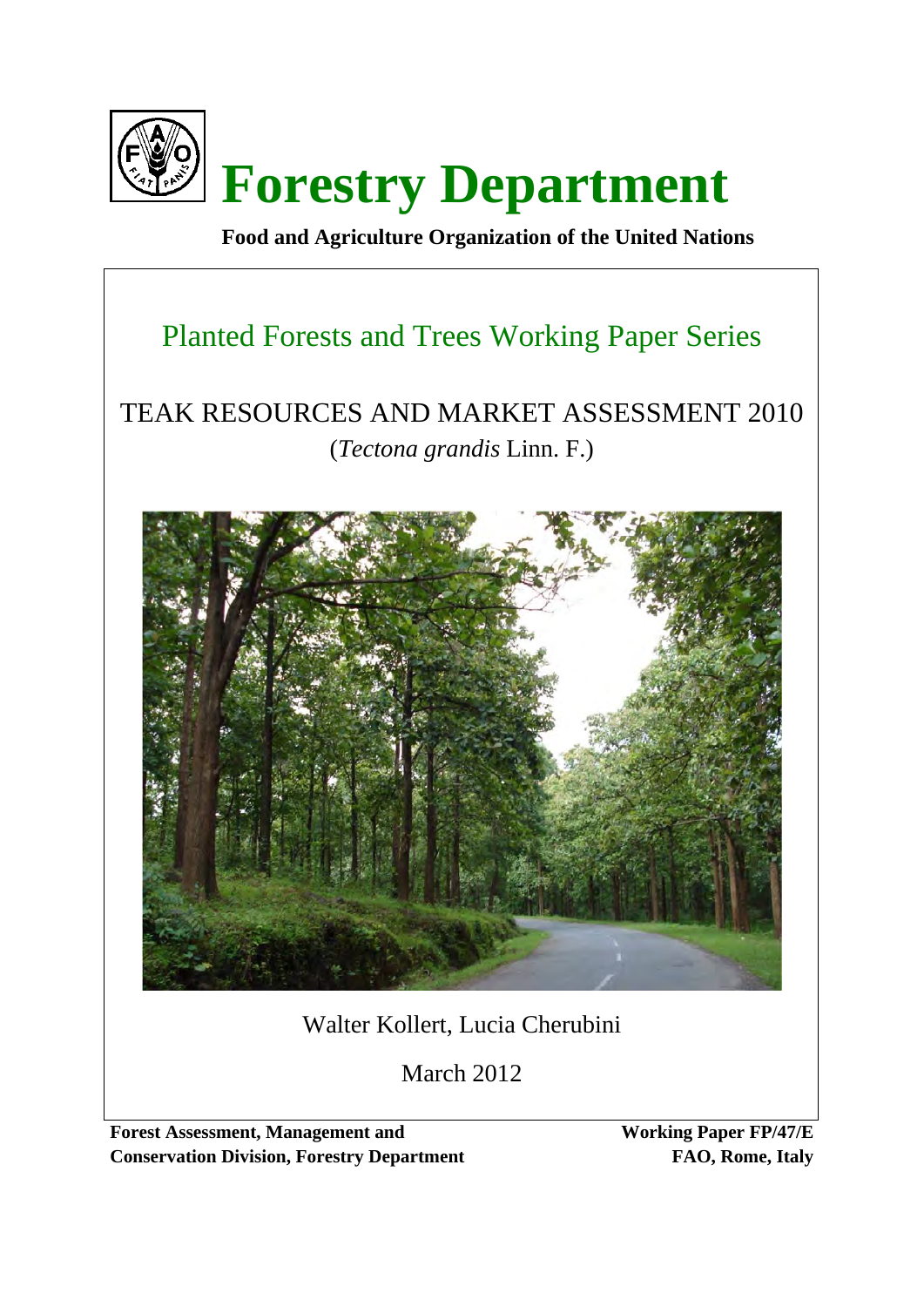# **Disclaimer**

The Planted Forests and Trees Working Papers report on issues addressed in the work programme of FAO. These working papers do not reflect the official position of FAO. Please refer to the FAO website (www.fao.org/forestry) for official information.

The purpose of these papers is to provide early information on on-going activities and programmes, to provide different perspectives on forestry issues and to stimulate discussion. Comments and feedback are welcome.

For further information please contact:

Mr. Walter Kollert, Planted Forests Officer Forest Assessment, Management and Conservation Division, Forestry Department, FAO Viale delle Terme di Caracalla I-00153 Rome, Italy e-mail: walter.kollert@fao.org

#### For quotation:

Kollert, W. and Cherubini, L. 2012. Teak resources and market assessment 2010. FAO Planted Forests and Trees Working Paper FP/47/E, Rome. Available at http://www.fao.org/forestry/plantedforests/67508@170537/en/

#### Cover photo:

An old planted teak forest at Wayanad, Kerala, India. Photo K.M. Bhat, Kerala Forest Research **Institute**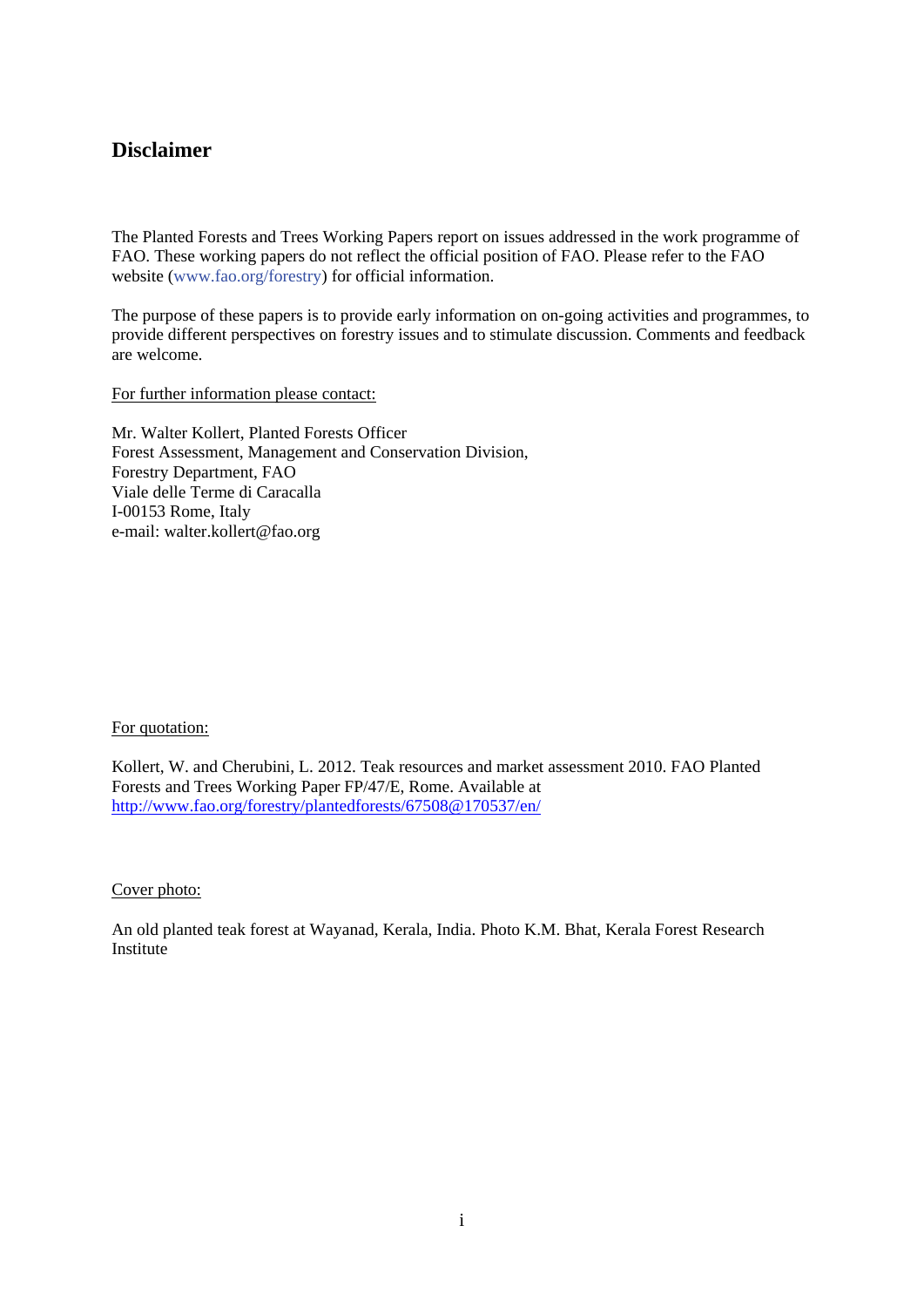# **Contents**

| 1. |  |
|----|--|
| 2. |  |
|    |  |
|    |  |
|    |  |
|    |  |
|    |  |
| 3. |  |
|    |  |
|    |  |
|    |  |
|    |  |
|    |  |
|    |  |
|    |  |
|    |  |
|    |  |
|    |  |
|    |  |
|    |  |
|    |  |
| 4. |  |
| 5. |  |
|    |  |
|    |  |
|    |  |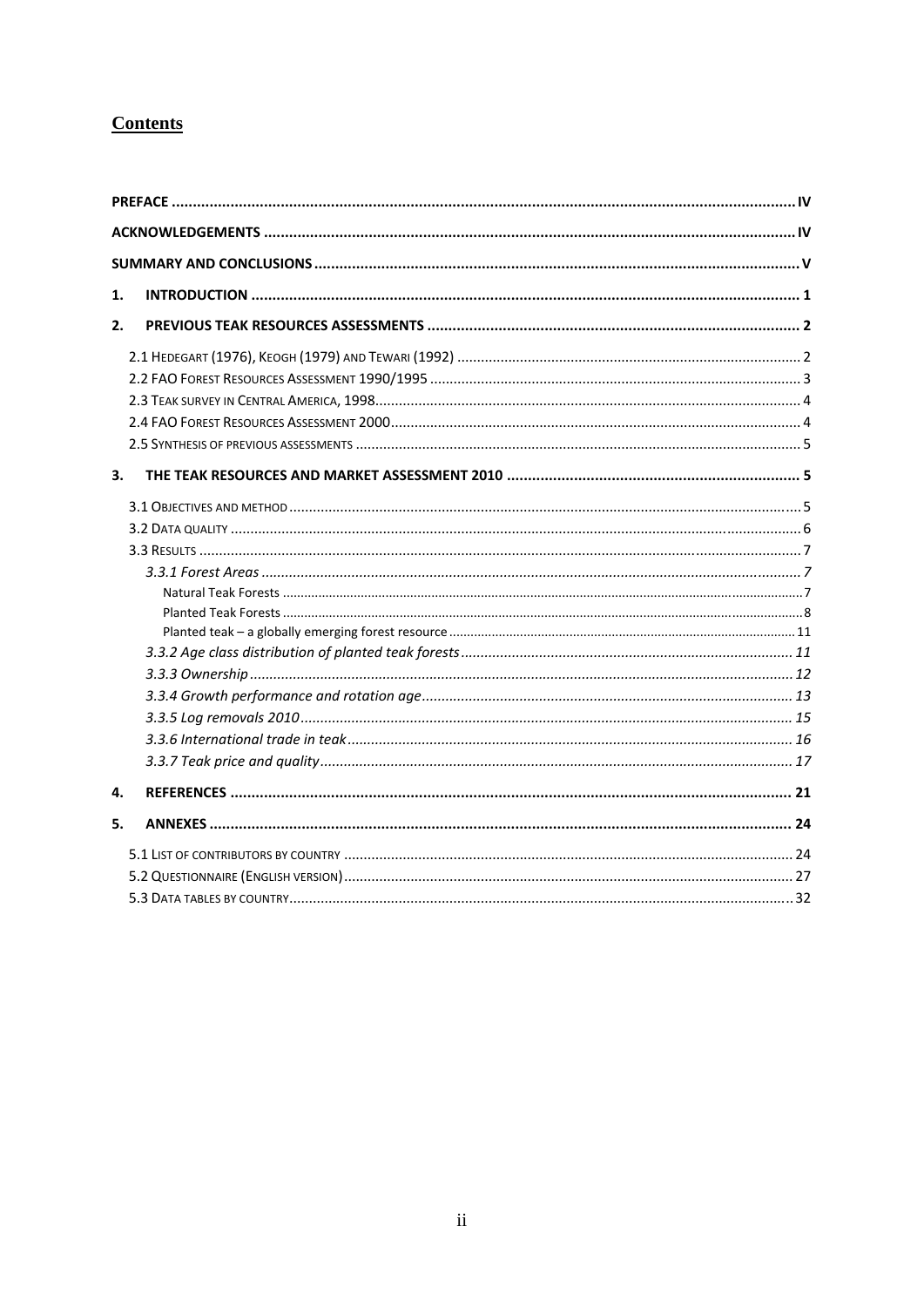# **List of tables**

| Table 9: Mean annual increment (MAI) from some teak yield tables at 50 years rotation age 14 |  |
|----------------------------------------------------------------------------------------------|--|
|                                                                                              |  |
|                                                                                              |  |
|                                                                                              |  |
|                                                                                              |  |
|                                                                                              |  |

# **List of figures**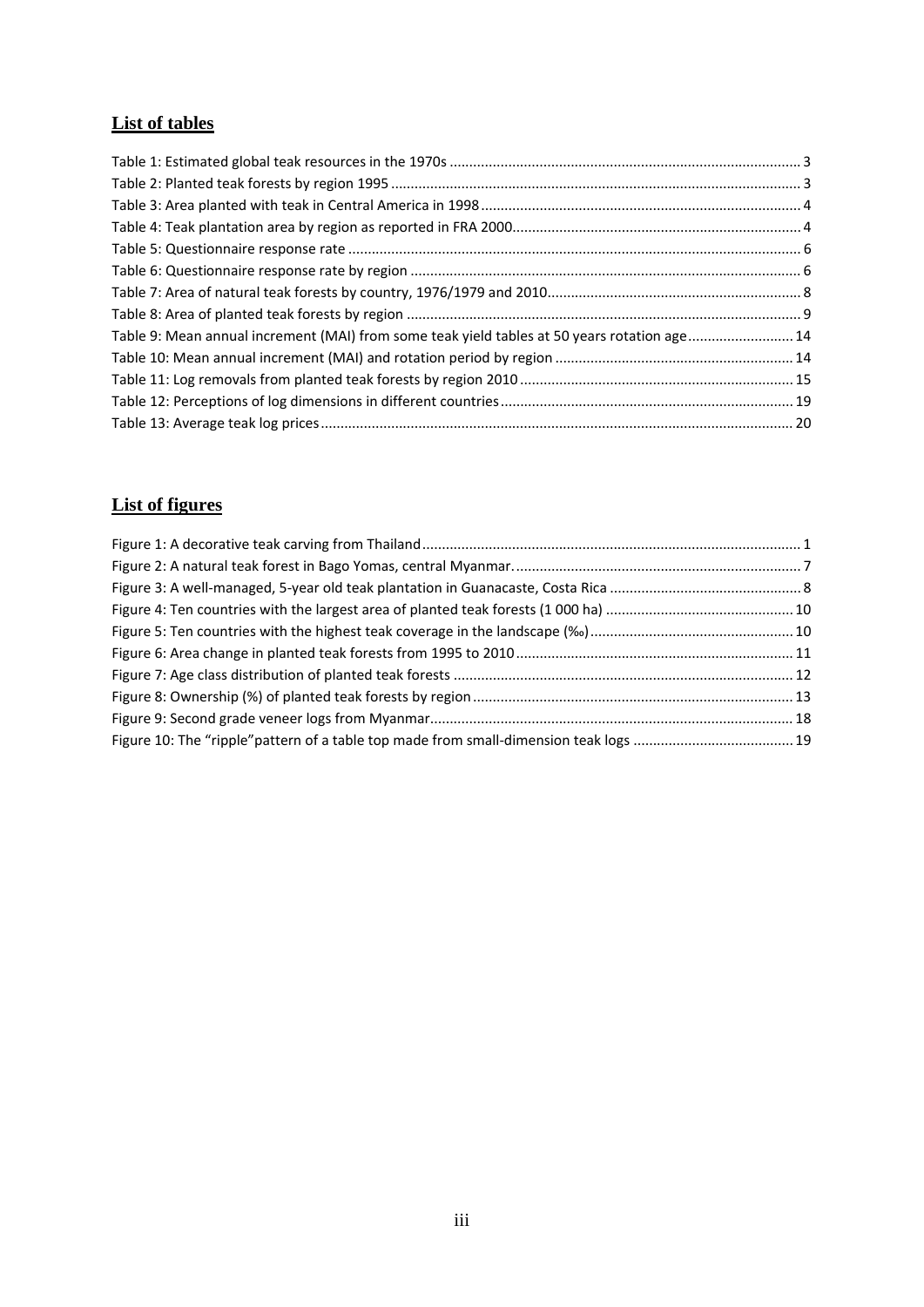# **Preface**

The Teak Resources and Market Assessment 2010 (TRMA 2010) is a special study of the Global Forest Resources Assessment 2010 (FRA2010). It aims to present updated country level information on teak (*Tectona grandis*), which is one of the emerging hardwood resources in the world. The assessment was conducted through a standardized questionnaire sent to 69 countries, which used the existing networks of FRA national correspondents and the members of Teaknet, an international teak information network managed by the Kerala Forest Research Institute (KFRI), India. These contact persons proved to be effective and knowledgeable communication channels, who forwarded the questionnaires to qualified experts with access to the required data on teak. The data and information given in this report have thus gone through a well-established process of data collection, processing, validation, compilation and analysis. In general, however, it must be stated that many national experts found it difficult to provide the required data. The figures and the information that was provided by the reporting countries are given in annex 5.3.

# **Acknowledgements**

The participation of national experts from many institutions in teak growing countries has ensured that the best and most recent data, information and knowledge on teak resources and markets have been made available and are shared with other colleagues. FAO thanks all contributors for their vital collaboration. A list of all contributors by country is provided in annex 5.1.

We wish to acknowledge as well inputs from Dr. Kadiroo Jayaraman, the Teaknet Coordinator from the Kerala Forest Research Institute, India, and Mr. Jim Ball, Consultant to FAO, who has reviewed the first draft of this report and has provided useful comments and information.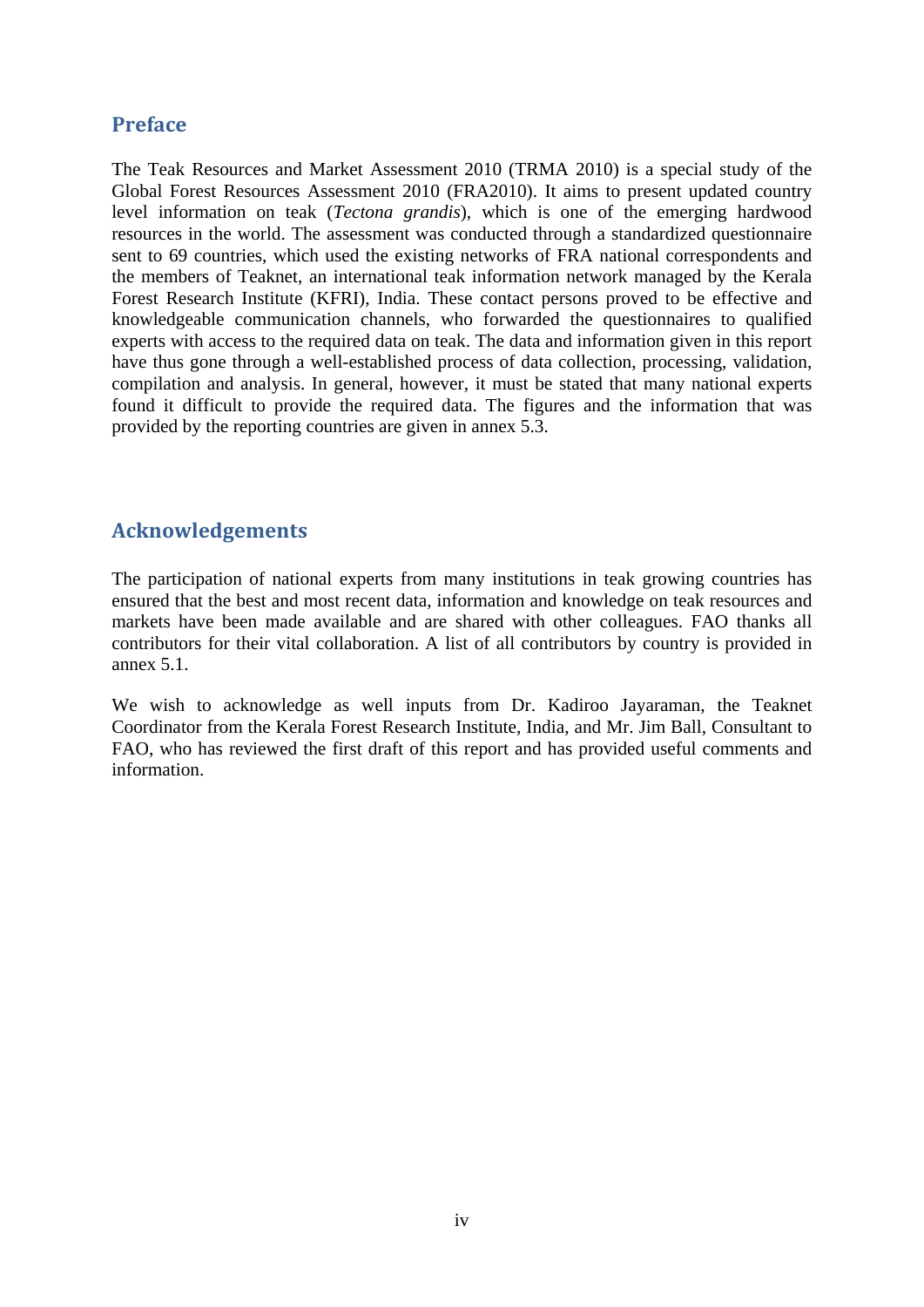# **Summary and Conclusions**

- 1. **Global significance of teak.** Teak is a small proportion of world timber production and trade. The estimated market share of teak logs in total tropical round wood production is less than 2% but in terms of value it is much larger, since teak is part of the high-value hardwood market, and is a major component of the forest economies of many tropical countries. Planted teak forests have attracted large investments from the private sector in Africa, Asia and Latin America. Globally, they constitute the only planted hardwood resource that is increasing in terms of area.
- 2. **Survey coverage.** The Teak Resources and Market Assessment 2010 (TRMA 2010) was conducted in 2011 in 69 countries, 9 of which reported that they do not grow teak. 43 countries reported that they grow teak, but of them only 38 countries were able to give data on the species.
- 3. **Teak areas.** Natural teak forests are estimated to cover 29.035 million ha in India, Lao PDR, Myanmar and Thailand. Almost half of the total is in Myanmar. The area of planted teak forests reported by 38 countries is estimated to be 4.346 million ha, of which 83% is in Asia, 11% in Africa, and 6% in tropical America. Taking into account the data missing from 22 teak-growing countries, this figure certainly underestimates the actual area of planted teak forests.
- 4. **Planted teak a globally emerging hardwood**. Planted teak is the only valuable hardwood that constitutes a globally emerging forest resource. Compared with previous surveys, the planted teak area has increased greatly in Africa (Benin, Ghana, Nigeria, United Republic of Tanzania), Central America (Costa Rica, El Salvador, Guatemala, Nicaragua, Panama), South America (Ecuador, Brazil) and Asia (India, Indonesia, Myanmar, Lao PDR).
- 5. **Age class distribution and rotation age**. Planted teak forests are predominantly (77%) younger than 20 years. The prevailing age class distribution shows recent efforts to establish planted teak forests, but the current enthusiasm of many corporate and private investors for planted teak will maintain the youthful age structure and, in order to improve the economic rate of return, will tend to shorten the rotation period. This will lead to a significant increase in the supply of small-dimension logs grown in short rotations not exceeding 20 years.
- **6. Ownership.** In Africa, Asia and the Caribbean most planted teak forests are owned by governments, generally the forestry or agricultural administration, but in Central and South America state governments own merely between 1% and 12% of planted teak forests, while the private sector holds 88% in Central America and 99% in South America. Teak is not currently a priority species in community forestry, although there are a number of cases of smallholder teak plantations which have contributed to the improvement of rural livelihoods.
- 7. **Growth performance.** The reported growth rates of planted teak are contentious. Many growth predictions continue to appear on the internet and in literature, predicting very high growth rates above 20m<sup>3</sup>/ha/year. The actual long-term productivity of planted teak has, however, often turned out lower than predicted. Teak is not a fast growing species *per se*. Its growth performance depends on the quality of the planting material and the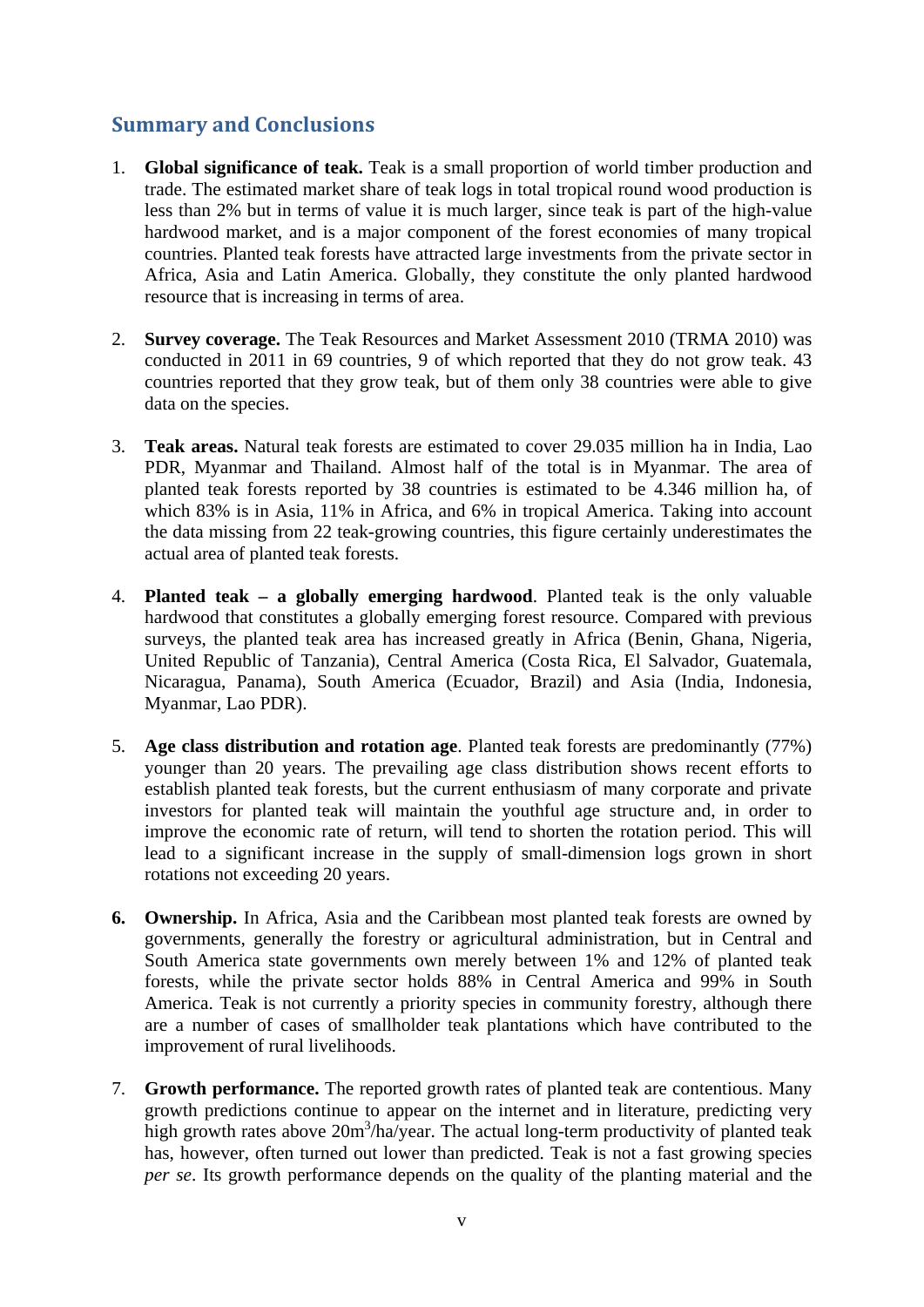best management practices. The mean annual increment (MAI) reported by 26 countries appears rather modest and lies, for most regions, between 2 and  $14 \text{ m}^3\text{/ha/year}$ , except for some high-intensity investment schemes in Central and South America.

- 8. Log removals. A volume of ca.  $0.5$  million  $m<sup>3</sup>$  is currently estimated to be harvested in natural forests and 1.5 to 2 million  $m<sup>3</sup>$  in planted forests if all teak producing countries were accounted for. The world's total teak supply from natural and planted forests adds up to 2 to 2.5 million  $m^3$ , of which at least 60% are cut in India, Indonesia and Myanmar. The estimated market share of teak logs on the total tropical roundwood production is less than 2%. In value terms a much higher share can be expected, but there are no data to support this.
- 9. **Supply from natural teak forests and genetic resources.** Myanmar is the only country producing quality teak from natural forests as India, Lao PDR and Thailand have logging bans in natural forests or log export bans in place. A maximum sustainable supply of quality teak from Myanmar is likely to be in the order of  $400,000m^3$ /yr or less. In future it can be expected that the sustained production of teak logs from natural forests will be further limited due to increasing deforestation and competition for environmental services. Hence, the supply trend points to a continuing decline in the volume and quality of natural teak and it is imperative to initiate a program for the conservation of natural teak forests if the genetic resources of natural teak are to be sustained.
- 10. **Global teak market trends.** The global teak market has been and will continue to be governed by trends in the Asian market. Asia holds more than 90% of the world's teak resources and India alone manages 38% of the world's planted teak forests. The high international demand for general utility teak has broadened the traditional teak supply base from natural forests in Asia to include fast-grown, small-diameter plantation logs from Africa and Latin America.
- 11. **Indian demand dominates the market.** The major teak trade flows worldwide are directed towards India, while its own considerable teak production is processed within the country. Eleven out of fourteen reporting countries name India as their number 1 importer, absorbing 70% to 100% of global teak exports including shipments of plantation logs and sawn timber from Africa and Latin America. In Africa, significant exporters are Benin, Ghana, the United Republic of Tanzania and Togo. In Latin America, Ecuador, El Salvador, Guatemala and Brazil, are important teak exporters (no information was available from Costa Rica and Panama).
- 12. **Price and quality.** Obtaining prices for teak logs and sawn timber proved to be difficult. No common international log grading rules have been established, most exporting countries' definition of log dimensions turned out to be different, and the use of various measuring units for dimension and volume further complicated the price survey. As a general rule it can be established that teak prices are very closely related to wood quality. Quality in teak is determined by dimension, bole shape (roundness and straightness), heartwood/sapwood ratio, regularity of annual rings, number of knots, colour, texture and the soundness of the butt log. Teak from natural forests in general possesses many of these features to some extent and sells at comparatively high prices. Logs from planted teak forests are typically smaller in size and will hardly ever reach the dimension, quality features and prices of logs grown in old-growth forests.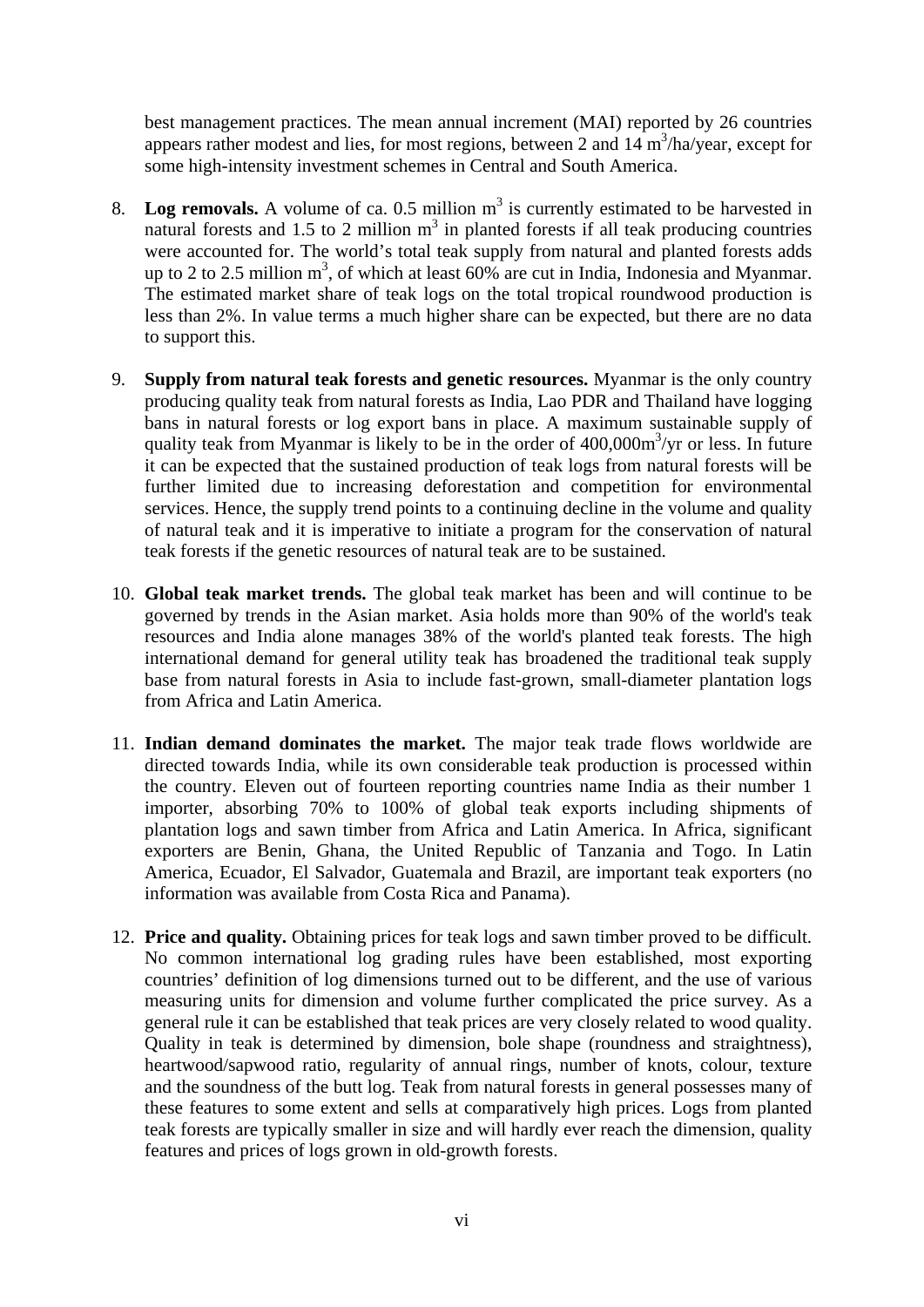# **1. Introduction**

Teak (*Tectona grandis* Linn. f.) is recognized for its physical and aesthetic qualities as one of the most important and valuable hardwoods in the world (Keogh 1979, 2009; Tewari 1992). Although it takes only a marginal position in the volume of world timber production and trade, teak together with mahogany (*Swietenia macrophylla*), red cedar (*Cedrela odorata*) and Indian rosewood (*Dalbergia sissoo*) are the tropical hardwoods most in demand for the luxury market and for heavy duty applications.



**Figure 1: A decorative teak carving from Thailand**  Photo W. Kollert

Teak is used for ship building and yacht furnishing, heavy duty construction and railways, high-class furniture, decorative building components, veneers, flooring, and utility poles for transmission lines. In 1896 Brandis attributed the high market value of teak to its excellent durability in tropical climates and its resistance to termite attack and fungi, and praised teak as it is easily worked, does not warp or split, takes a beautiful polish, and can be floated at harvest in contrast to many other heavy hardwoods of comparable quality (Brandis 1896). For many tropical countries teak represents the best opportunity to produce quality timber and is thus of major importance to their forestry economies (Keogh 1996). In recent years, the establishment and management of planted teak forests have attracted large investments from the corporate sector in Latin America, Africa and Asia.

Natural teak forests occur in only four countries in the world: India, Lao PDR, Myanmar and Thailand. Sites suitable for vigorous teak growth are confined to tropical zones around the equator below 1000 metre altitude, with annual rainfall in excess of 1 500 mm, and fertile, deep and well drained soils. The ancient kings of Myanmar and Thailand considered teak to be a royal tree and placed it under stringent royal proclamation and protection. In the  $19<sup>th</sup>$ century India was the world's leading teak producer. Under the British colonial government, large quantities of teak were exported to Europe, mainly for shipbuilding and luxury furniture. After India's independence in 1947, forest resources became increasingly threatened, until India's central government decided to ban teak logging altogether since 1980. India's timber production thus dropped sharply and was replaced by mass imports. Today the Indian teak industry is highly dependent on imports from Myanmar, West Africa and Latin America.

Since the 1980s, supplies of teak wood from natural forests have started to dwindle and teak has been grown increasingly in planted forests throughout tropical Asia, Africa, Latin America and Oceania. Having been introduced in Java, Indonesia, probably between four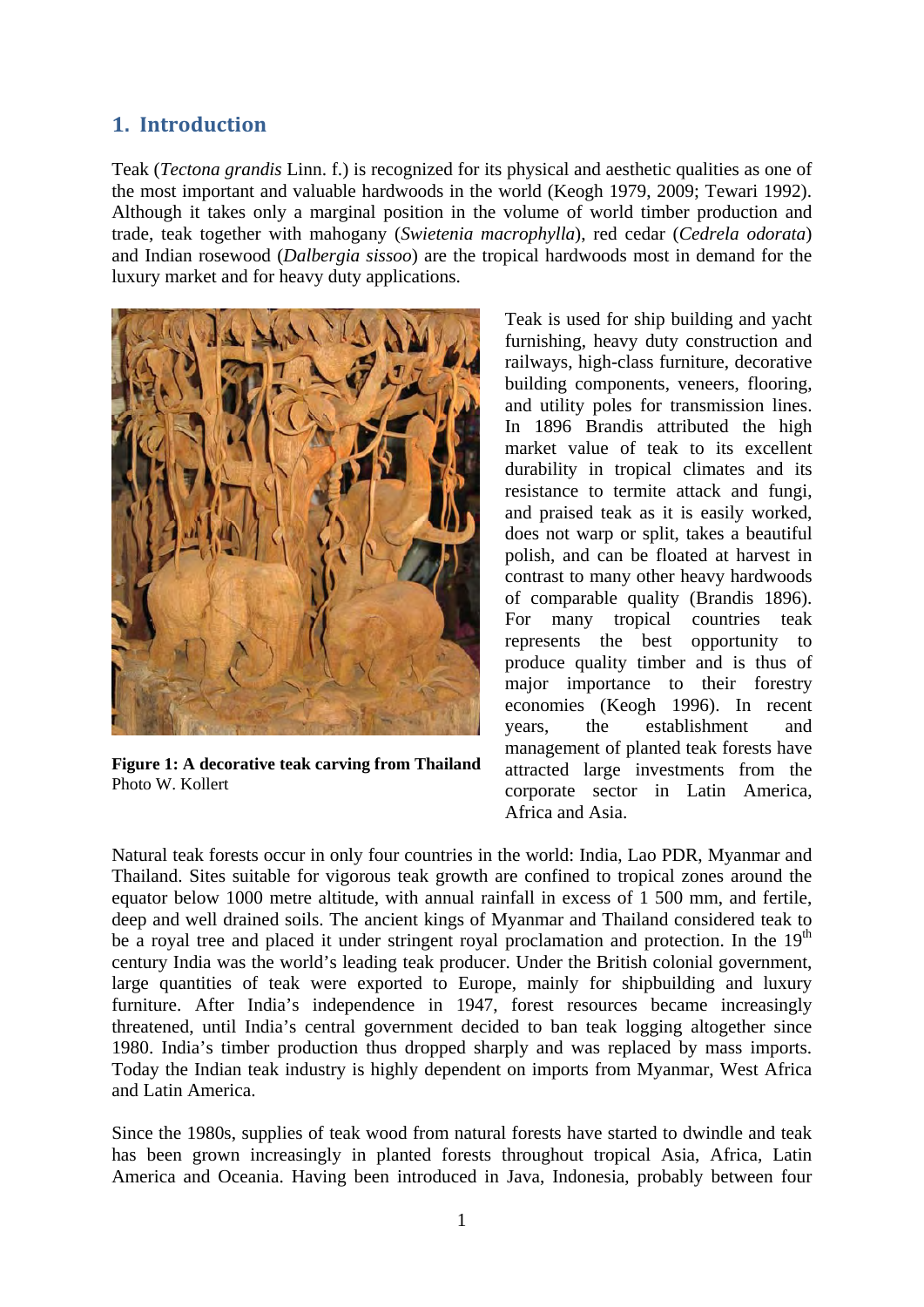hundred to six hundred years ago, the challenges to grow and sustain planted teak forests are better understood there than in most other tropical hardwoods (Pandey and Brown 2000). Indonesia has established extensive teak plantations managed by the state forest enterprise Perhutani, and many tropical countries have followed suit under public, corporate and private ownership - including farmers from the agricultural community. In southern India (Karnataka, Kerala and Tamil Nadu) this has caused considerable changes in rural landscapes, where teak plantations are often found in the middle of arable lands (Demenois *et al*. 2005).

FAO and its member states soon became aware of the growing significance of teak on a global scale. Upon recommendation of the Seventh Session of the FAO-Conference held in 1953 a Teak Sub-Commission was established as a subsidiary of the Asia-Pacific Forestry Commission (APFC). It held its first session in Bangkok in February 1956 with 36 representatives from 11 member countries. The second session took place in Bandung, Indonesia, in June 1957. The Teak Sub-Commission comprised two technical working parties, one on ecology, seeds, silviculture and protection, and one on management, utilization, marketing, grading, statistics and trade (FAO 1968). Additionally, an independent study group on teak grading rules was established under the direct supervision of a permanent committee. The Teak Sub-Commission noted that the exchange of information on the production and trade in teak could be of mutual advantage to both the importing and exporting countries and suggested that such information be submitted by teak growing countries on a half yearly basis (FAO 1956). Unfortunately the work of the Teak Sub Commission stalled in the early 1960's. The 11<sup>th</sup> session of the FAO Conference in 1961 transformed the Teak Sub-Commission into a joint body of the Asia-Pacific Forestry Commission (APFC) and African Forestry Commission (AFC), but it did not in fact materialize. The FAO Council, in October 1966, decided that the work of the Teak Sub-Commission be incorporated into the former Committee on Forest Development in the Tropics. The Teak Sub-Commission held its last session in Rome in 1967 and since then has been defunct (FAO 1968).

# **2. Previous teak resources assessments**

In the period from 1975 to 2005 several teak resources assessments had been conducted by different authors. Their results are not directly comparable as they apply different survey methods and the results show wide differences, especially for some countries, but they do give useful indications of trends (Del Lungo 2001). They are summarized in the following section.

# **2.1 Hedegart (1976), Keogh (1979) and Tewari (1992)**

In 1992 Tewari published a monograph on teak, in which he compiled a comprehensive dataset on teak resources, partly based on the previous works by Hedegart (1976) and Keogh (1979). Natural teak forests were reported to comprise 29.4 million ha, while the planted teak resources of 34 countries were estimated at 1.3 million ha, of which India, Indonesia, and Nigeria took 87% of the total. A summary by region is in table 1.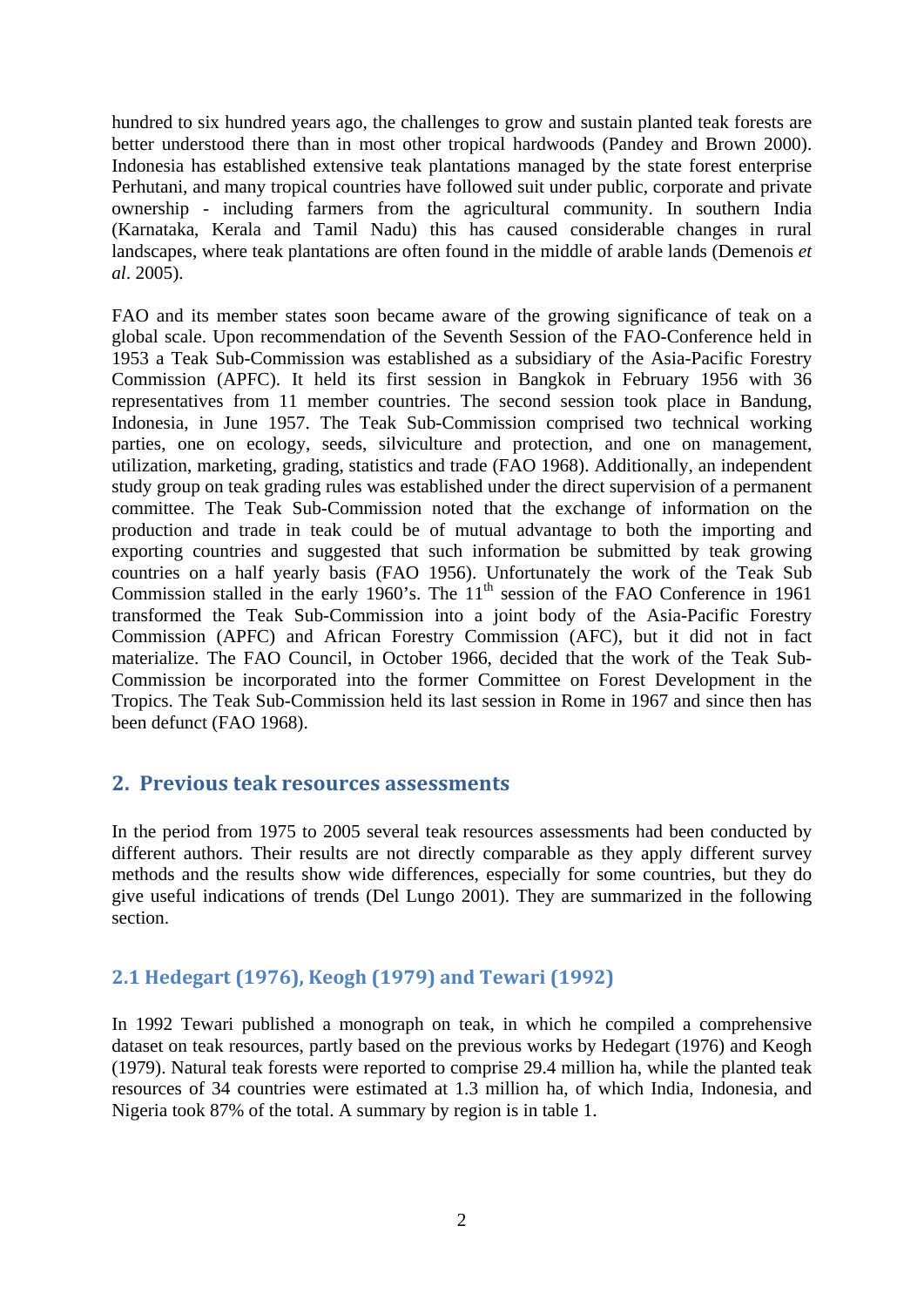#### **Table 1: Estimated global teak resources in the 1970s**

| <b>Continent/Region</b> | <b>Natural forests</b><br>1000 ha | <b>Planted forests</b><br>1000 ha |
|-------------------------|-----------------------------------|-----------------------------------|
| Africa (9)              |                                   | 99                                |
| Asia $(13)$             | 29 4 20                           | 1 1 8 5                           |
| Caribbean (2)           |                                   | 10                                |
| Central America (6)     |                                   | 2                                 |
| Oceania $(2)$           |                                   | 2                                 |
| South America (2)       |                                   |                                   |
| <b>World</b> (34)       | 29 420                            | 1 300                             |

(number of reporting countries in brackets)

Source: Tewari 1992, based on Hedegart 1976 and Keogh 1979

### **2.2 FAO Forest Resources Assessment 1990/1995**

The first systematic assessment of planted teak forests was conducted by FAO in 1990. Its dataset was originally presented in FAO Forestry Paper 128 '*Forest resources assessment 1990: tropical forest plantation resources*' for 33 countries (FAO 1995). Later, this 1990 dataset was updated to 1995 in order to establish a link between the Global Forest Resources Assessments 1990 and 2000 (FAO 2001).

The country reports submitted for the Global Forest Resources Assessments 1990 indicated that teak was the most widely planted high-quality hardwood species. The global area of planted teak was reported to be *ca*. 2.25 million ha, a figure also used by Ball *et al*. in 1999. The major teak-growing countries were India (44%) and Indonesia (31%). Thailand, Myanmar, Bangladesh and Sri Lanka also had significant areas under planted teak. In tropical Africa Nigeria, Ivory Coast, Sudan, Ghana, Togo, and Benin had major areas of planted teak. In tropical America the total area of planted teak was estimated at about 33 000 ha, of which 43% were in Costa Rica and 23% in Trinidad and Tobago (see table 2).

#### **Table 2: Planted teak forests by region 1995**

(number of reporting countries in brackets)

| <b>Continent/Region</b> | <b>Planted teak forests</b><br>1000 ha |
|-------------------------|----------------------------------------|
| Africa $(10)$           | 109                                    |
| Asia $(11)$             | 2 1 0 8                                |
| Caribbean (2)           | 8                                      |
| Central America (6)     | 23                                     |
| Oceania $(2)$           | 3                                      |
| South America (2)       | 3                                      |
| <b>World</b> (33)       |                                        |

Source: Pandey and Brown 2000, and pertinent working documents

The FAO forest resources assessment 1990/1995 estimated the planted teak area larger by 1 million ha than the estimate of Tewari in 1992, though both assessments use an almost identical list of teak growing countries. At around the same time Centeno reported the area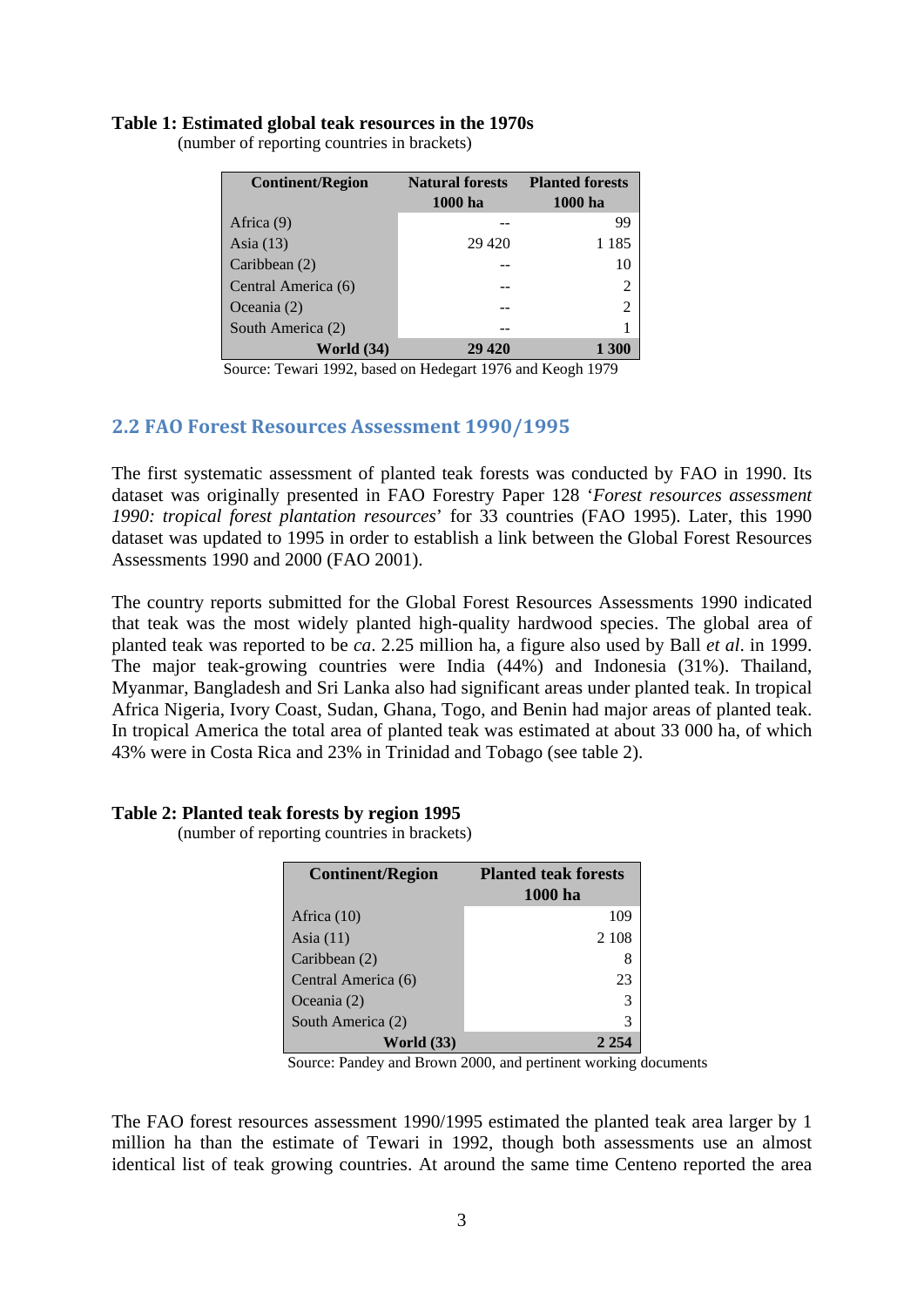under planted teak forests at 3 million ha based on available statistics, literature and own calculations (Centeno 1997).

# **2.3 Teak survey in Central America, 1998**

A survey conducted in 1998 in Central America found that the total area planted with teak was 40,815 ha, of which 58% was planted in Costa Rica, 32% in Panama, 6% in El Salvador and 4% in Guatemala (De Camino *et al*. 2002, see table 3). In relation to the total planted forest area, teak constituted 18% with most in Panama (49%) and El Salvador (38%).

| Country       | <b>Total planted</b><br>area (ha) | Area planted<br>with teak (ha) | % of teak |
|---------------|-----------------------------------|--------------------------------|-----------|
| Costa Rica    | 135 498                           | 23 4 75                        | 17        |
| Panama        | 26724                             | 13 135                         | 49        |
| El Salvador   | 6584                              | 2488                           | 38        |
| Guatemala     | 12444                             | 1 7 1 7                        | 14        |
| Nicaragua     | 32754                             | n.a.                           | n.a.      |
| Honduras      | 8647                              | n.a.                           | n.a.      |
| <b>Belize</b> | 2245                              | n.a.                           | n.a.      |
| Total         | 224896                            | 40 815                         | 18        |

## **Table 3: Area planted with teak in Central America in 1998**

Source: De Camino *et al*. 2002

## **2.4 FAO Forest Resources Assessment 2000**

The Global Forest Resources Assessment 2000 (FRA 2000) was the most comprehensive survey since FAO first reported on forest resources. It included a survey of forest plantations by 8 species groups, among them *Tectona grandis* (FAO 2001). The teak plantation area reported by 31 countries was estimated at 5.716 million ha, with the bulk being in India (45%) and Indonesia (26%). In this survey, Brazil for the first time reported a teak plantation area of 14 000 hectares. A summary by region is provided in table 4.

## **Table 4: Teak plantation area by region as reported in FRA 2000**

(number of reporting countries in brackets)

| Continent/region    | teak plantation area<br>1000 ha |
|---------------------|---------------------------------|
| Africa (8)          | 208                             |
| Asia $(13)$         | 5408                            |
| Caribbean (1)       |                                 |
| Central America (5) | 66                              |
| Oceania (2)         |                                 |
| South America (2)   | 18                              |
| World $(31)$        | 5 7 1 6                         |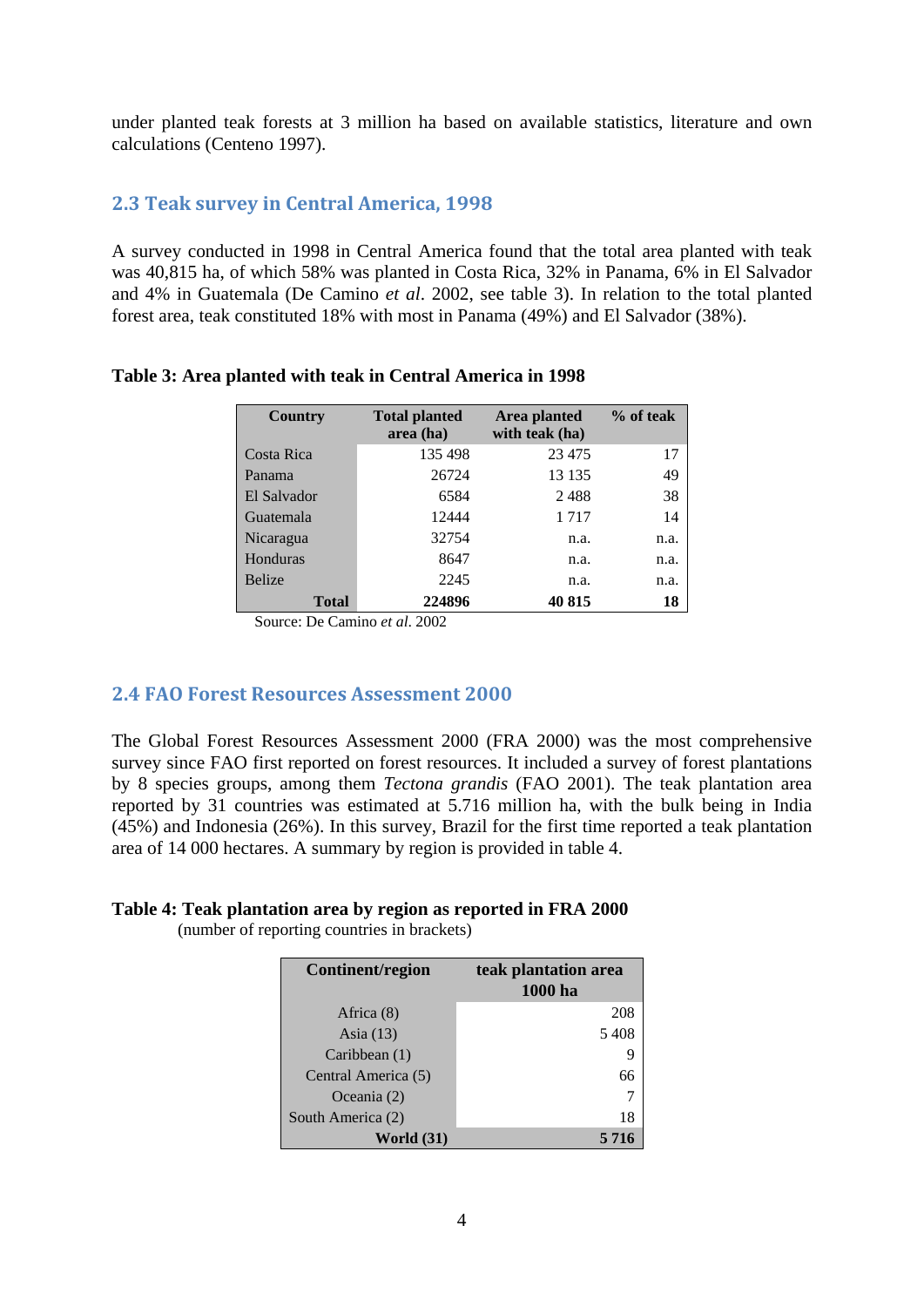# **2.5 Synthesis of previous assessments**

From 1975 to 2000 a number of attempts have been made to measure the extent of teak forests in the world. Even though the results of these surveys are hardly comparable, it can be concluded from previous assessments that the total area of natural teak forests was about 29 million ha and the area of planted teak forest shows an increasing trend over the period from 1.3 to 5.7 million ha.

Myanmar, India and Indonesia are the teak 'heavyweights' at the global level and hold by far the bulk of the world's teak resources. In Africa Nigeria, the Ivory Coast and Ghana have grown in significance as have the smaller countries in Central America and the Caribbean such as Costa Rica, Panama, El Salvador and Trinidad and Tobago.

Furthermore, teak was apparently of no particular significance in South America until 2000; ever since then some South American countries such as Brazil, Ecuador and Columbia have reported that the areas under planted teak are increasing.

# **3. The Teak Resources and Market Assessment 2010**

# **3.1 Objectives and method**

The Teak Resources and Market Assessment 2010 (TRMA 2010) aimed to update, evaluate and expand the available data and information on natural and planted teak forests in all teak growing countries that were selected according to previous assessments and references from the literature. There were a total of 69 countries, all of which have their major land area between the Tropic of Cancer and Tropic of Capricorn (a list is given in Annex 5.3). In early 2010 a standardized questionnaire of six pages was sent by electronic mail to all selected countries in four languages (English, French, Portuguese and Spanish). The parameters surveyed in these questionnaires were forest area, age class distribution, ownership, growth performance, wood removals, international trade and timber prices. The questionnaire is at Annex 5.2.

Initially the questionnaires were sent to the national correspondents for the Global Forest Resources Assessment 2010. Most of them could not report on teak resources for lack of statistical data, but provided the names of other experts in forestry departments, research institutes, universities and the private forestry sector, who were contacted in the second stage of the survey. Where no response was received, up to three reminders were sent to the given contact.

After receipt of the completed questionnaires all reported figures were subject to a plausibility check; those data which were perceived as unrealistic or doubtful for a particular country were reviewed in cooperation with the respective contact person or with the FAO regional offices, and corrected if indicated. The time period from the first transmission of the questionnaires until the receipt of the last answers spanned eight months. A global response rate analysis is given in table 5 and a break-down of responses by region in table 6.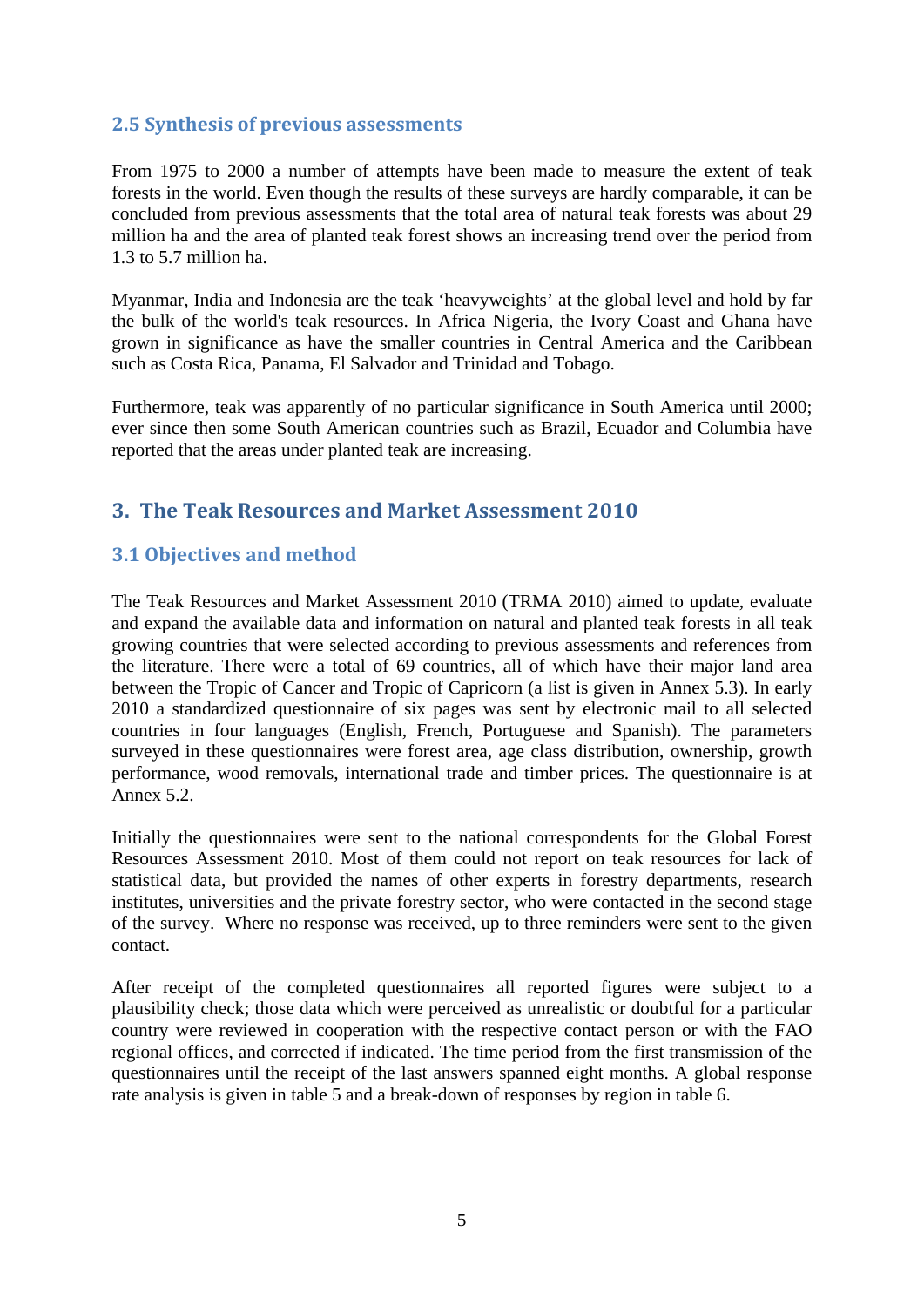### **Table 5: Questionnaire response rate**

|                           | <b>Countries</b> | $\frac{0}{2}$ |
|---------------------------|------------------|---------------|
| Questionnaires sent to    | 69               | 100           |
| Answers received by       | 52               | 75            |
| Teak reported to grow in  | 43               | 62            |
| Data on teak available in | 38               | 55            |

## **Table 6: Questionnaire response rate by region**

|                           | <b>Countries in</b> |      |                |                           |         |                         |              |
|---------------------------|---------------------|------|----------------|---------------------------|---------|-------------------------|--------------|
|                           | Africa              | Asia | Carib-<br>bean | <b>Central</b><br>America | Oceania | <b>South</b><br>America | <b>Total</b> |
| Questionnaires sent to    | 26                  | 16   |                |                           |         | 10                      | 69           |
| Answers received by       | 19                  | 12   | 4              |                           |         |                         | 52           |
| Teak reported to grow in  | 12                  | 12   | 4              |                           |         |                         | 43           |
| Data on teak available in | 10                  | 10   | 3              |                           |         |                         | 38           |
| Share $(\%)$              | 38                  | 63   | 60             | 100                       | 60      | 50                      | 55           |

Out of 69 contacted countries 17 did not respond to the questionnaire, though at least 2 reminders were sent. Most non-responses were small countries with an insignificant area of teak. Among the 52 reporting countries, nine countries did not grow teak. Zambia and Zimbabwe, for example, sent excellent data sets, which did not, however, refer to *Tectona grandis,* but to *Baikiaea plurijuga,* which is known in international markets as Zambezi teak.

Of the 52 countries which returned the questionnaire, 43 confirmed that they grew teak. Of those, 5 countries reported that they did not have any data or information on the species. Eventually, 38 out of 69 contacted countries (55%) reported usable data on teak resources among whom were the South-East Asian 'heavyweights' Myanmar, India, and Indonesia. 'Reporting' in this context does not imply the receipt of a full data-set on all parameters, but rather a report on some parameters only. Hence, the number of reporting countries turned out different for most parameters. In few cases, missing data were supplemented by information from published reports, 'grey' literature and from personal contacts.

The countries that appear best-informed on teak resources are the small countries in Central America, where all contacted countries were able to report usable data on teak. In African countries the availability of data and information was found to be lower than in other regions (see table 6).

## **3.2 Data quality**

The TRMA 2010 is a useful reference to assess country situations and trends, and there is no better up-to-date information on teak resources available at the moment. The users of these data should, however, be aware that the information provided has some flaws and must be treated with care. In general, the data was obtained from different sources, among them government departments, research institutions, universities and private companies (a list of contributors is provided in annex 5.1). In most cases the country correspondents found it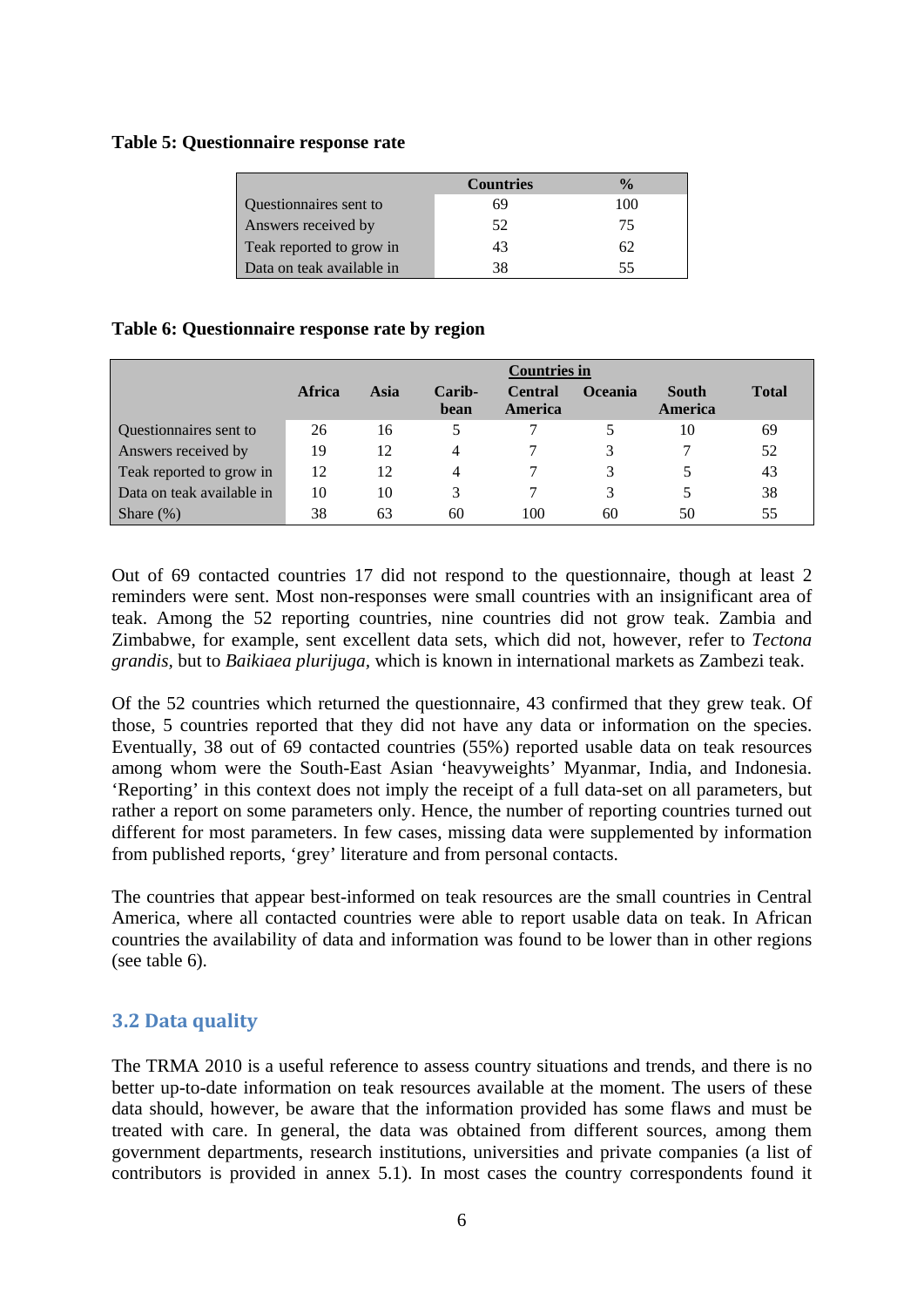difficult to source, retrieve or estimate data on teak in the absence of reliable and accurate statistics at the species level. In large countries (e.g. India) national-level data had to be aggregated from reports of many provinces, territories or forestry divisions, where teak had been planted. In South and Central American countries planted teak forests are mainly owned by corporate companies, smallholders and farmers, whose decisions in natural resource management are usually not recorded in national forestry statistics. In conclusion it is likely that the reported areas of planted teak forests stand at the lower end and underestimate the real situation - but by an unknown amount.

## **3.3 Results**

## **3.3.1 Forest Areas**

## *Natural Teak Forests*



**Figure 2:** A natural teak forest in Bago Yomas, central Myanmar. Teak does not grow naturally in pure stands. Natural teak forests are mixed deciduous or tropical evergreen forests with a proportion of teak between 4% and 35%. Photo W. Myint.

In 2010 the area of natural teak forest in India, Lao PDR, Myanmar and Thailand combined was estimated at 29.035 million ha, almost half of it growing in Myanmar. That country is well known for its classical selection system for the management of natural teak forests, which was formulated in the late 1800s and is still in force (FAO 2001). Most of its natural teak forests have productive functions (26.3 million ha or 91%), while substantial teak forests with protective functions only cover 2.6 million ha (see table 7). Myanmar is also the only country of relevance to producing teak from natural forests for the international market; India, Lao PDR and Thailand all have logging or log export bans in place.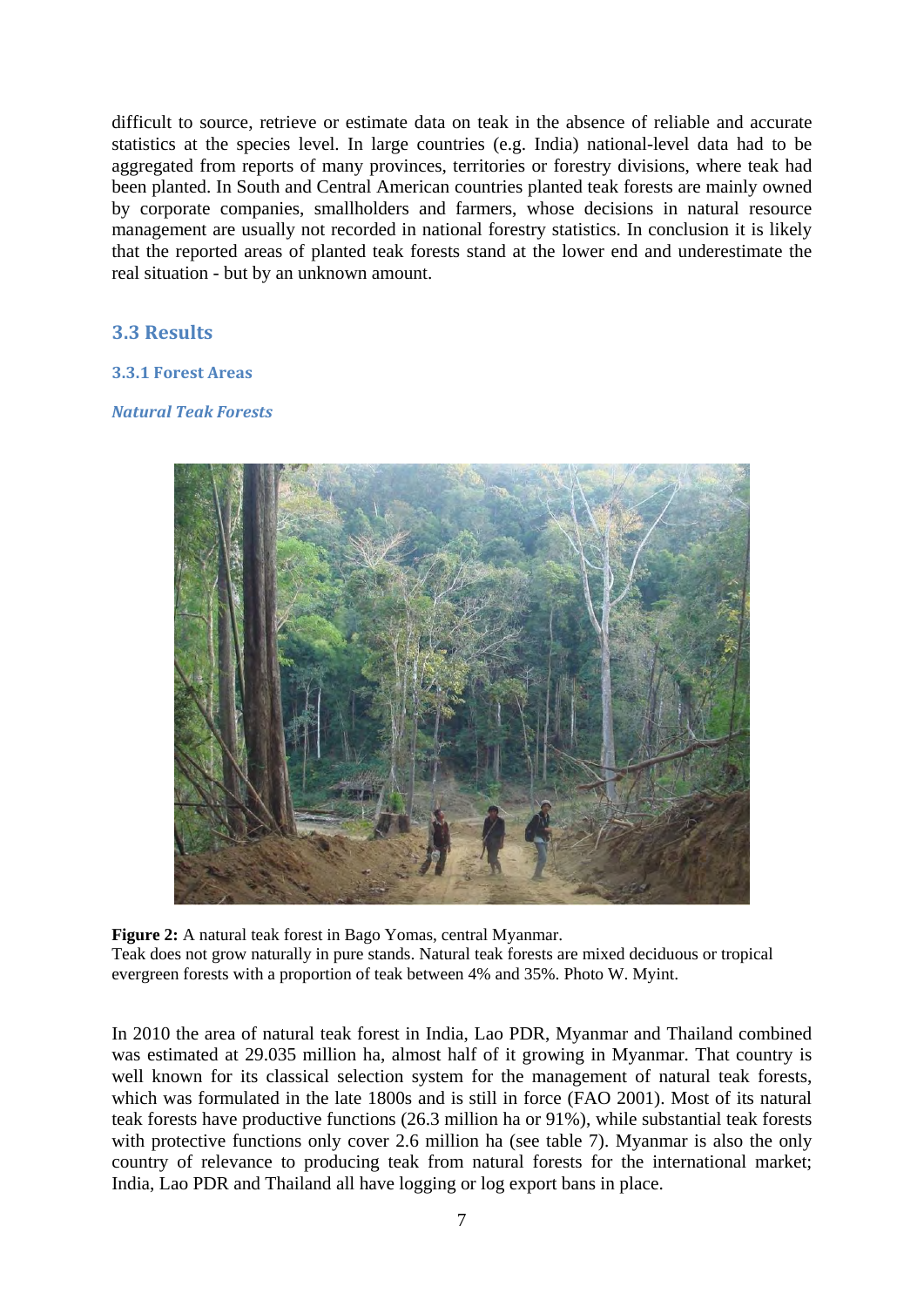If the area data of the 2010 assessment are compared with those published by Tewari in 1992, it appears that natural teak forests have reduced by 385,000 ha globally (-1.3%). Substantial declines are particularly notable in India (2.1 million ha), Myanmar (1.1 million ha) and Lao PDR (68.5 thousand ha). In Thailand a complete ban on logging in natural forests was introduced in 1989 which may have contributed to the recovery of natural teak forests; they are reported to have increased by 2.9 million ha. Thailand is said once to have had 16 million ha of natural teak forests (Steber 1998).

**Table 7: Area of natural teak forests by country, 1976/1979 and 2010** 

|                 | 1976/1979*          | $2010(1000)$ ha)                       |      |              |
|-----------------|---------------------|----------------------------------------|------|--------------|
|                 | $(1000 \text{ ha})$ | <b>Protection</b><br><b>Production</b> |      | <b>Total</b> |
| <b>India</b>    | 8 9 0 0             | $6810**$                               |      | 6810         |
| <b>Lao PDR</b>  | 70                  |                                        | 1.5  | 1.5          |
| <b>Myanmar</b>  | 14 600              | 10 8 20                                | 2659 | 13 4 79      |
| <b>Thailand</b> | 5 8 5 0             | 8 7 4 4                                |      | 8 7 4 4      |
| <b>Total</b>    | 29 4 20             | 26 374                                 | 2661 | 29 035       |

based on Tewari 1992

\*\* 3.54 m ha (share of teak >  $25\%$ ) + 3.27m (share of teak < 25%)

## *Planted Teak Forests*



**Figure 3: A well-managed, 5-year old teak plantation in Guanacaste, Costa Rica**  Photo W. Kollert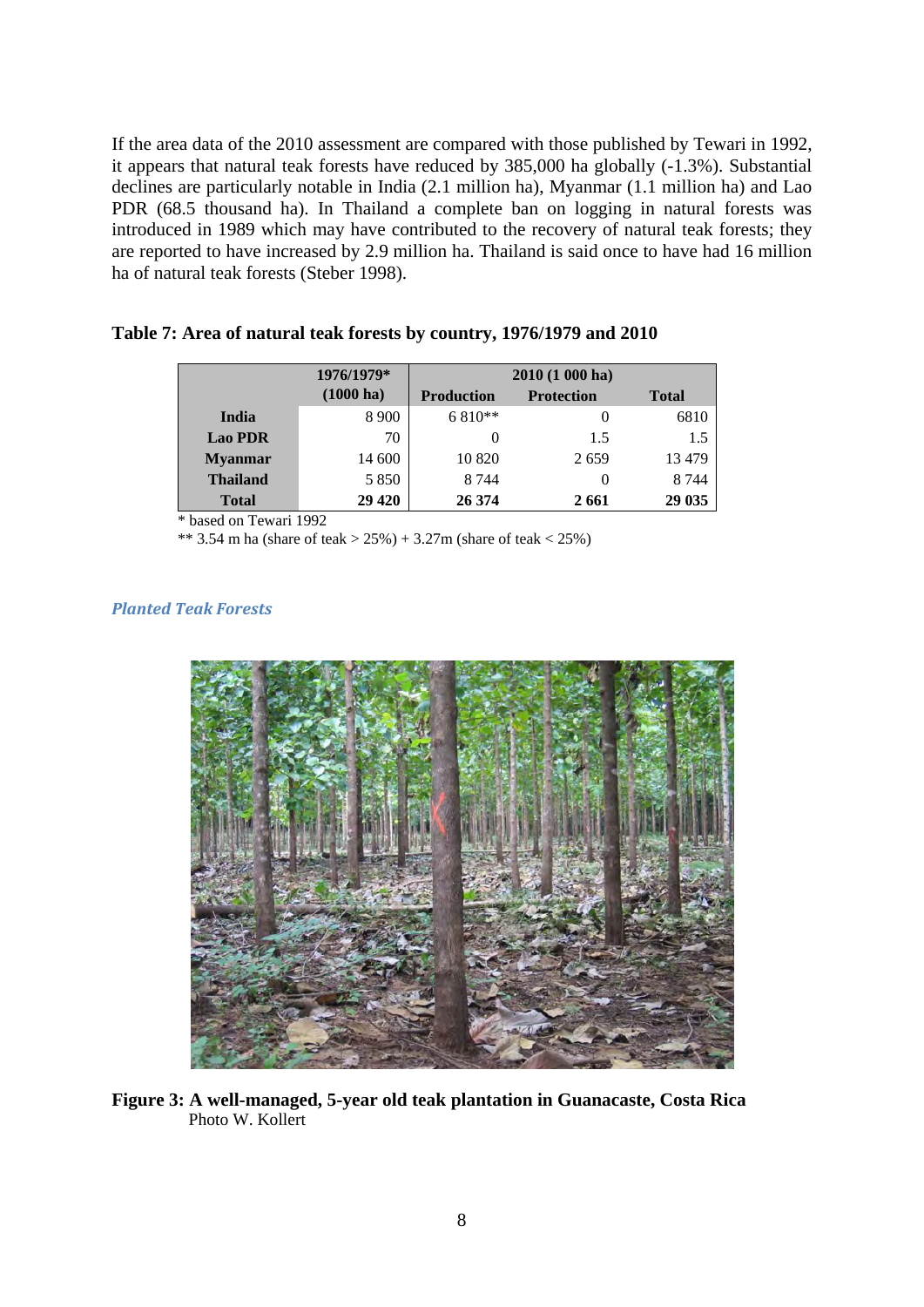In 2010 the global area of planted teak forests reported from 38 countries was estimated at 4.346 million ha, of which 83% grew in Asia, 11% in Africa, 6% in tropical America and less than 1% in Oceania (see table 8). In order to calculate the regional totals, the country reports missing from eight countries (3 in Africa, 2 in Asia, 2 in Oceania and 1 in South America) were complemented by data from the Forest Resources Assessment 1990/1995 (FAO 1995).

Taking into account the data missing from 22 teak-growing countries, these figures certainly underestimate the actual planted teak forests in the world. It appears, however, that Asia continues to dominate the production of teak, as it holds more than 95% of the world's natural and planted teak resources, and more than 80% of the world's planted teak resources. The three teak heavyweights are India with 1.667 million ha of planted teak forests (38% of the total), Indonesia with 1.269 million ha (29%) and Myanmar with 390,000 ha (9%). In 1998, the teak area in India was reported to be 7 million ha of natural forests and 1.5 million ha planted forests (Subramanian *et al*. 1999), estimates which match well with the figures reported for 2010. Indonesia's teak plantations in 2005 were reported to comprise only 200 000 ha, which appears to be a gross underestimate (Guizol et al. 2005).

### **Table 8: Area of planted teak forests by region**

(number of reporting countries in brackets)

| <b>Region</b>                  | 1000 ha       | $\frac{0}{0}$ |
|--------------------------------|---------------|---------------|
| <b>Africa</b> (10 of 19)       | 469.80        | 10.8          |
| Asia $(10$ of $16)$            | 3 598.04      | 82.8          |
| Caribbean (3 of 5)             | 15.32         | 0.4           |
| <b>Central America (7of 7)</b> | 132.78        | 3.0           |
| Oceania (3of 5)                | 8.13          | 0.2           |
| South America (5of 8)          | 122.30        | 2.8           |
| World (38 of 60*)              | 4 3 4 6 . 3 7 | 100           |

\*9 contacted countries (7 in Africa, 2 in South America) did not grow teak

Countries of tropical Africa report about 470 000 ha planted teak forests (11% of the total), of which Ghana (214 000 ha), Nigeria (146 000 ha) and Benin (26 000 ha) have the largest areas. The Ivory Coast did not report, but Maldonado and Louppe (2000) reported from SODEFOR (société de développement des forêts, 1998), that teak was the main plantation species in the Ivory Coast, covering almost 52 000 ha in 1998 and accounting for half of the country's forest plantations.

Countries of tropical America (Caribbean, Central and South America) have established 270 000 ha (6%) planted teak forests, of which Brazil (65 000 ha), Panama (55 000 ha), Ecuador (45 000 ha), Costa Rica (31 500 ha) and Guatemala (28 000 ha) have significant shares. For the Global Forest Resources Assessment 2010 Brazil in its country report reported a planted teak forest area of 67 072 ha (FAO 2009), which matches with the area reported in the TRMA 2010.

The ten countries with the largest area of planted teak forests, which cover 93% of the reported area, are shown in figure 4.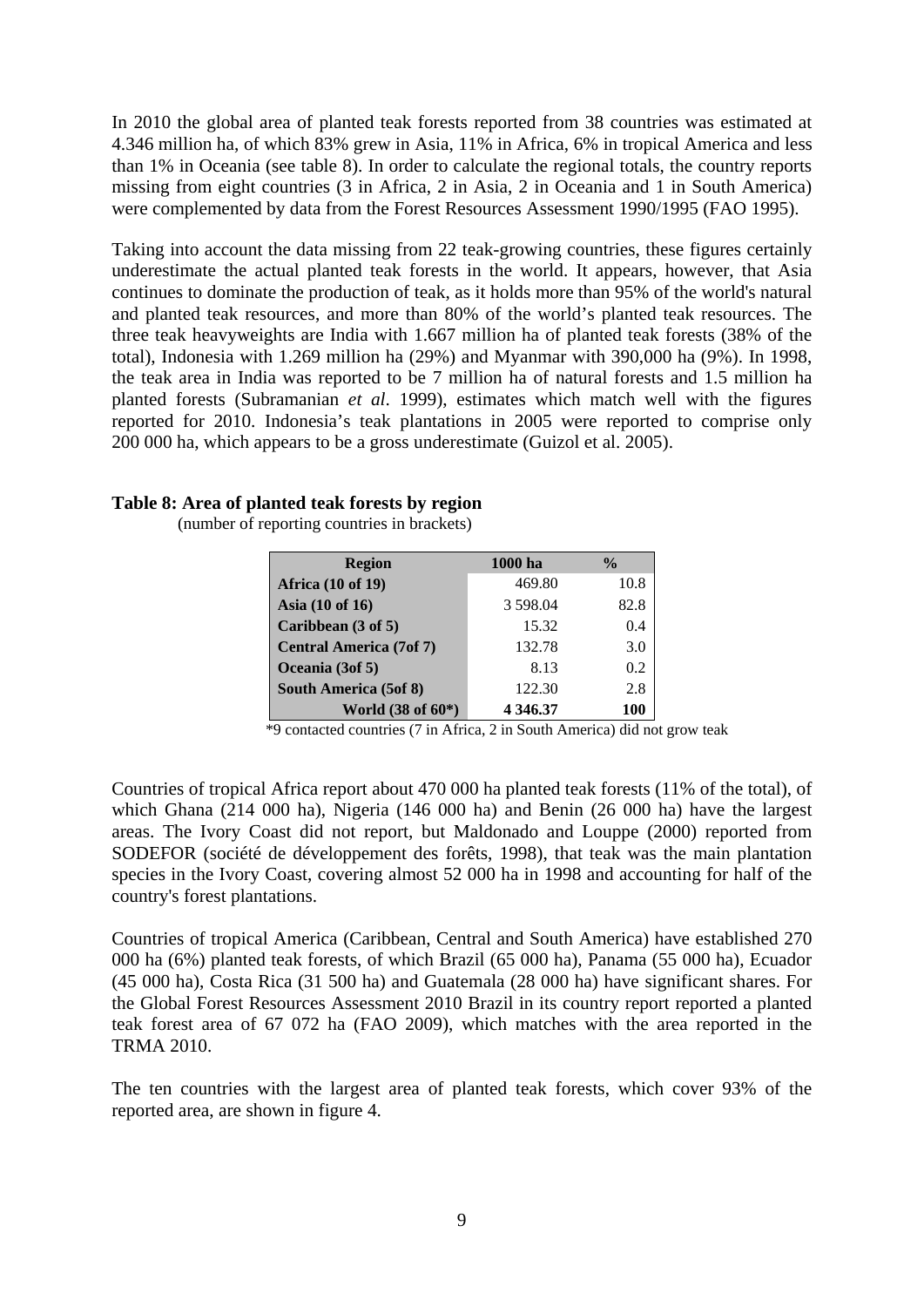

**Figure 4: Ten countries with the largest area of planted teak forests (1 000 ha)**  (Note: the figure for Bangladesh is taken from FAO 1995)

The frequency of planted teak in the forest landscape of each teak growing country can be illustrated by the ratio of the planted teak area to the total land area. It shows that Trinidad and Tobago, Ghana and Panama have the highest proportion of planted teak forest in the landscape, ranging from 7.4 and 17.5 per mill  $(\%_0)^1$  of the land area (see fig. 5).



**Figure 5: Ten countries with the highest teak coverage in the landscape (‰)** 

 $<sup>1</sup>$  per mill is a tenth of a percent or one part per thousand</sup>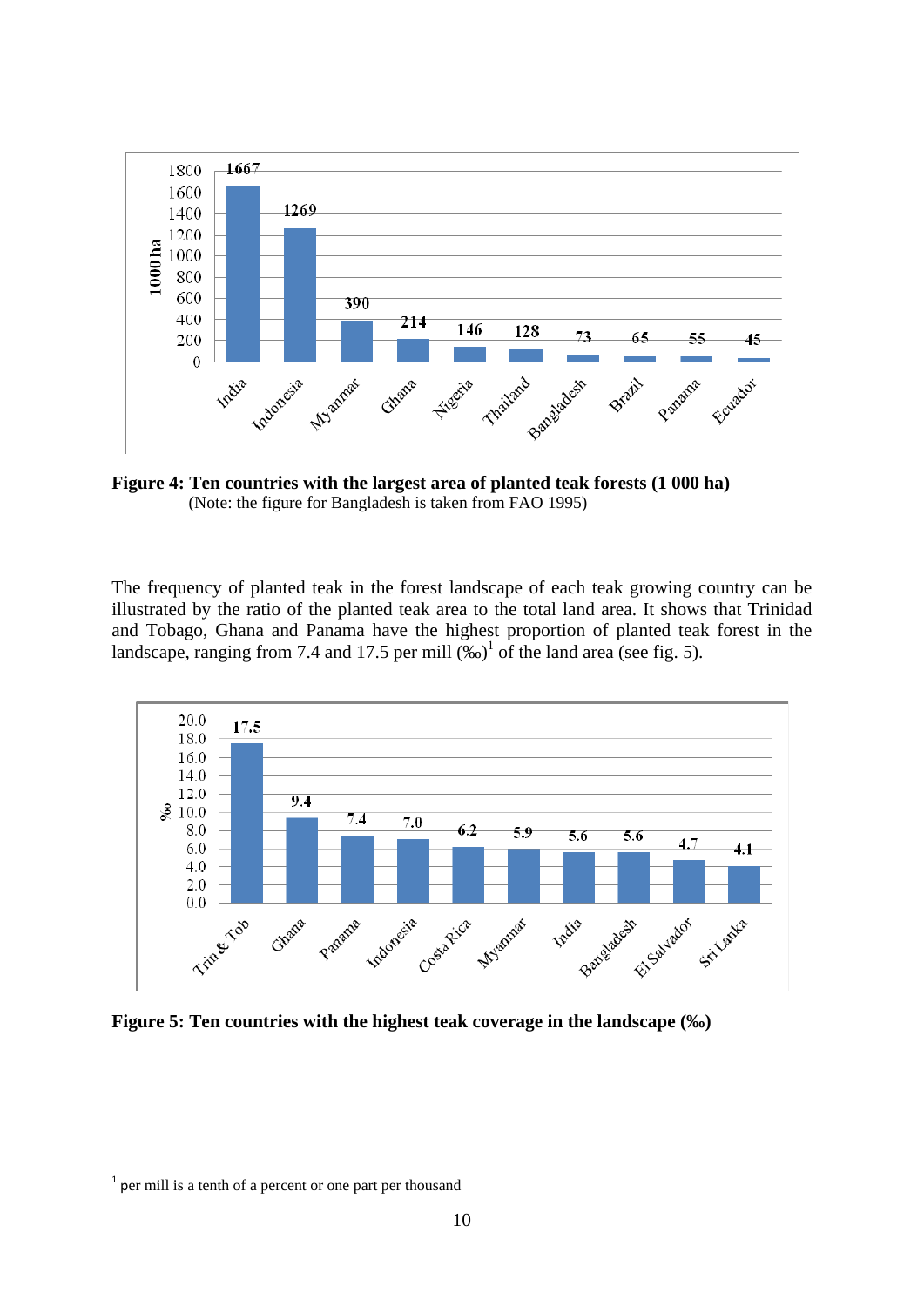#### *Planted teak – a globally emerging forest resource*

The data presented in the TRMA 2010 suggest that planted teak forests have increased globally, compared with previous surveys. In 1976/1979 the global area of planted teak forests was estimated at 1.3 million ha (Tewari 1992). FAO's Forest Resources Assessment 1990/1995 reported an area of 2.3 million hectares, while the TRMA 2010 estimates a minimum area of 4.3 million ha. Figure 6 graphically displays the area change in planted teak forests in some countries within a period of 15 years from 1995 to 2010. In this graph the figure placed on top of the bars indicates the increase of the planted teak area since 1995 in each particular country. For example, in Ecuador, the planted teak area of 2010 is 45 times the area reported for 1995, while in Ghana it is 21.8 times.



**Figure 6: Area change in planted teak forests from 1995 to 2010** 

In this context it is interesting to note that Brazil does not appear at all in the previous teak resources assessments of 1976, 1979 and 1995, the main plantation species in Brazil then being pines and eucalypts. Brazil has reported a planted teak area of 65 000 ha to the TRMA 2010, which has been confirmed by the report of the Brazilian Association of Forest Plantation Producers (ABRAF) to ITTO (ITTO 2010b). Currently, the federal state of Mato Grosso in central Brazil has the largest teak plantations, although the country has several geographic regions with climate and soil conditions suitable for teak.

#### **3.3.2 Age class distribution of planted teak forests**

Planted teak forests are predominantly young. Their age class distribution shows a very similar pattern in all 33 countries that have reported on this parameter, which is presented for all countries combined in figure 7. Almost 77% of planted teak forests fall within the age class from 0 to 20 years, and 18 % in the age class from 21 to 40 years. Only 5% of the planted teak forests are older than 40 years. The only exception to this pattern is Trinidad and Tobago, where 70% of the planted teak forests are older than 40 years, and Thailand and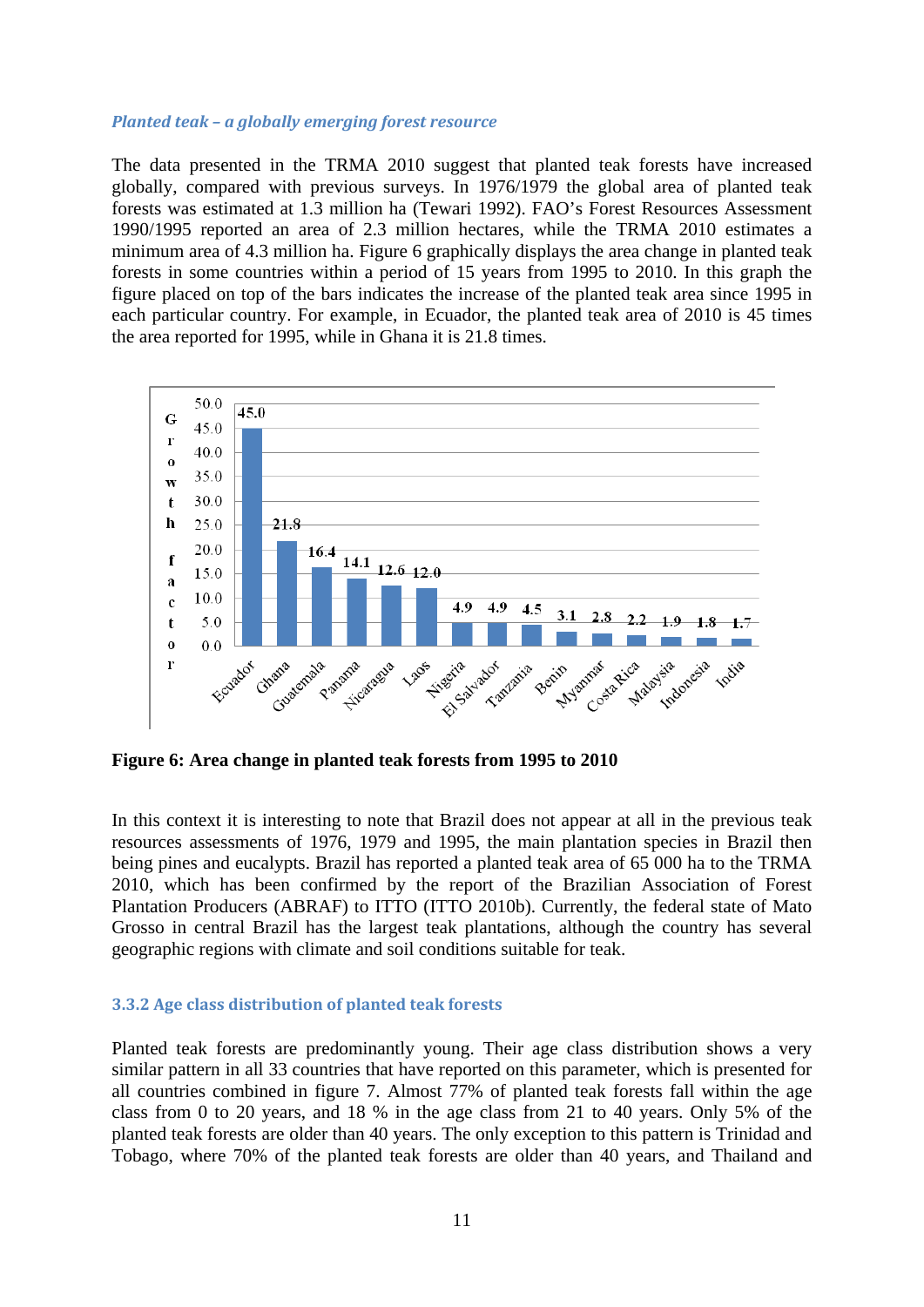Myanmar, which both feature a higher share of stands from  $21 - 40$  years (61% and 30%) respectively).

The prevailing age class distribution is an indication of increased efforts to establish and manage planted teak forests in the past 20 years and this pattern is very likely to persist in the future. The current enthusiasm by many corporate and private investors for planted teak will tend to shorten rotation periods and thus allow higher rates of return leading to a significant increase in the supply of small-dimension logs.



**Figure 7: Age class distribution of planted teak forests** 

## **3.3.3 Ownership**

In Africa (70%), Asia (72%) and the Caribbean (65%) most planted teak forests are owned by government entities, generally the forestry or agricultural administration (see fig. 8). In India until the late nineteen sixties the state forestry departments were the sole agencies establishing and managing planted teak forests. Commercial teak plantations were grown for the first time in 1968 by the Maharashtra Development Board, a limited public sector company. Subsequently, other forest development corporations in other Indian states followed suit. From 1990 onwards a growing number of private companies and farmers realized the value of teak and invested in plantations and agroforestry production systems (Subramanian *et al*. 1999). As a result the share of planted teak forests owned by private companies and smallholders in India is increasing.

In Central and South America the situation is different from the other regions. Here, state governments only own between 1% and 12% of planted teak forests, while the private sector combined holds 88% (57+31) in Central America and 99% (65+34) in South America. Corporate owners by far own most of the resource (see fig. 8).

Teak is not currently a priority species in community forestry, although there are a number of cases of smallholder teak plantations which have contributed to the improvement of rural livelihoods in Latin America. Unfortunately, the forestry departments in many countries do not assume an active role in teak cultivation or provide a forestry extension service to smallholders who have embarked on teak cultivation (Kent and Rodríguez 2011).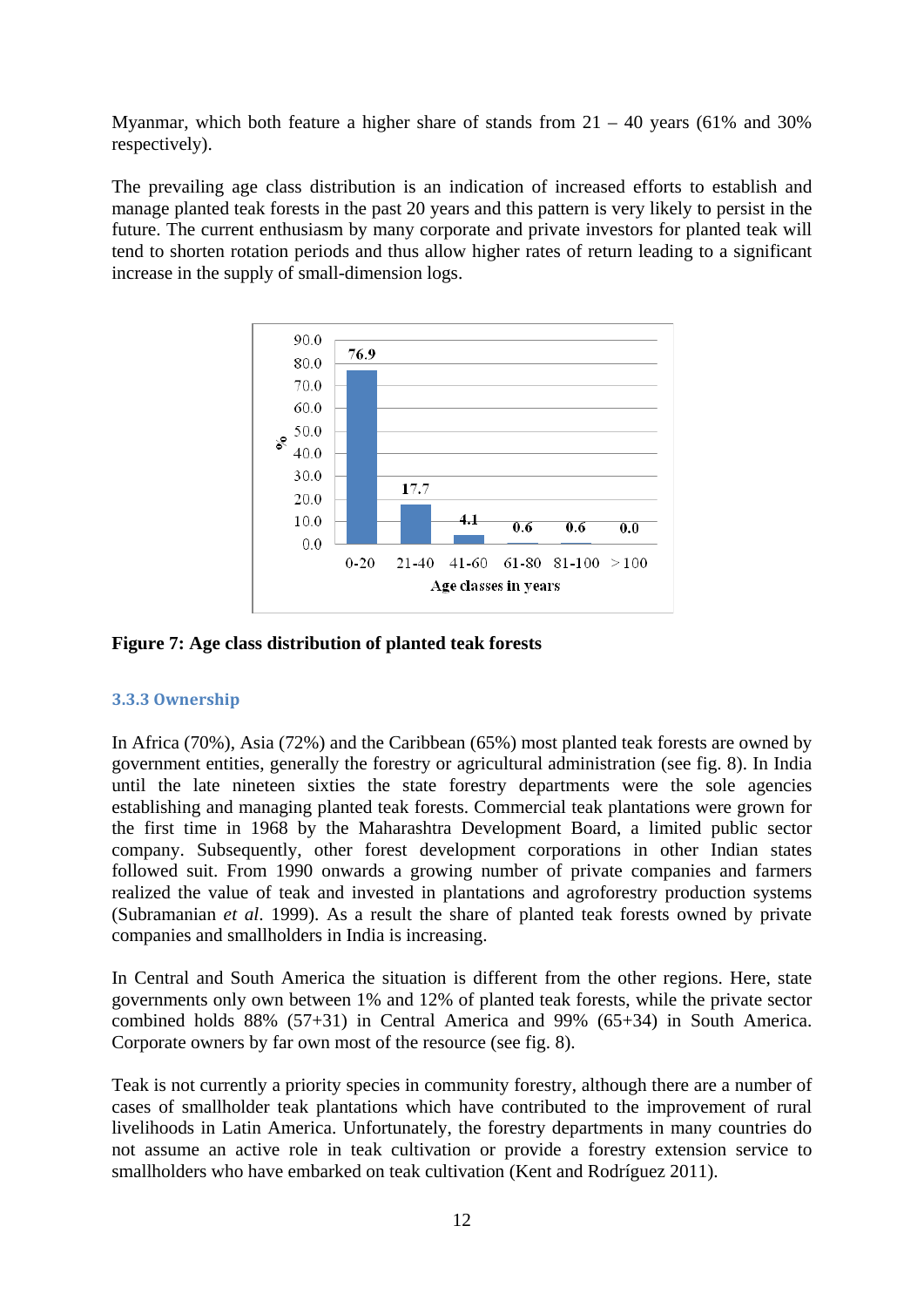

**Figure 8: Ownership (%) of planted teak forests by region**  (number of reporting countries in brackets)

### **3.3.4 Growth performance and rotation age**

Teak is primarily grown for timber production. Hence, growth rate and the dimensions required by the markets play a decisive role in determining silvicultural practices and harvesting age. The growth performance of teak is a contentious issue. Many predictions of teak growth continue to appear on the internet and in literature, predicting very high growth rates above 20 m<sup>3</sup>/ha/year aiming to encourage investment. Some private plantations in India report incredible growth rates from 47.7 m<sup>3</sup>/ha/yr to 79.4 m<sup>3</sup>/ha/yr (Subramanian et al. 1999). While such figures are theoretically possible over small areas on ideal sites they are unlikely to be achieved over larger areas and over the entire rotation period.

It is often overlooked that teak is not a fast growing species *per se*. Its growth performance depends on the quality of the planting site, the improvement of the planting material, and applied silvicultural practices. Further, good nursery, establishment and management techniques, such as site preparation, pest and disease control, weed control, the judicious use of fertilizer and frequent and early thinnings can influence the growth of teak considerably (FAO 2001). If all these conditions are met then average growth rates of up to 15m3 /ha/yr over a 20 - 25 year rotation may be achievable.

Many countries have developed yield projections or tables for teak (see examples in table 9), but Ball *et al*. pointed out in 1999 that the actual volume at harvest age obtained from teak plantations from different site classes and countries tends to be much lower than the yields indicated in the projections.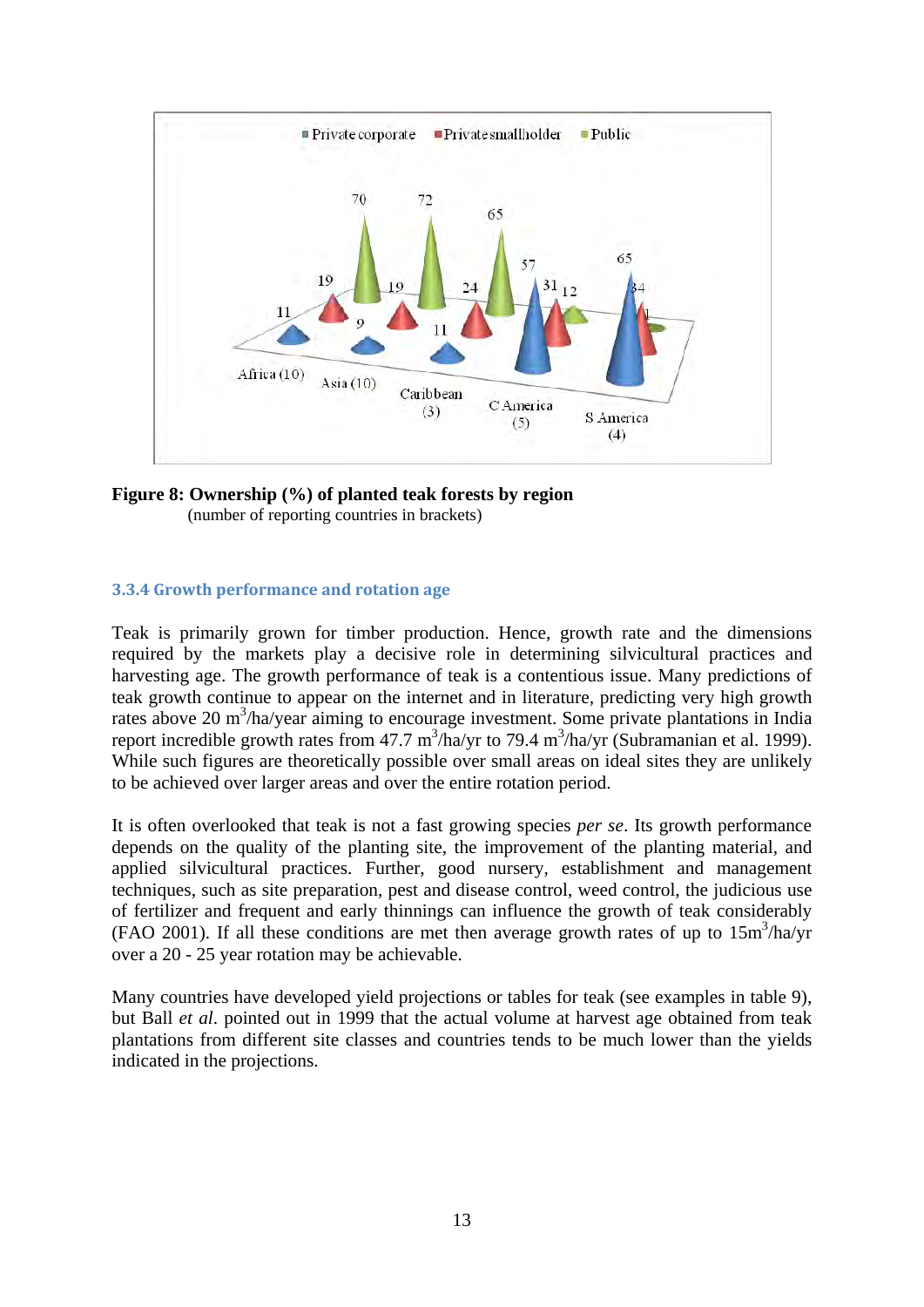**Table 9: Mean annual increment (MAI) from some teak yield tables at 50 years rotation age** 

| Country                    | <b>MAI</b> min<br>$m^3/ha/yr$ | <b>MAI</b> max<br>$m^3/ha/yr$ |
|----------------------------|-------------------------------|-------------------------------|
| <b>Ivory Coast</b>         | 4.3                           | 9.5                           |
| India                      | 2.0                           | 10.0                          |
| Indonesia                  | 9.6                           | 17.6                          |
| Myanmar                    | 4.3                           | 12.0                          |
| Nigeria                    | 6.8                           | 13.3                          |
| <b>Trinidad and Tobago</b> | 3.9                           | 6.5                           |

Source: Bermejo et al. 2004 ; Pandey and Brown 2000

A study from Costa Rica reported MAI of between 0.71 to 24.4  $m^3/ha/yr$  for 33 different plantation sites aged between 3 and 37 years (De Camino *et al*. 2002). Reported growth rates from planted teak forests in India owned by government entities ranged from 11.3  $m^3$ /ha/yr (best site quality, age 20) to as low as 2.0  $\text{m}^3/\text{ha/yr}$  (lowest site quality, age 65) (Subramanian et al. 1999). These results correspond closely with growth rates measured in Malaysia of 14.8 m<sup>3</sup>/ha/yr (best site quality, age 21) to 1.6 m<sup>3</sup>/ha/yr (lowest site quality, age 65) (Bacilieri *et al*. 1998). Yields obtained from thinnings and final fellings in Kerala state, India, were reported to average 2.5 m<sup>3</sup>/ha/yr (FAO 1985). Katwal (2005) indicated that the productivity of teak plantations in Nilambur, India has declined in areas which had a long history of teak cultivation. He reported a meagre 2.85 m<sup>3</sup>/ha/year on average for a rotation of 53 years. In Indonesia the average growth rate (MAI) at harvest varied between 40 and 90 years and yielded 2.91 m<sup>3</sup>/ha/yr (FAO 1986). Indonesia's state forestry enterprise Perum Perhutani reported an average MAI of 3  $m^3/ha/yr$  at a 70-year rotation period (Pandey and Brown 2000).

The growth performance and rotation age reported to the TRMA 2010 are compiled in table 10. The table only gives minimum and maximum MAIs as a separation into comparable yield classes was not possible.

| <b>Region</b>      | $MAI(m^3/ha/yr)$ |            |     | <b>Rotation period (yrs)</b> |
|--------------------|------------------|------------|-----|------------------------------|
|                    | Min              | <b>Max</b> | Min | <b>Max</b>                   |
| Africa (7)         |                  | 21         |     | 60                           |
| Asia $(5)$         |                  | 14         | 20  | 80                           |
| Caribbean (3)      |                  | 12         | 20  | 65                           |
| Centr. America (5) |                  | 30         |     | 30                           |
| Oceania $(2)$      |                  | 12         | 20  | 30                           |
| South America (4)  | 10               | 27         | 20  | 30                           |
| World $(26)$       |                  | 30         |     |                              |

**Table 10: Mean annual increment (MAI) and rotation period by region** 

**(**number of reporting countries in brackets**)** 

The mean annual increment (MAI) reported by 26 countries appears rather modest for most regions except for Central and South America, where planted forests are mainly owned and managed by the private sector (see chapter 3.3.3).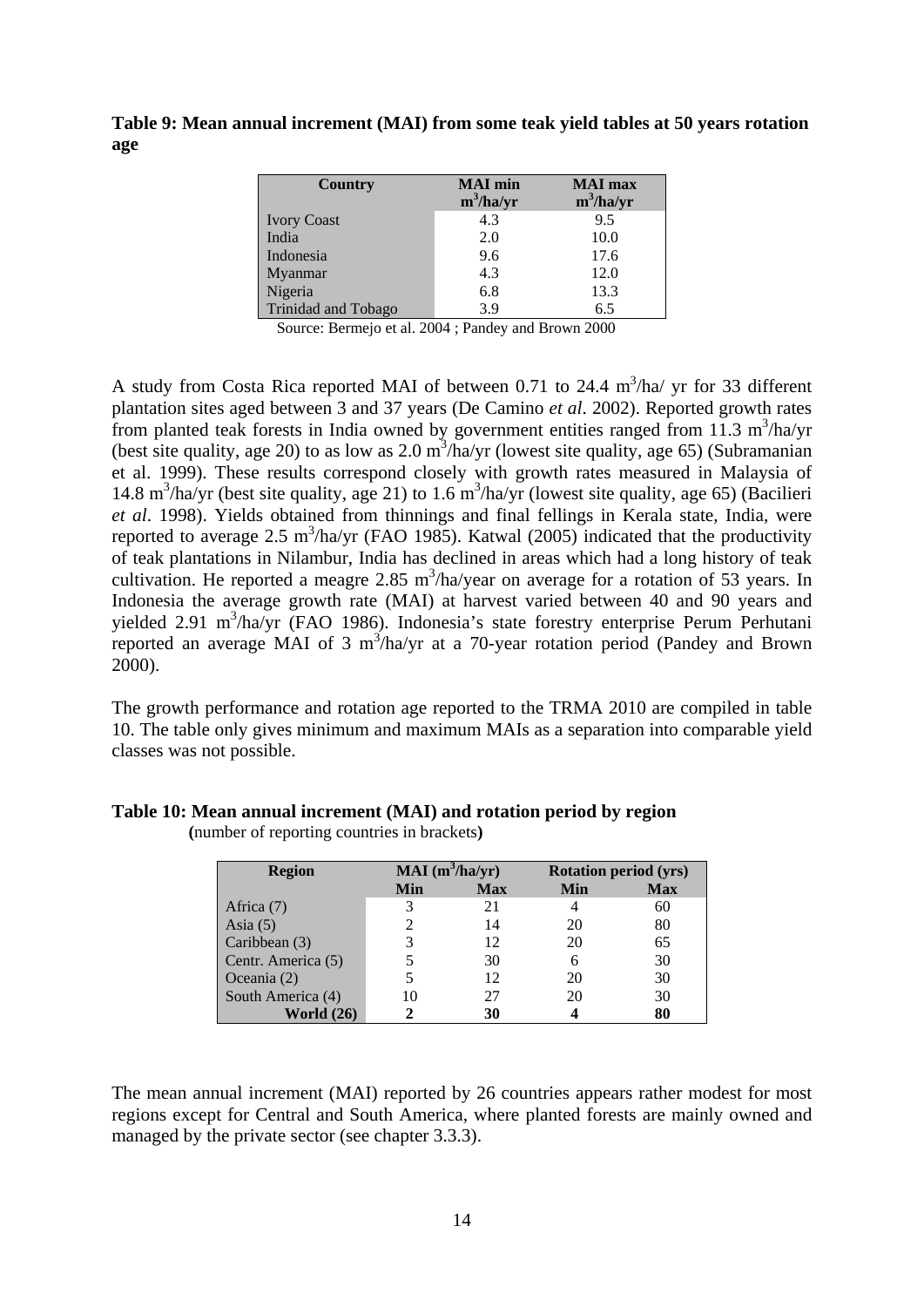It may be concluded that average growth in most of the world's teak plantations is low and probably under 5  $m^3/ha$ /year with the exception of some high-intensity investment schemes. Besides, it appears that the productivity of older plantations and plantations that are in their second or third rotations may decline, particularly on poor sites. In this context it should be noted however, that growth rates are also a matter of entrepreneurial objectives. A yield of 5 m<sup>3</sup>/ha/yr might be perceived to be perfectly acceptable for community planting whereas for international investors this would be considered extremely low (Coillte Consult 2006).

Rotation periods are rather short and span in most cases 20 to 30 years. This only allows for the production of small-dimension logs, which are not in demand on the international market. Yet, this lesser-quality teak is suitable as a multi-purpose timber for less-demanding building purposes, furniture, flooring, reconstituted wood products, woodfuel and utility poles for transmission lines. Good quality logs for high-end uses, which have special technical and aesthetic properties, can only be produced in longer rotations. In India rotation periods in natural moist deciduous forests vary between 50 and 150 years (Tewari 1992).

#### **3.3.5 Log removals 2010**

Log removals from planted teak forests were reported from 26 countries. Asia, as expected, reported the highest log volume removed at 523 000  $\text{m}^3$ , of which 87% (453 613  $\text{m}^3$ ) was from Indonesia and another  $10\%$  (53 472 m<sup>3</sup>) from Thailand. India did not report on log removals. In Africa significant log removals are reported from Benin  $(64, 460 \text{ m}^3)$  and the United Republic of Tanzania (60 000 m<sup>3</sup>); in Central America from Costa Rica (74 153 m<sup>3</sup>) and El Salvador (54 259 m<sup>3</sup>). In South America removals were reported from Ecuador (73 630 m<sup>3</sup>) and Brazil (67° 282 m<sup>3</sup>). A considerable volume of low-dimension teak logs is produced from thinnings in planted forests for use as utility posts and poles. This, however, is in general not recorded and does not appear in national statistics.

## **Table 11: Log removals from planted teak forests by region 2010**

**(**number of reporting countries in brackets**)** 

| <b>Region</b>      | Log removals 2010<br>m <sup>3</sup> |
|--------------------|-------------------------------------|
| Africa (7)         | 141 146                             |
| Asia $(5)$         | 522710                              |
| Caribbean (3)      | 13 3 67                             |
| Centr. America (5) | 128 478                             |
| Oceania (2)        |                                     |
| South America (4)  | 140 912                             |
| <b>World (26)</b>  | 946 613                             |

The production of mature teak is restricted to the traditional producers Myanmar, India and Indonesia, both of which produce some large dimension logs from planted forests. Myanmar reported removals of 538  $340 \text{ m}^3$  teak logs from natural forests in 2010, which is above the estimated Annual Allowable Cut of ca.  $420,000 \text{ m}^3$  (Myint 2010). It can be forecast that the production of teak logs from natural forests in Myanmar will reach its sustainable limit at some time in the fairly near future and that there will then be a continuing decline in the volume and quality of natural teak.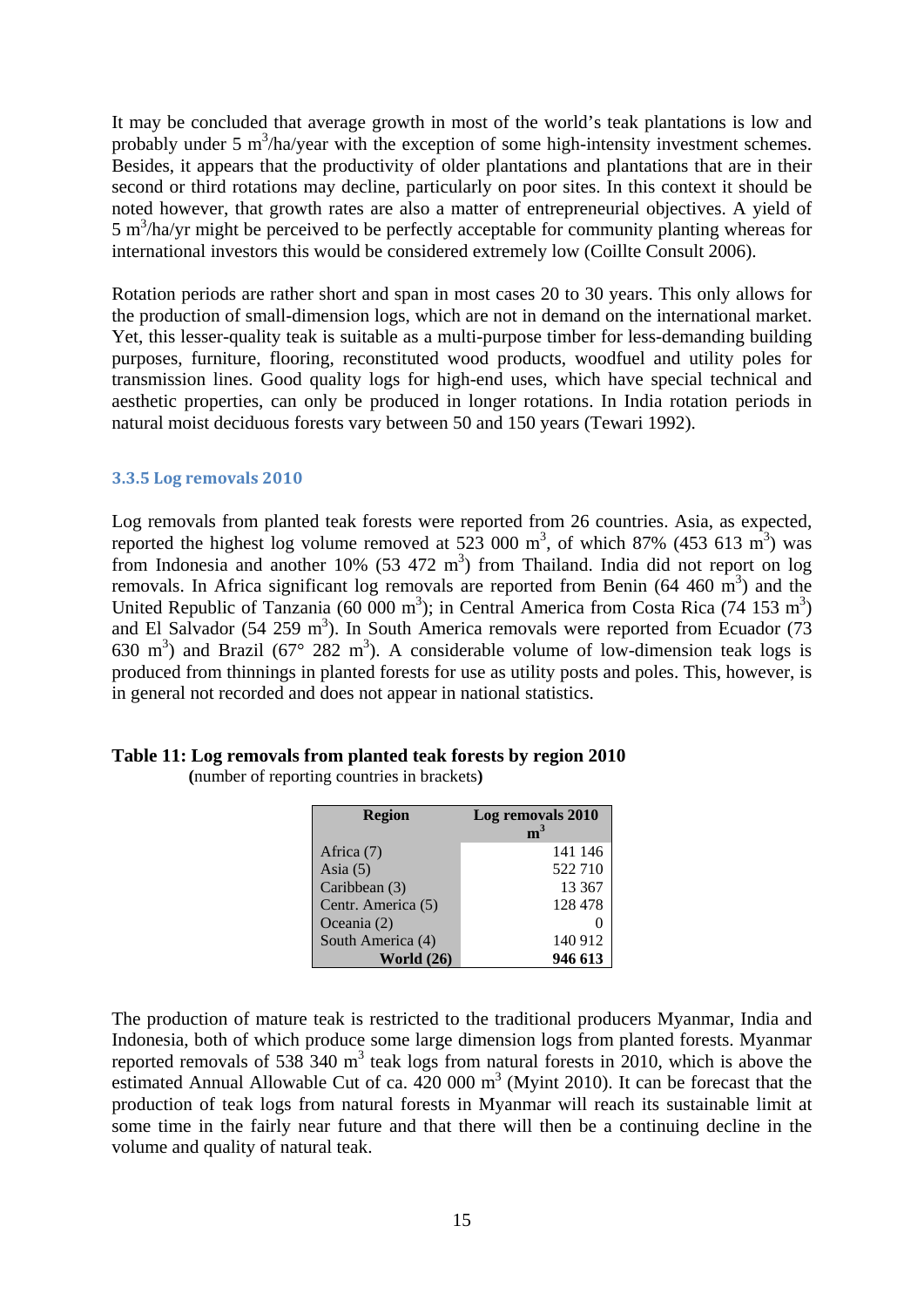There are very few estimates of the total commercial teak volume harvested globally from natural and planted teak forests. Katwal (2005) estimated a global teak production of at most 1 to 1.5 million m<sup>3</sup> per year from planted forests. Based on more recent figures reported for TRMA 2010 we can reasonably estimate that a volume of ca. 0.5 million  $m<sup>3</sup>$  may be harvested in natural forests and 1.5 to 2 million  $m<sup>3</sup>$  in planted forests if all teak producing countries are accounted for. Hence, the world's teak supply from natural and planted forests adds up to 2 to 2.5 million  $m^3$  yearly, of which at least 60% is cut in India, Indonesia and Myanmar. This estimate must be further adjusted upwards to allow for illegal logging in natural forests and unrecorded harvesting by small farmers and local communities.

In 2010 the total production of tropical industrial roundwood in ITTO producer countries was reported to be 138.4 million  $m^3$  (ITTO 2010a). The estimated market share of teak logs in total tropical roundwood volume production thus is short of 2% only. In value terms a much higher share can be forecast but there are no data to support this suggestion.

## **3.3.6 International trade in teak**

The reporting countries found it difficult to report quantitative figures on the international trade in teak roundwood and sawntimber. The data and information provided in questionnaires and written communication were, however, useful in supporting a qualitative evaluation of the prevailing trade flows, complemented by references in the literature.

From these sources it becomes apparent that the teak market has been and will continue to be governed by trends in the Asian market. Asia holds more than 90% of the world's teak resources and India alone manages 38% of the world's planted teak forests. The growth in international demand for general utility teak has broadened the traditional teak supply base from natural forests in Asia to include fast-grown, small-diameter plantation logs from Africa and Latin America.

Teak is a well known and preferred species in India with demand sustained by strong construction activity and economic growth (ITTO 2010a). The country reports and written communications suggest and that the major teak trade flows worldwide are directed towards India, while its own considerable teak production is processed within the country. Eleven out of fourteen reporting countries name India as the world's main importer, absorbing 70% to 100% of global teak exports, including shipments of plantation logs and sawntimber from Africa and Latin America. The market competition from Africa and Latin America has affected to some extent the traditional producers of teak from natural forests in Myanmar, who have lost Indian customers to new market entrants (TEAKNET 1998).

Katwal (2005) has acknowledged that the demand for teak in India has increased several-fold during the past five decades. This strong in-country demand makes India the biggest consumer of plantation grown teak in the world and a downturn in the Indian market would result in a drastic impact on the total market for small-dimension teak worldwide (Somaiya 2005).

Other significant teak importers are China, various EU-countries such as Germany, Italy and Switzerland and the USA, the latter sourcing teak timber mainly from Africa and Latin America. Myanmar and Indonesia look set to maintain their monopoly on premium-quality products in the high-end luxury market. Growth in this market however is limited by supply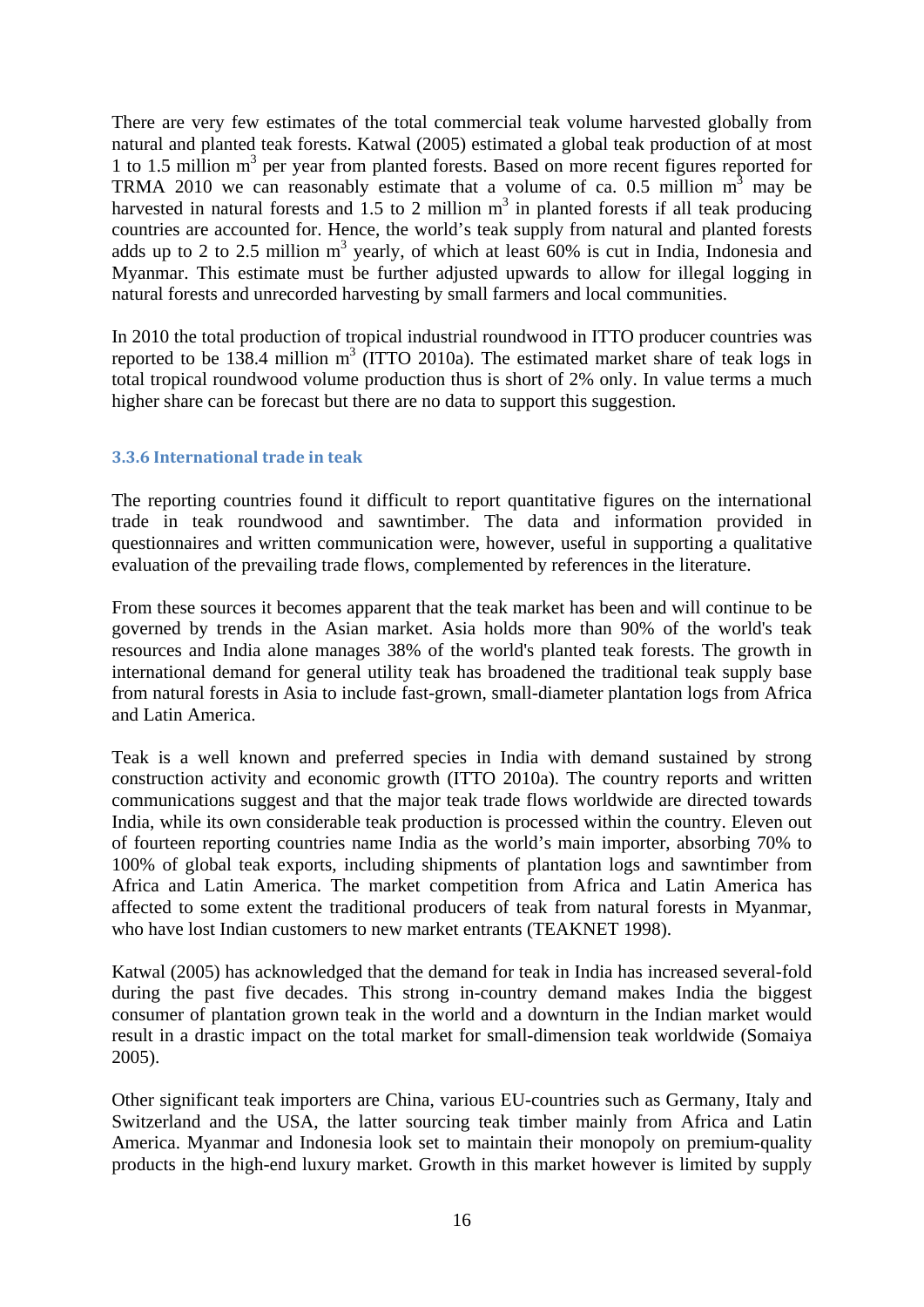as plantation-grown teak does not yet have a high-quality image on the international market (Coillte Consult 2006), and it is questionable whether it will ever reach such quality standards given the trend to shorter rotation periods. In 2009, Indian importers have reported shortages of Myanmar teak and were seeking alternative supplies which included plantation teak logs from Ghana, Benin, Sudan and the United Republic of Tanzania (ITTO 2010a).

In Africa, significant exporters are Ghana, Benin and Togo (both logs and sawntimber), and the United Republic of Tanzania (sawntimber), but quality tends to be low. Ghana has a log export ban in place but it excludes plantation logs and the country appears to be a large exporter of chemically-treated teak poles for power supply and telecommunication lines (WaKa 2009). The Ivory Coast, which did not report to the TRMA 2010, was earlier reported to be among the most important teak exporters in Africa (Maldonado 1999) and exports of teak from the Ivory Coast destined to satisfy demand in India accelerated from a trickle to over 120,000  $m<sup>3</sup>$  by 1997. Maldonado and Louppe (2000) have warned that teak exploitation in the Ivory Coast may have already exceeded the sustainable capacity of the country's resource base. They also confirm that India has become the Ivory Coast's almost exclusive customer, accounting for 99% of exported Ivorian teak logs.

In Latin America Ecuador and El Salvador (sawntimber), and Brazil (roundwood), are important teak exporters, but there was no information available from Costa Rica and Panama.

Only a few countries in Africa and Latin America process teak logs to semi-finished or finished products prior to export. Most traders tend to export roundwood to feed the Indian demand for teak. In India, local wood processing mills apply artisanal manufacturing procedures, work at lower costs, and are technically and organizationally well-suited to working with small-diameter logs. Under these circumstances teak growers in Latin America claim that the export of teak to India as roundwood yields a higher return than the processing to and export of finished or semi-finished products (Camacho 2011).

## **3.3.7 Teak price and quality**

Considering the declining supply from natural teak forests, the long-term prospects for plantation-grown teak appear promising, and demand is likely to increase. Much information on teak prices, in particular from short-rotation plantations, is found in the literature and on the internet, but it is rather difficult to interpret it due to a lack of background information and necessary detail. They are mostly based on a case-by-case basis, and there are no systematic or consistent grading rules with corresponding values for particular products. Available teak prices correspond to a mix of heterogeneous material from different countries that represent wood harvested from plantations with different silvicultural treatments and timber quality (Coillte Consult 2006). Some of these data qualify as wishful thinking rather than a reflection of actual values. For this reason much controversy has been generated in several countries by the promotion of teak plantation investments based on fabulous growth and yield projections and unrealistic pricing scenarios, which have provided opportunities to exaggerate rates of return and deceive even cautious investors (Pandey and Brown 2000).

Natural teak forests are a precious resource and good-quality teak is selling at comparatively high prices. In the July 1995 issue of the National Geographic magazine it was reported that some teak trees from natural forests can be worth USD 20 000 (Swerdlow 1995). Quality in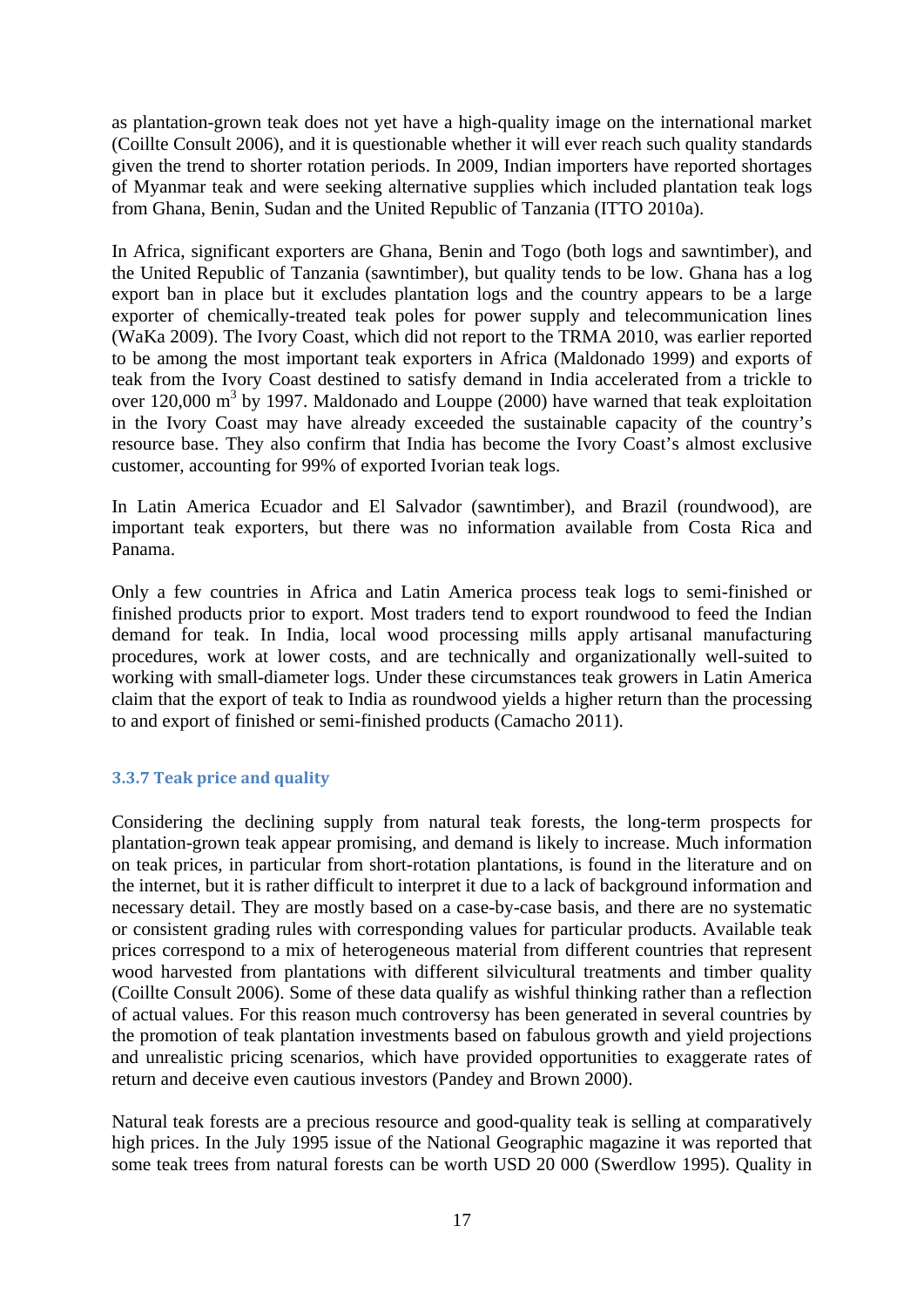teak is determined by factors such as dimensions, bole shape (roundness and straightness), heartwood/sapwood ratio, regularity of annual rings, number of knots, colour and texture. Another important factor is the soundness of the tree core; badly managed plantations or teak on poor sites often exhibit heart rot at ground level, the most valuable segment of the tree. Many of these factors are linked with age and tree size.

The supply from old-growth natural teak forests is declining and the quality of naturallygrown teak has deteriorated. Plantation teak improves where good management practices are applied, and it can be expected that there will be an increasing overlap in terms of 'quality' between natural and plantation grown teak in future years. Myanmar, for example, has four grades of veneer logs and three grades of sawlogs (see figure 9). By 1998 first and second veneer grades were no longer available for export at depots in Yangon. By 2000, third and fourth veneer grades were 1% and 10% respectively of the volumes available at the beginning of the 1990s (Coillte Consult 2006). Balooni (2011) reported that the share of top quality Agrade teak in Indian timber auctions has declined steadily for many years.



## **Figure 9: Second grade veneer logs from Myanmar**  Photo W. Myint

Logs from planted teak forests are typically smaller in size and will hardly ever reach the dimensions grown in old-growth natural forests. As a result they do not have the same technical characteristics of natural teak and do not reach such high prices. The standard range of products obtainable from planted teak forests that are harvested at young age are short boards, scantlings and mouldings. They will be 5 to 15 cm in width and up to 3 m in length, and most of them have a distinct colour pattern marked by the dark-brown core and the yellowish sapwood (see figure 10). But they are very suitable for the manufacture of furniture, parquet flooring, picture frames, boat parts, gift items and carvings.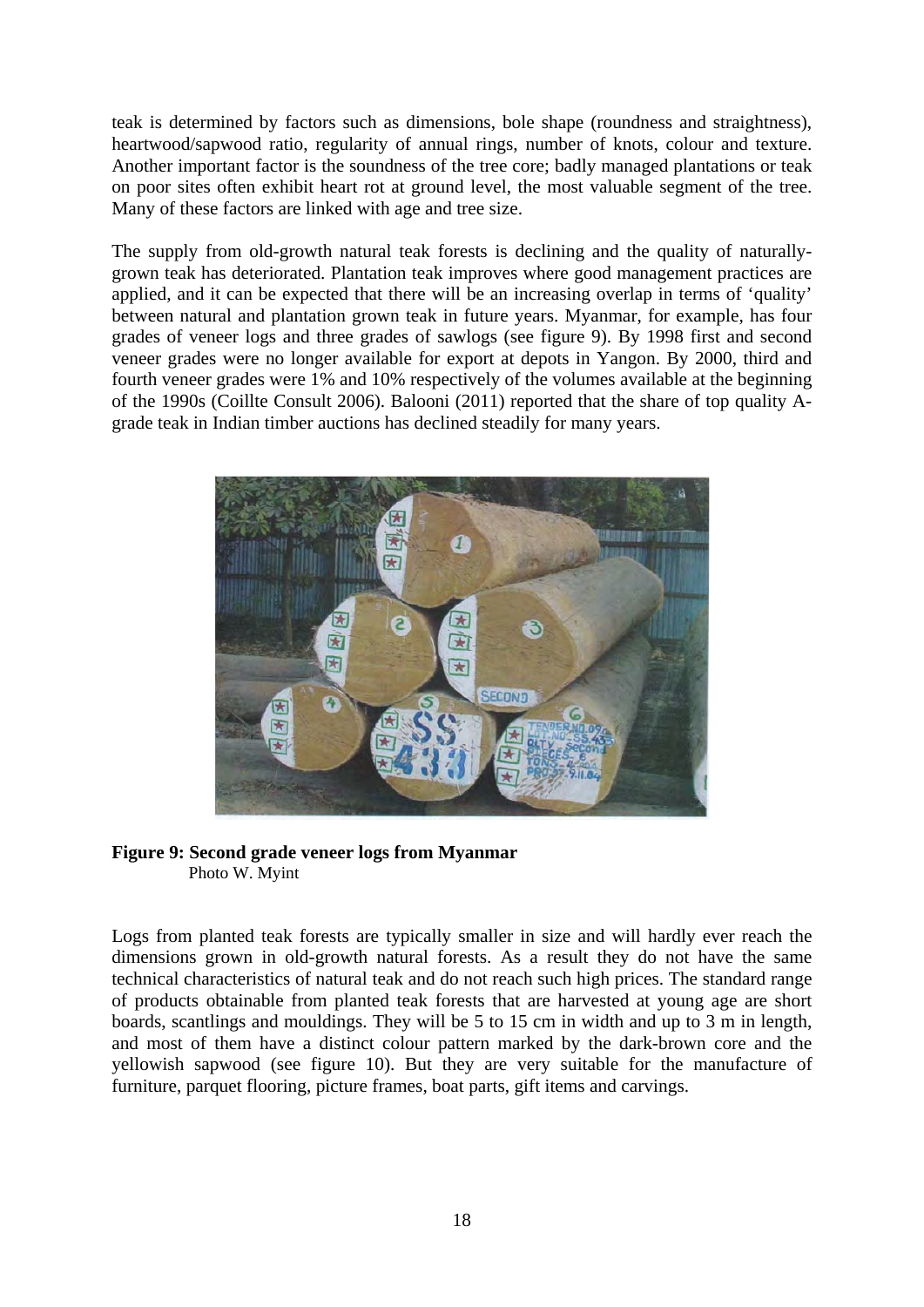

## **Figure 10: The "ripple"pattern of a table top made from small-dimension teak logs**  Photo W. Kollert

The 2010 survey of log prices for teak logs and sawntimber proved to be particularly difficult, as no common international log grading rules have been established and countries use several measuring units for log volumes and dimensions (e.g. diameter, circumference, cm, feet, board feet, hoppus tons etc.). Further, the perception by the countries of log dimensions (small logs, medium logs and big logs) turned out to differ considerably from the stipulations given in the questionnaire of the TRMA 2010 (see table 12).

|                         | Small   | Medium         | Large |
|-------------------------|---------|----------------|-------|
|                         |         | cm at midpoint |       |
| TRMA 2010 questionnaire | < 24    | 24-48          | >48   |
| Indonesia               | < 10    | $10-30$        | >30   |
| Lao PDR                 | $<$ 20  | $20 - 25$      | $>25$ |
| Myanmar                 | ${<}19$ | 19-28          | >28   |

## **Table 12: Perceptions of log dimensions in different countries**

The average prices of teak logs reported by 19 countries for TRMA 2010 are shown in table 13. They indicate that:

- domestic market prices of plantation logs grown in Africa and Latin America are at about the same level across the 3 dimensions small, medium and large
- domestic market prices in Asia are higher than in Africa and Latin America; the difference in prices increases with size, it amounts to 18% for small size, 40% for medium size and 66% for large logs.
- $\bullet$  dimensions matter: in all three regions the prices of larger logs are 2 to 4 times higher than the prices of smaller logs
- $\bullet$  quality matters: (a) there is a marked difference in prices of plantation grown teak produced in short rotations as compared to teak from natural old-growth forests and (b) the price gradient also applies to the quality grades of teak logs from natural forests.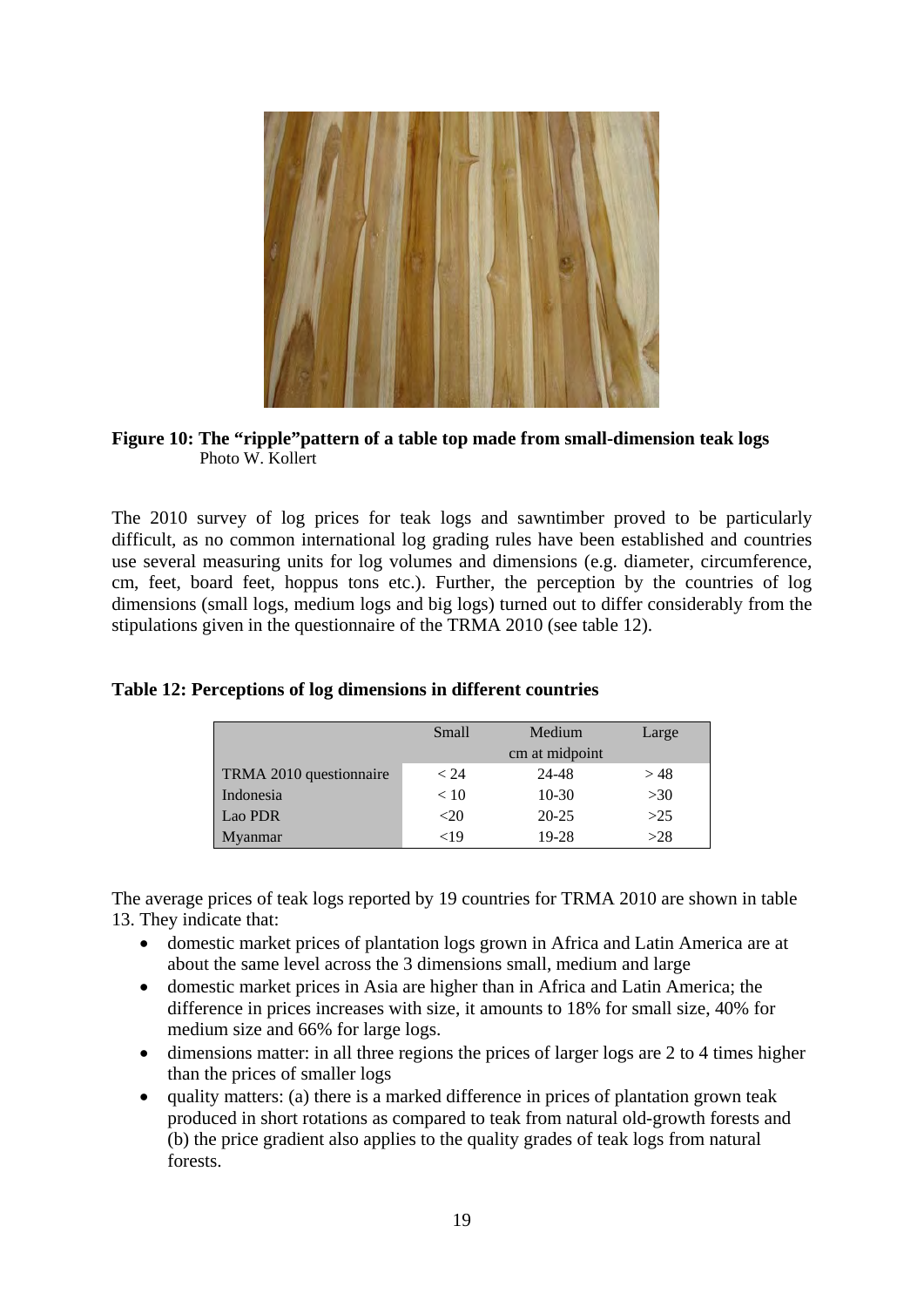#### **Table 13: Average teak log prices**

(number of reporting countries in brackets)

|                   |                   | Planted teak, domestic market prices at the log yard<br>$\text{USD/m}^3$ |              |  |
|-------------------|-------------------|--------------------------------------------------------------------------|--------------|--|
|                   | small             | medium                                                                   | large        |  |
| Africa $(6)$ *    | 124               | 203                                                                      | 271          |  |
| Asia $(5)$        | 149               | 282                                                                      | 448          |  |
| Latin America (8) | 129<br>199<br>267 |                                                                          |              |  |
|                   |                   | <b>Natural teak, FOB prices</b><br>$\text{USD/m}^3$                      |              |  |
|                   | low grade         | sawing grade                                                             | veneer grade |  |
| Mvanmar           | 1,022             | 1,864                                                                    | 4,111        |  |

\* in Africa export prices are reported to be 1.8 times the domestic market prices

Large dimensions and high quality combined reduce the attractiveness of commercial investments in teak as the longer rotation and capital commitment periods and the greater investment risks may only partially be compensated by higher timber prices. The long rotation coupled with an expected lower return on capital invested has made it difficult to interest private investors in high-quality teak production without supportive, secure and stable government policies. The widespread practice of establishing and managing teak plantations on short rotations, not exceeding 20 years, will continue to lead to a significant increase in the supply of small-dimension teak on the international market and continue to make the luxury item of former times a general utility timber.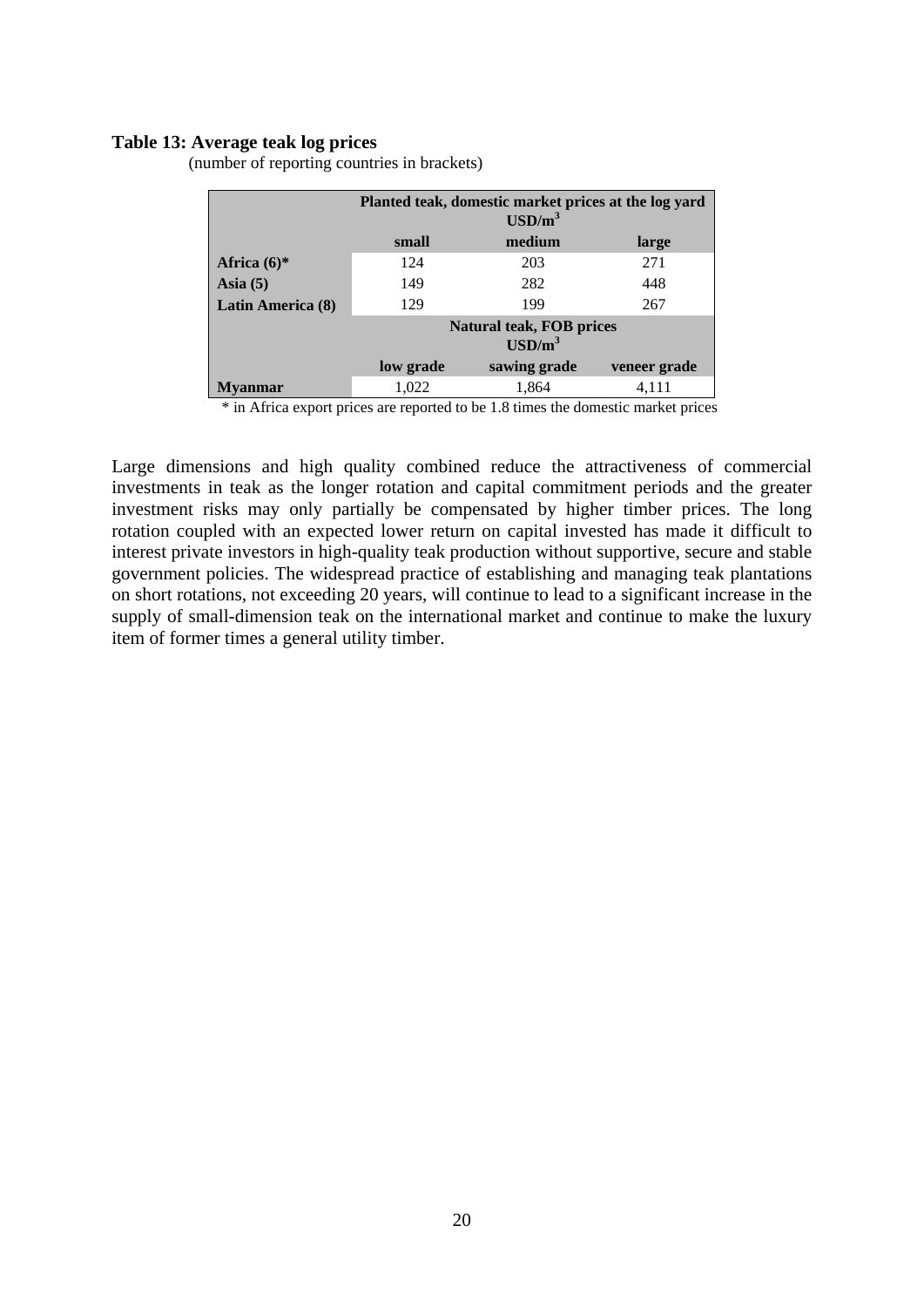# **4. References**

Bacilieri, R., Alloysius, D., Lapongan, J. 1998. *Growth and performance of teak.* Working paper. Seminar on High Value-Timber Species for Plantation Establishment – Teak and Mahoganies. Tawau, Sabah, Malaysia.

Ball, J. B., Pandey, D. and Hirai, S. 1999. *Global overview of teak plantations*. Regional Seminar: Site, Technology and Productivity of Teak Plantations. Chiang Mai, Thailand.

Balooni, K. 2011. *Analysis of policy framework, structural obstacles and financing barriers in the Asian teak market.* Presentation held at the Conferencia Mundial de Teca, San José, Costa Rica, 31 Oct to 2 Nov 2011.

Brandis, D. 1896. *The Burma Teak Forests*. Reprint from Garden and Forest, Vol. IX, 1896; special edition of Asia-Pacific Forest Industries, 1992, Kuala Lumpur.

Bermejo, I., Cañellas, I., San Miguel, A. 2004. *Growth and yield models for teak plantations in Costa Rica*. Forest Ecology and Management 189: 97-110.

Camacho, P. 2011. Oral communication at the Conferencia Mundial de Teca, San José, Costa Rica, 31 Oct to 2 Nov 2011.

Centeno, J.C. 1997. *The management of teak plantations*. ITTO Tropical Forest Update, Vol. 7, No 2, 1997.

Coillte Consult. 2006. *Teak market, Central America focus*. Consultancy report. Available at http://stivconsulta.cnbv.gob.mx/ArchivosStivC/T0921E0315/A092115004.pdf

De Camino, R., Alfaro, M.M., Sage, L.F.M. 2002. *Teak (Tectona grandis) in Central America.* FAO Plantations Working Papers FP/19, Rome. Available at http://www.fao.org/forestry/plantedforests/67508@170537/en/

Del Lungo, A. 2001. *Forest Plantation Resources, FAO data-sets 1980, 1990, 1995 and 2000*. FAO Plantations Working Papers FP/14, Rome. Available at http://www.fao.org/forestry/plantedforests/67508@170537/en/

Demenois, J., Heurtaux, A., Depommier, D., Patil, S. 2005. *Filière et développement du teck en Inde du Sud: quell avenir pour les plantations privées?* Bois et forêts des tropiques 286(4): 41-53.

FAO. 1956. *Report of the first session of the Teak Sub-Commission*. Bangkok, Thailand, 9-18 February 1956.

FAO. 1968. *FAO Teak Subcommission*. Unasylva 89, 22 (2)

FAO. 1985. *Intensive multiple-use forest management in the tropics*. FAO Forestry Paper No 55. Rome.

FAO.1986. *Special study on forest management, afforestation, and utilization of forest resource in developing regions. Asia Pacific*. APM case study, field document 12:2. FAO Regional Office for Asia and the Pacific. Bangkok, Thailand.

FAO. 1995. *Forest resources assessment 1990: tropical forest plantation resources.* FAO Forestry Paper 128, Rome. Available at http://www.fao.org/docrep/007/v8330e/v8330e00.htm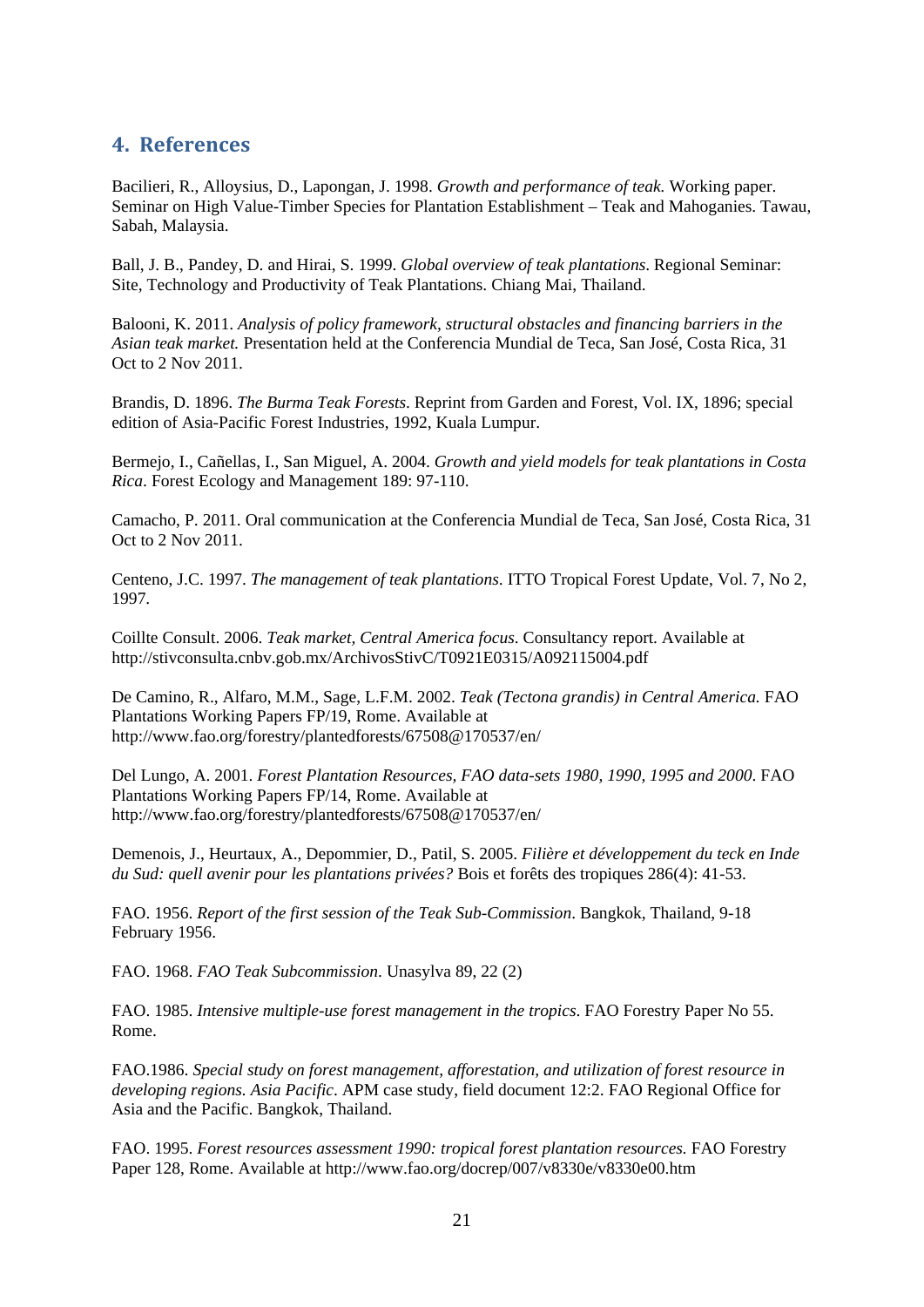FAO. 2001. *Global Forest Resources Assessment 2000.* Main report. FAO Forestry Paper 140. Rome Available at http://www.fao.org/DOCREP/004/Y1997E/y1997e00.htm

FAO. 2009. *Global Forest Resources Assessment 2010. Brazil Country Report.* Rome. Available at http://www.fao.org/docrep/013/al464E/al464E.pdf

FAO. 2010. *Global Forest Resources Assessment 2010.* Main report. FAO Forestry Paper 163. Rome. Available at http://www.fao.org/docrep/013/i1757e/i1757e.pdf

Guizol, P., Roda, J.-M., Muhtaman, D.R., Laburthe, P., Fauveaud, S., Antona, M. 2005. *Le teck javanais, entre surexploitation et embargo*. Bois et forêts des tropiques, 2005, no 284(2), p.11-21.

Hedegart, T. 1976. *Breeding systems variation and genetic improvement of teak (*Tectona grandis*)*. In: Burley, J. and Styles, B.T. (Eds.). Tropical trees: Variation, Breeding and Conservation. Academic Press, London, pp.109-123.

ITTO. 2010a. *Annual review and assessment of the world timber situation*. Yokohama, Japan; available at http://www.itto.int/annual\_review/

ITTO. 2010b. *Teak as potential plantation species*. ITTO Tropical Timber Market Report 15, 11: 1- 15, June 2010.

Katwal, R. P. S., 2005. *Teak in India: Status, Prospects and Perspectives*. In: Bhat, K. M., Nair, K.K.N., Bhat, K.V., Muralidharan, E.M. and Sharma, J.K (eds). Proceedings of the International Conference on Quality Timber Products of Teak from Sustainable Forest Management. Kerala Forest Research Institute, Peechi, India, 2<sup>nd</sup>-5<sup>th</sup> Dec 2003, pp. 1-18.

Kent, J. and Rodríguez., J. 2011. *Análisis del marco político, obstáculos estructurales, y barreras de financiamiento para las inversiones de teca en América Latina*. Presentation held at the Conferencia Mundial de Teca, San José, Costa Rica, 31 Oct to 2 Nov 2011. Available at http://web.catie.ac.cr/conferencia\_teca/presentaciones/presentaciones.htm

Keogh, R.M. 1979. *Does teak have a future in tropical America*? Unasylva 31(126):13-19.

Keogh, R.M. 1996. *Teak 2000: a consortium support for greatly increasing the contribution of quality tropical hardwood plantations to sustainable development*. London, International Institute for Environment and Development (IIED.

Keogh, R.M. 2009. *The future of teak and the high-grade tropical hardwood sector*. FAO Planted Forests and Trees Working Paper Series FP/44, Rome. Available at http://www.fao.org/forestry/plantedforests/67508@170537/en/

Maldonado, G. 1999. *Le teck (*Tectona grandis *Linn. f.) de Côte d'Ivoire*. Mémoire d'ingénieur. Montpellier, France, Centre national d'études agronomiques des régions chaudes (CNEARC)/ French Institute of Forestry, Agricultural and Environmental Engineering (ENGREF).

Maldonado, G. and Louppe, D. 2000. *Challenges of Teak in Côte d'Ivoire*. Unasylva 201, Vol. 51: 36- 44.

Martin, B., Kadio. A., Offi, K. 1999. *Towards Teak culture intensification in Côte d'Ivoire*. Paper presented at the Regional Seminar on Site, Technology and Productivity of Teak Plantations. 26-29 January, 1999, Chiang Mai, Thailand.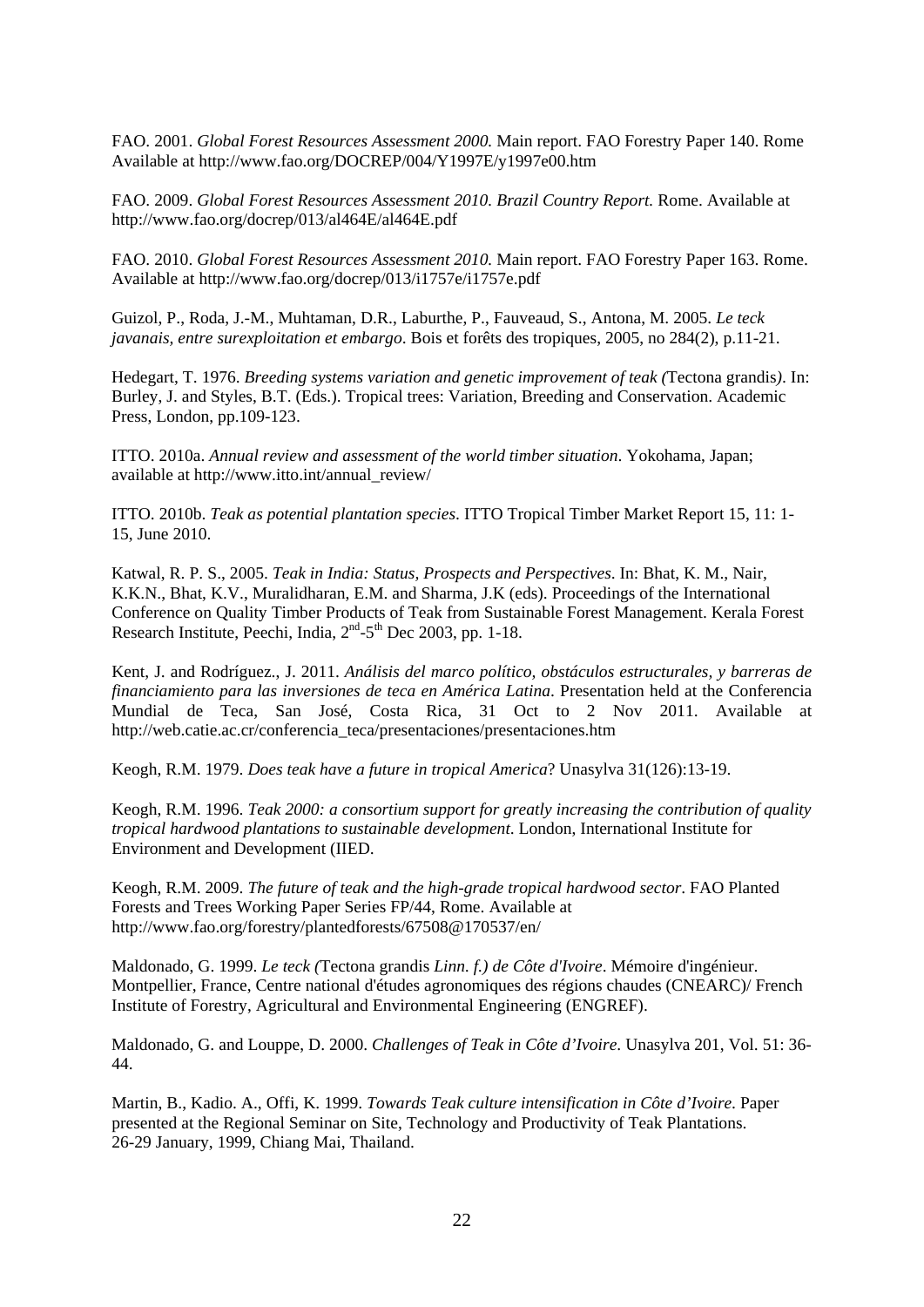Myint, W. 2010. *An overview of teak resources and plantations in Myanmar*. Presentation held at the Conferencia Mundial de Teca, San José, Costa Rica, 31 Oct to 2 Nov 2011. Available at http://web.catie.ac.cr/conferencia\_teca/presentaciones/presentaciones

Pandey, D. and Brown, C. 2000. *Teak: a global overview. An overview of global teak resources and issues affecting their future outlook*. Unasylva 201, Vol. 51, p. 3-13

SODEFOR (Société de développement des forêts). 1998. *Développement du clonage du teck et création de plantations industrielles*. ITTO project document. Abidjan, Côte d'Ivoire.

Somaiya, R. T. 2005. *Teak trade in India. Quality Timber Products of Teak from Sustainable Forest Management*. Proceedings of the International Conference: 2-5 December 2003. Kerala Forest Research Insititute, Peechi, India.

Steber, B. 1998. *International marketing of teak*. Unpublished working paper. Singapore

Subramanian, K., Mandal, A.K., Rambabu, N., Chundamannil, M., Nagarajan, B. 1999. *Site, technology and productivity of teak plantations in India*. Technical Bulletin. Institute of Forest Genetics and Tree breeding, Coimbatore, Tamil Nadu, India.

Swerdlow, J.L. 1995. *Burma, the richest of poor countries.* National Geograhic 188, 1: 70-97 (July 1995).

TEAKNET. 1998. *Natural grown teak versus plantation grown teak*. TEAKNET Newsletter No. 10. Yangon, Myanmar.

Tewari, D.N. 1992. *A monograph on teak (*Tectona grandis *Linn.f.)*. International Book Distributors, Dehra Dun, India.

WaKa Forest Investment Services AG. 2009. *Teak in Ghana*. Outline of a forest investment proposal. Unpublished working report. Winterthur, Switzerland.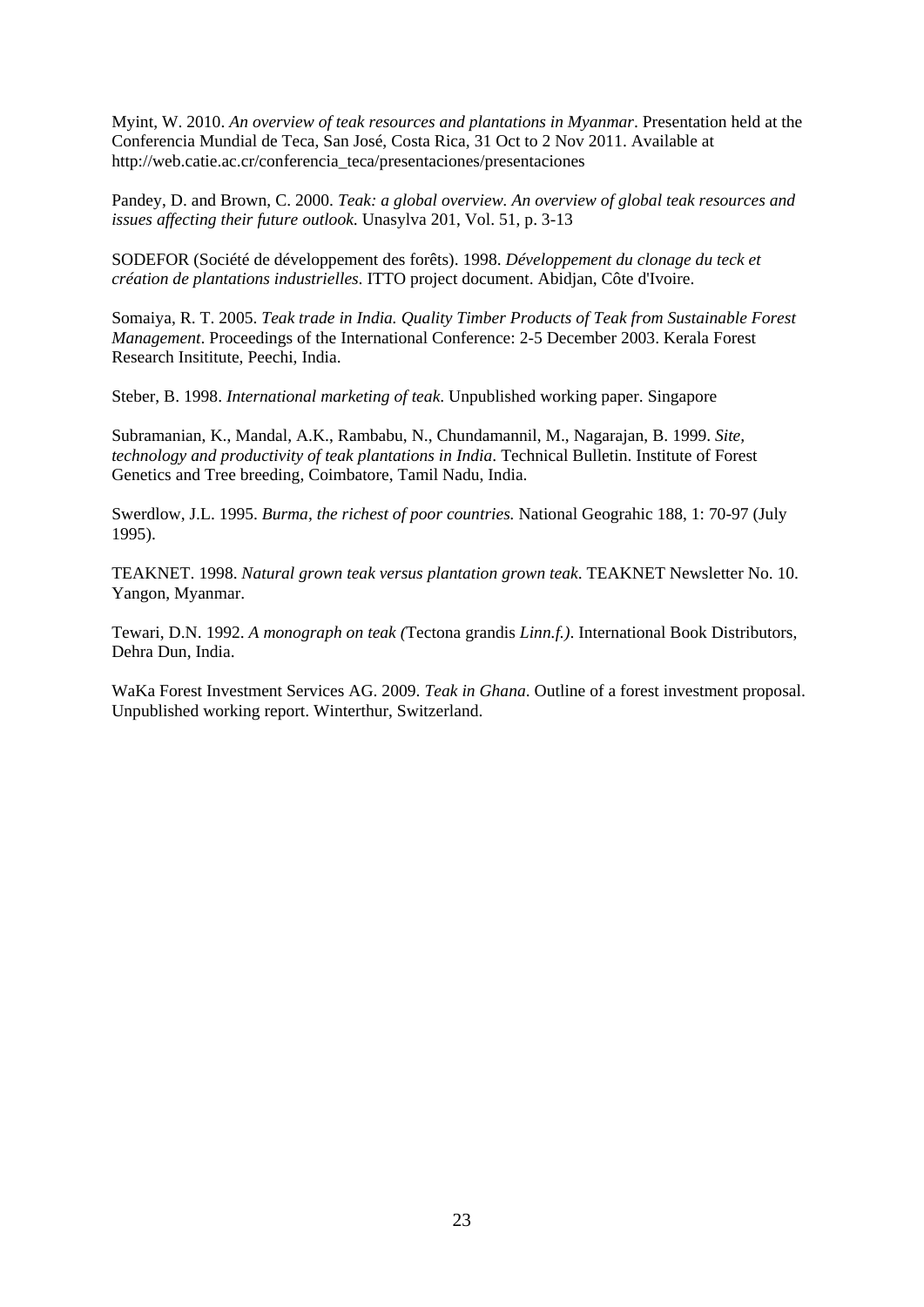# **5. Annexes**

# **5.1 List of contributors by country**

| <b>REGION/COUNTRY</b>              | <b>RAPPORTEUR</b>                                                                                                                    |
|------------------------------------|--------------------------------------------------------------------------------------------------------------------------------------|
| <b>Eastern and Southern Africa</b> |                                                                                                                                      |
|                                    | Mr. Kefa Mwaura Wamichwe, Head Forest Planning & Information                                                                         |
| Kenya                              | Systems, Kenya Forest Service                                                                                                        |
| <b>Malawi</b>                      | Mr. Kasizo Chirambo, Principal Forestry Officer, Planning Unit,                                                                      |
|                                    | Government of Malawi                                                                                                                 |
| <b>South Africa</b>                | Mr. Boqo Sindi                                                                                                                       |
| <b>Uganda</b>                      | Mr. Langoya Council Dickson, Managing Director, JC Holdings                                                                          |
|                                    | Limited, Kampala, Uganda                                                                                                             |
| <b>United Republic of Tanzania</b> | Mr. Hans Lemm, Kilombero Valley Teak-Company                                                                                         |
|                                    | Mr. Darlington Duwa, General manager, Forestry Commission,                                                                           |
| <b>Zimbabwe</b>                    | Government of Zimbabwe                                                                                                               |
|                                    | Mr. Anthony S. Mvududu, Forestry Commission, Government of                                                                           |
|                                    | Zimbabwe                                                                                                                             |
| <b>Northern Africa</b>             |                                                                                                                                      |
|                                    | Mr. Outhmane Ould Boubacar, Ingénieur principal, Correspondant                                                                       |
| <b>Mauritania</b>                  | suppléant du FRA 2010, Chef de service forêts et pâturages, Direction de                                                             |
|                                    | la Protection de la Nature, Nouakchott                                                                                               |
| <b>Western and Central Africa</b>  |                                                                                                                                      |
|                                    | Gaston Akouehou, Forestier Economiste,<br>Spécialiste<br>Mr.<br>en                                                                   |
|                                    | aménagement des espaces agrosylvopastoraux, Cotonou                                                                                  |
| <b>Benin</b>                       | Jean C. Ganglo, Chief of the Department of Environmental<br>Mr<br>Management, Faculty of Agricultural Sciences, Université d'Abomey- |
|                                    | Calavi, Cotonou                                                                                                                      |
|                                    | Mr. Ndereyimana Emmanuel, Chef de service aménagement et gestion                                                                     |
|                                    | des ressources forestières, Département des Forêts au Ministère de l'Eau                                                             |
|                                    | de l'Environnement, de l'Aménagement du Territoire et de l'Urbanisme.                                                                |
|                                    | Mr. Sabumukiza Savin, Point focal CARPE/UICN                                                                                         |
| <b>Burundi</b>                     | Mr. Ndorere Venerand, Professeur, Organisation Institut Supérieur                                                                    |
|                                    | d'Agriculture/Université du Burundi                                                                                                  |
|                                    | Mr. Bararwandika Astere, Département des Forêts, Conseiller au                                                                       |
|                                    | Département des Forêts au Ministère de l'Eau, de l'Environnement, de                                                                 |
|                                    | l'Aménagement du Territoire et de l'Urbanisme                                                                                        |
| <b>Cameroon</b>                    | Mr. Martin Cyrille Laurent Nkie, Cabinet Gouvernement de la                                                                          |
|                                    | République du Cameroun                                                                                                               |
| Ghana                              | Mr. Hugh Brown, Operations Manager (Plantations), Forest Service                                                                     |
|                                    | Division, Forestry Commission, Ghana.                                                                                                |
| Guinea                             | Mr. Alkaly Bangoura, Directeur National Adjoint des Eaux et Forêts                                                                   |
|                                    | Division Foresterie Rurale, Gouvernement de la République de Guinée                                                                  |
| Liberia                            | Mr. Jeremiah Karmo, Manager Statistics and Database Management                                                                       |
|                                    | Forestry Development Authority Government of Liberia                                                                                 |
| <b>Nigeria</b>                     | Mr. Adedoyin Oye Simon, Federal Department of Forestry, Forest                                                                       |
|                                    | Resources Assessment Division, Abuja,                                                                                                |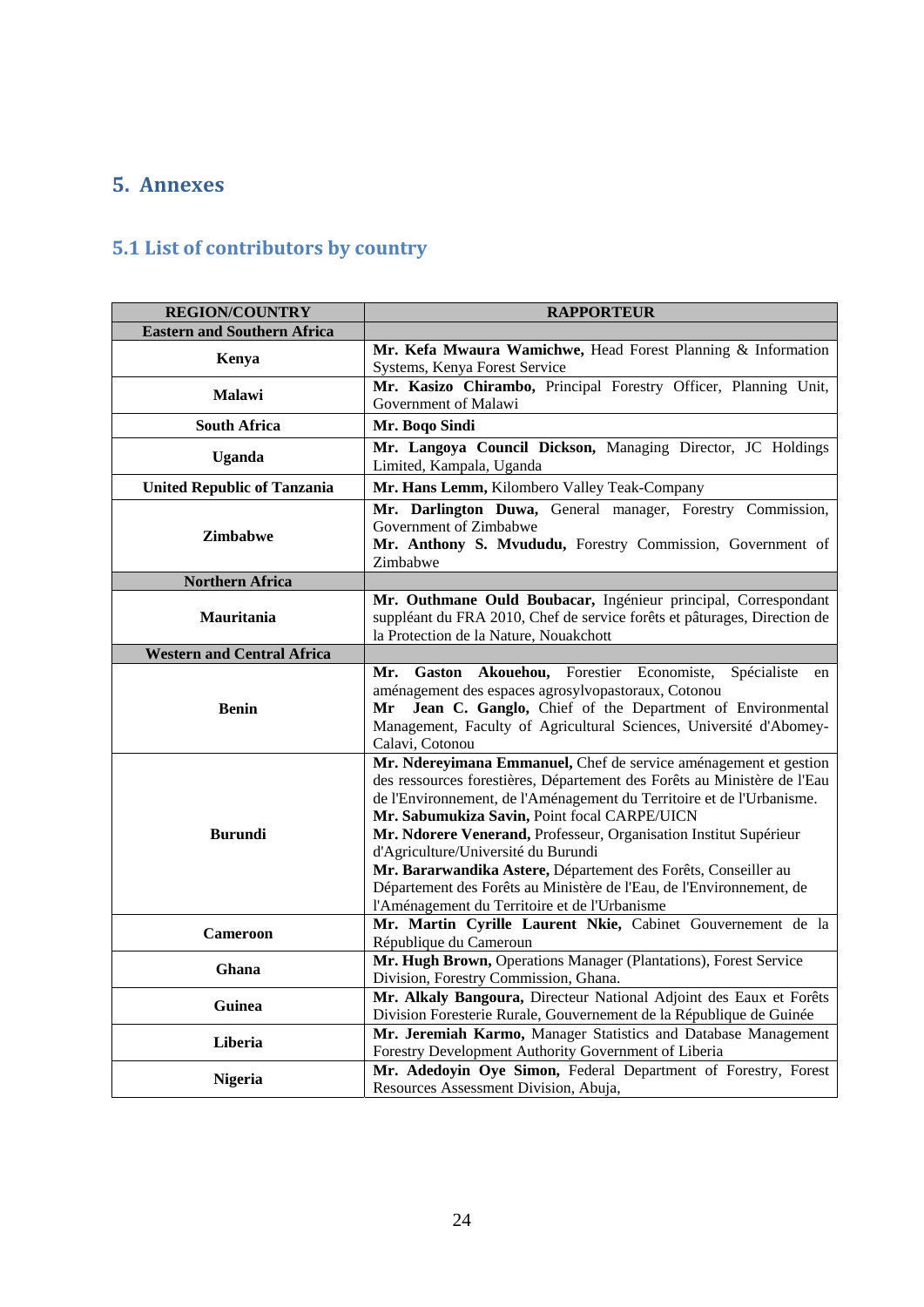| Rwanda                                 | Mr. Mihigo Augustin, head of forest management service                                                                                                                                                                |  |
|----------------------------------------|-----------------------------------------------------------------------------------------------------------------------------------------------------------------------------------------------------------------------|--|
| <b>Senegal</b>                         | Colonel Souleymane Jules Gueye, coordinateur de l'inspection interne<br>du MEPN, membre du groupe consultatif du program FAO/FRA 2010-<br>2015, Dakar                                                                 |  |
| <b>Togo</b>                            | Mr. Komlan Houelete, forester, engineer graduate, office national de<br>développement et d'exploitation des forêts (ODEF), Lomé                                                                                       |  |
| <b>East Asia</b>                       |                                                                                                                                                                                                                       |  |
| <b>China</b>                           | Mr. Xia Chaozong, Academy of Forest Inventory and Planning                                                                                                                                                            |  |
| <b>South and Southeast Asia</b>        |                                                                                                                                                                                                                       |  |
| Cambodia                               | Mr. Pak Chealy, Vice Chief of Remote Sensing Office, Forestry<br>Administration Royal Government of Cambodia                                                                                                          |  |
| India                                  | Mr. Devendra Pandey, former Director of the Forestry Service, ICFRE<br>- FSI, Dehra Dun                                                                                                                               |  |
| Indonesia                              | Ms. Ernawati, Deputy Director of Forest Inventory, M.Sc.For.Trop.,<br>National Forest Inventory, Indonesia<br>Ms. Corryanti, Vice Head of R & D of State Forestry Enterprise (Perum<br>Perhutani), Cepu, Central Java |  |
| <b>Lao PDR</b>                         | Mr. Lamphoune Xayvongsa, National University of Lao PDR, Faculty<br>of Forestry, Vientiane                                                                                                                            |  |
| <b>Malaysia</b>                        | Mr. Ahmad Zuhaidi Yahya, Head of Plantation Programme, Forest<br>Research Institute, Malaysia, Kuala Lumpur                                                                                                           |  |
| <b>Myanmar</b>                         | Mr. Myint Win, Assistant Director, Forest Research Institute                                                                                                                                                          |  |
| <b>Nepal</b>                           | Mr. Prem Kandel, Forest Resource Assessment Nepal Project                                                                                                                                                             |  |
| <b>Philippines</b>                     | Mr. Consolacion Carlo P., Forest Management Bureau, Government of<br>the Philippines                                                                                                                                  |  |
| Sri Lanka                              | Mr. Kangane Mudiyanselage Ariyaratna Bandara, researcher,<br>officer, tree breeder, Forest Research Centre, Forestry Department,<br>Badulla                                                                           |  |
| <b>Thailand</b>                        | Dr. Monton Jamroenprucksa, Head Dept. of Silviculture, Faculty of<br>Forestry, Kasetsart University, Bangkok                                                                                                          |  |
| <b>Vietnam</b>                         | Mr. Le Truong Giang, Forest Inventory and Planning Institute                                                                                                                                                          |  |
| <b>Central America &amp; Caribbean</b> |                                                                                                                                                                                                                       |  |
| Cuba                                   | Ms. Ivonne Diago Urfé, Especialista Forestal, Departamento de<br>Ordenación Forestal, Dirección Forestal, Ministerio de la Agricultura                                                                                |  |
| Haiti                                  | Service<br>Boniface Louijame,<br>Mr.<br>des<br>ressources forestières,<br>Gouvernement de la République d'Haïti                                                                                                       |  |
| Jamaica                                | Mr. Upton Edwards, GIS/Mapping officer, Forestry Department<br>Mr. Guy Symes, Forestry Department                                                                                                                     |  |
| <b>Trinidad and Tobago</b>             | Mr. Seepersad Ramnarine, Deputy Conservator of Forests, Forestry<br>Division, Government of Trinidad & Tobago                                                                                                         |  |
| <b>Belize</b>                          | Mr. Percival Cho, Forest Officer, Forest Resource Planning and<br>Management Program, Forest Department, Government of Belize                                                                                         |  |
| <b>Costa Rica</b>                      | Ms. Maria Isabel Chavarria Espinoza, Coordinadora Nacional del<br>SIREFOR, Programa Nacional del Sistema de Información de Recursos<br>Forestales                                                                     |  |
| <b>El Salvador</b>                     | Mr. Josué Mario Guardado Rodriguez, Tecnico forestal, Dirección<br>General de Ordenamiento Forestal, Cuencas y Riegos, Gobierno de El<br>Salvador                                                                     |  |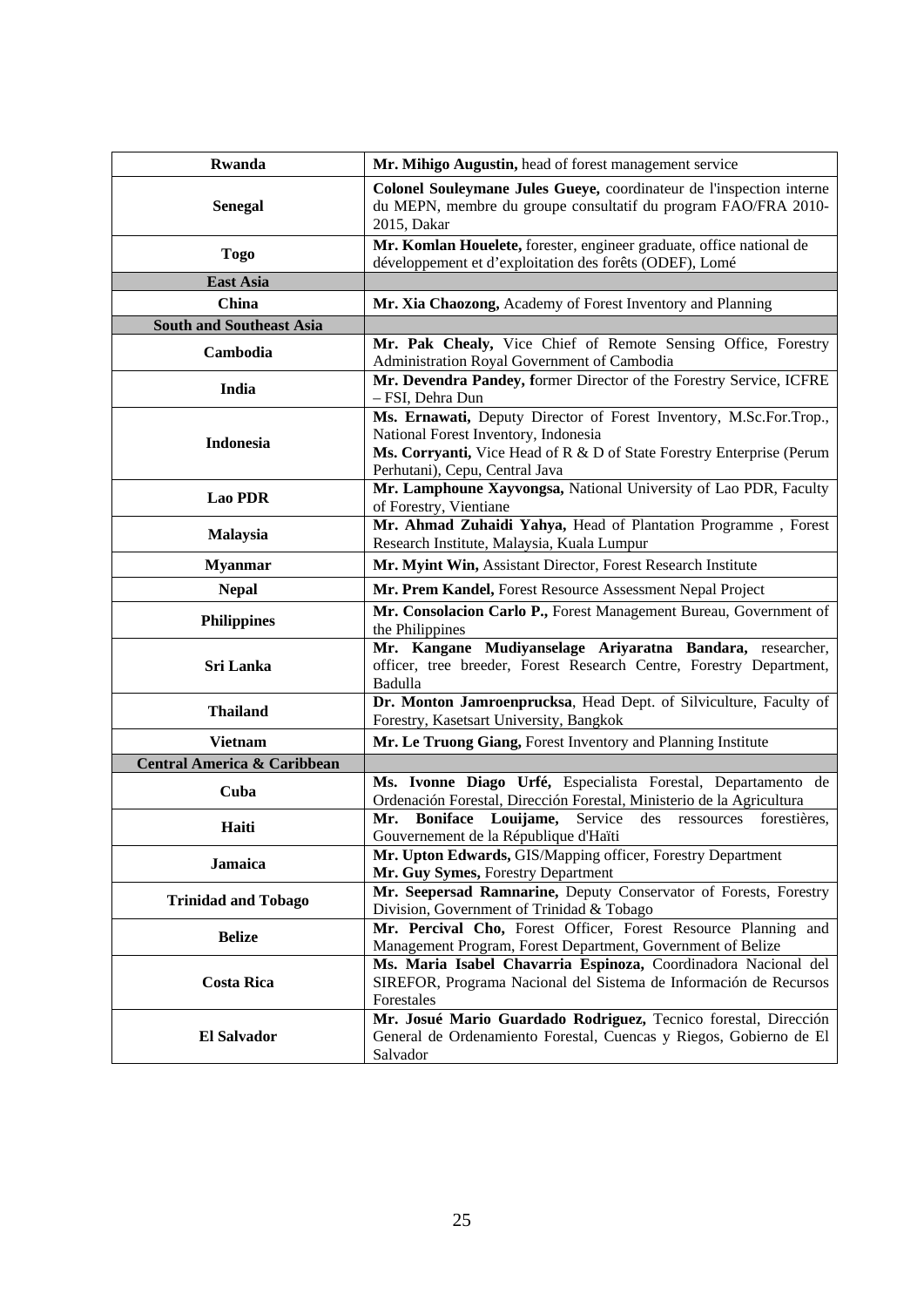| Guatemala            | Edwin Vaides López, Gerente Investigación y Desarrollo Green<br>Millennium                                                                                                                                        |  |
|----------------------|-------------------------------------------------------------------------------------------------------------------------------------------------------------------------------------------------------------------|--|
| <b>Honduras</b>      | Mr. Antonio G. Murillo Jefe de Estadísticas Forestales, Instituto<br>Nacional de Conservación y Desarrollo Forestal, Areas Protegidas y<br>Vida Silvestre (ICF), Gobierno de Honduras                             |  |
| <b>Nicaragua</b>     | Mr. Marvin Sujo Betanco, Resp. ORNF/INAFOR                                                                                                                                                                        |  |
| Panama               | Mr. Manuel Hurtado, Sub-Jefe, Departamento de Manejo y Desarrollo<br>Forestal. Autoridad Nacional del Ambiente (ANAM), Gobierno de<br>Panamá                                                                      |  |
| Oceania              |                                                                                                                                                                                                                   |  |
| <b>Australia</b>     | Mr. Mark Parson, National Forest Inventory                                                                                                                                                                        |  |
| Fiji                 | Mr. Stephen Clark, General manager, FUTURE Forests                                                                                                                                                                |  |
| <b>New Zealand</b>   | Mr. Jordan Tapusoa, Acting Policy Analyst, Information and Analysis<br>Science, Information and Risk Directorate, Policy Science and<br>Economics Branch, Ministry of Agriculture and Forestry                    |  |
| <b>South America</b> |                                                                                                                                                                                                                   |  |
|                      |                                                                                                                                                                                                                   |  |
| <b>Argentina</b>     | Ms. Susana Brandán, Técnico Forestal, Area de Economía e<br>Información, Dirección de Producción Forestal, MAGyP<br>Elvio De Castillo, Area de Economía e Información, Dirección de<br>Producción Forestal, MAGyP |  |
| <b>Brazil</b>        | Mr. Sylvio Coutinho and Mr. Joberto Freitas, Executive Managers,<br>Serviço Florestal Brasileiro (SFB), Government of the Federative<br>Republic of Brazil                                                        |  |
| <b>Ecuador</b>       | Mr. Edwin Jiménez Ruiz, M.Sc., Investigador Forestal Espol                                                                                                                                                        |  |
| <b>French Guyana</b> | Mr. Souleres Olivier, Coordination Corse, ONF Coordination                                                                                                                                                        |  |
| Guyana               | Ms. Anna Mohase, Guyana Forestry Commission, Government of<br>Guyana                                                                                                                                              |  |
| Paraguay             | Ms. Damiana Mann, Coordinador Técnico, Instituto Forestal Nacional<br>(INFONA), Gobierno de Paraguay                                                                                                              |  |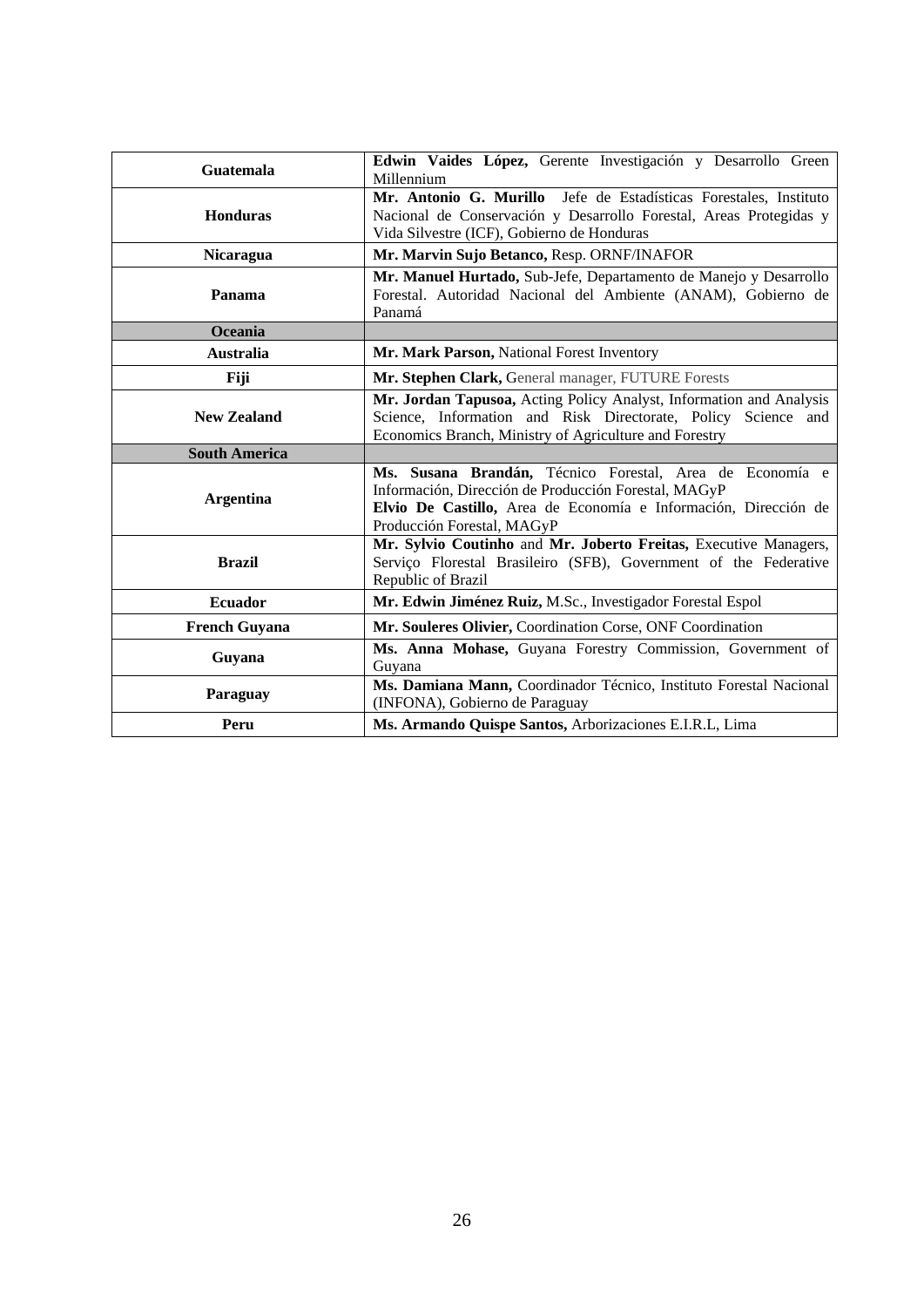# **5.2 Questionnaire (English version)**





**No......** 

# *Questionnaire on Teak*

*(TECTONA GRANDIS)* 

# **YEAR 2010**

#### **INTRODUCTION**

This questionnaire on teak is intended to generate country level information on teak resources across the globe. It has been compiled by the Food and Agriculture Organization of the United Nations in Rome (FAO) in cooperation with TEAKNET, an international teak information network currently managed by the Kerala Forest Research Institute, India.

Response to the questionnaire is crucial to allow country, regional and global analyses of status and trends in teak forest development and to assist in improving formulation of policies, preparing outlook studies and undertaking planning, management, monitoring and reporting.

We understand the difficulties that forestry experts may find in providing such information, however in view of the total lack of detailed statistical data on teak, aggregated data and/or best professional estimates are also very much appreciated. In case there is no information available please put a note "n.a." (not available). We thank you very much for your cooperation!

#### **CONTACTS**

For queries in completing this questionnaire please contact one of the following persons:

Mr. Walter Kollert, FAO – E-mail: walter.kollert@fao.org Mr. Alberto Del Lungo, FAO E-mail: alberto.dellungo@fao.org Ms. Lucia Cherubini, FAO E-mail: lucia.cherubini@fao.org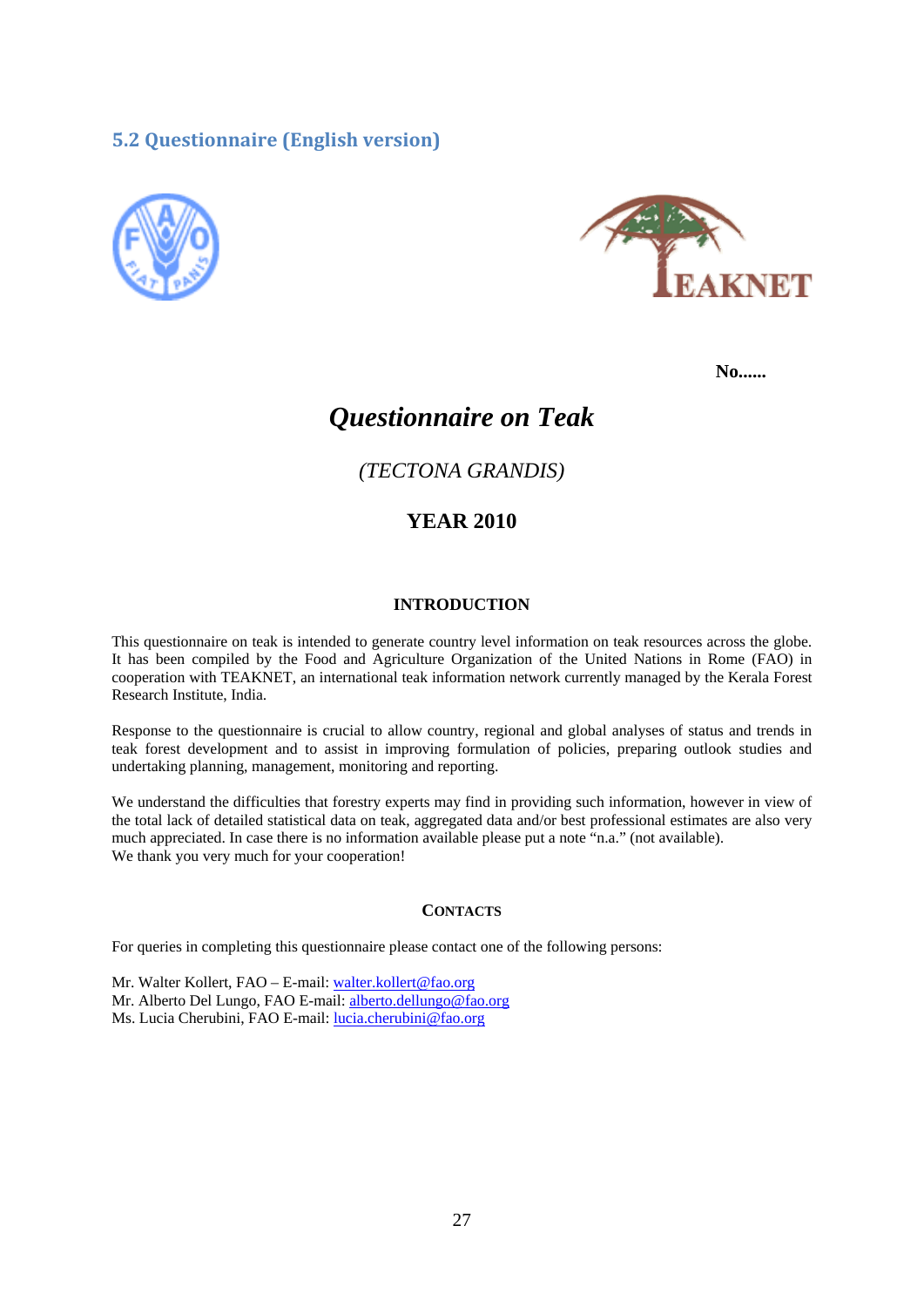#### **Question 1: Area of Teak Forest 2010, Forest Function and Age-Class Distribution**

|                                       | Definitions. Teak Forest Categories and Forest Functions                                                                                                                                                                                                                                  |
|---------------------------------------|-------------------------------------------------------------------------------------------------------------------------------------------------------------------------------------------------------------------------------------------------------------------------------------------|
| <b>Natural Teak</b>                   | Forest of native/indigenous species with a share of teak of 30 percent or more in its growing                                                                                                                                                                                             |
| <b>Forest:</b>                        | stock                                                                                                                                                                                                                                                                                     |
| <b>Planted Teak</b><br><b>Forest:</b> | Forest of teak established through planting or seeding for the production of wood or non-<br>wood products and/or for the provision of environmental services. The share of teak in the<br>growing stock is above 30 percent.                                                             |
| <b>Productive</b><br>function         | Forests serving primarily for the production of various commodities, e.g. roundwood,<br>firewood, fibre and non-wood forest products. Production forests bear no legal, economic or<br>technical restrictions on wood production.                                                         |
| <b>Protective</b><br>function         | Forests providing a wide range of environmental services, e.g. the protection of soil and<br>water resources, conservation of biological diversity, protection from wind, coastal<br>protection, protection of natural/cultural features including national parks and nature<br>reserves. |
| <b>Other</b><br>function              | Forests serving any other than productive or protective function                                                                                                                                                                                                                          |

#### **Definitions: Teak Forest Categories and Forest Functions**

In the following Table 1, please indicate area (1000 ha) of teak forests in your country, the share of teak in these forests and the forest function for year 2010.

#### **Table 1**

| <b>Forest categories</b>   | <b>Area</b><br>$(1000 \text{ ha})$ | <b>Share of teak</b><br>$($ %) | <b>Forest function</b> |                     |                     |
|----------------------------|------------------------------------|--------------------------------|------------------------|---------------------|---------------------|
|                            |                                    |                                | <b>Productive</b>      | <b>Protective</b>   | <b>Other</b>        |
|                            |                                    |                                | $(1000 \text{ ha})$    | $(1000 \text{ ha})$ | $(1000 \text{ ha})$ |
| <b>Natural teak forest</b> |                                    |                                |                        |                     |                     |
| <b>Planted teak forest</b> |                                    |                                |                        |                     |                     |
| <b>Total</b>               |                                    |                                |                        |                     |                     |

In Table 2 please provide information on the age-class distribution of natural and planted teak forests with production function. The percentage given should refer to the forest area with production function given in Table 1. Please note that the **horizontal total by age classes should tally to 100%**.

#### **Table 2**

|                                   |                                                                  |                      | Age classes         |                     |                    |                   |                   |
|-----------------------------------|------------------------------------------------------------------|----------------------|---------------------|---------------------|--------------------|-------------------|-------------------|
| <b>Forest</b><br>categories       | <b>Production</b><br>area from<br>table 1<br>$(1000 \text{ ha})$ |                      | young<br>(%)        |                     | middle-aged<br>(%) |                   | old<br>(%)        |
| <b>Natural</b><br>teak<br>forests |                                                                  |                      |                     |                     |                    |                   |                   |
|                                   |                                                                  | $0-20$ yrs<br>$(\%)$ | 21-40 yrs<br>$(\%)$ | 41-60 yrs<br>$(\%)$ | 61-80 yrs<br>(%)   | 81-100 yrs<br>(%) | $>100$ yrs<br>(%) |
| <b>Planted</b><br>teak forest     |                                                                  |                      |                     |                     |                    |                   |                   |

| Comments (if any): |  |  |
|--------------------|--|--|
|                    |  |  |
|                    |  |  |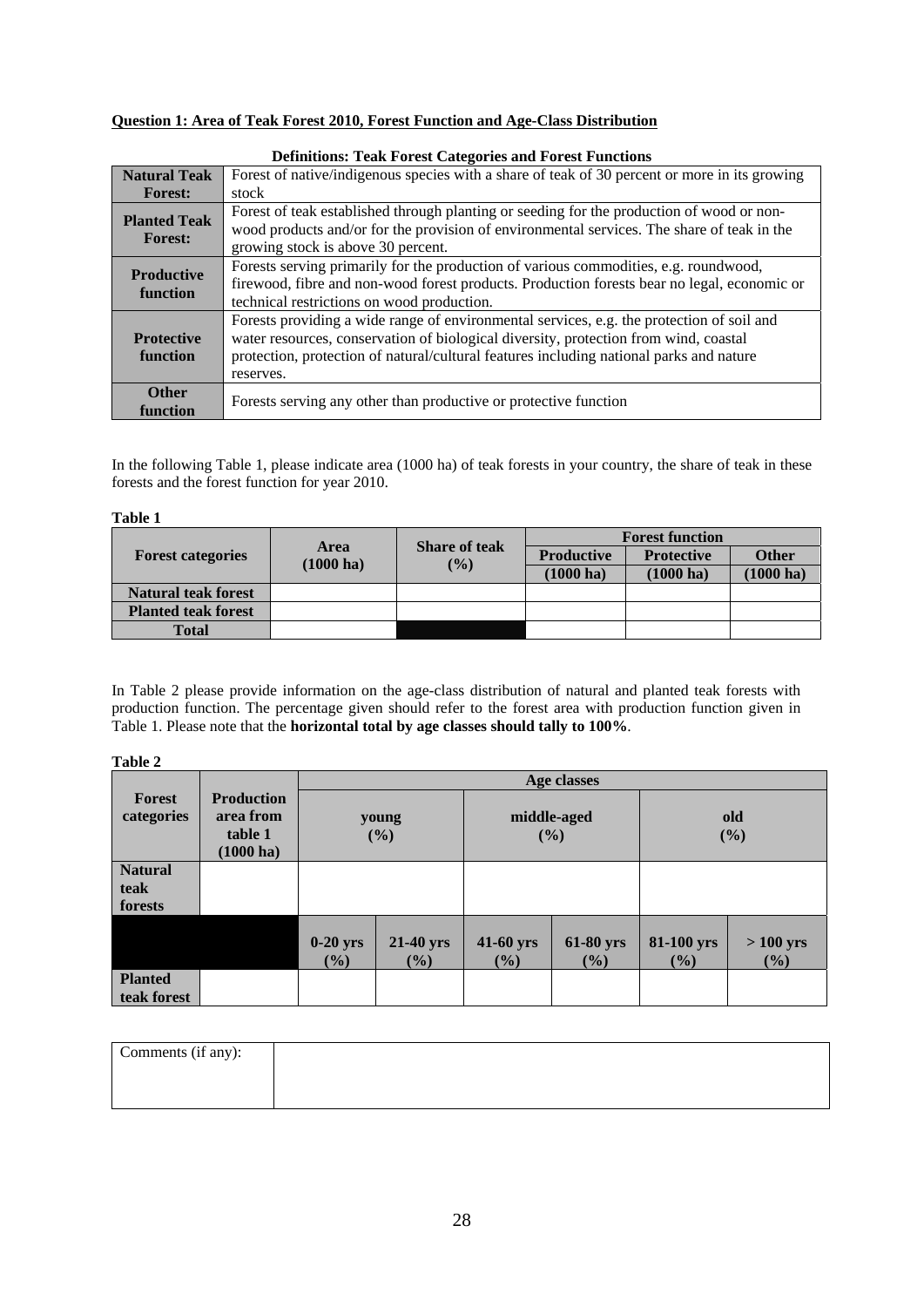#### **Question 2: Ownership of Teak Forests 2010**

#### **Definitions**

| <b>Public ownership:</b>                 | trees are owned by the State (national, state and regional governments) or<br>government-owned institutions or other public bodies including cities,<br>municipalities and villages                                                                          |
|------------------------------------------|--------------------------------------------------------------------------------------------------------------------------------------------------------------------------------------------------------------------------------------------------------------|
| <b>Private ownership</b><br>(corporate): | trees are owned or legally used by private companies, co-operatives, corporations,<br>industries, private religious and educational institutions, pension or investment<br>funds (generally large-scale). The land may or may not be owned by a public body. |
| <b>Private ownership</b>                 | trees are owned by individuals or families generally on small scale.                                                                                                                                                                                         |
| (smallholders):                          | The land may or may not be owned by a public body.                                                                                                                                                                                                           |
| <b>Other ownership:</b>                  | trees not classified as publicly or privately owned. Ownership of trees may not be<br>defined or is unknown (e.g. customary land use rights).                                                                                                                |

According to the above definition, list in Table 3 for year 2010 the area of teak as percentage of the total area reported in Table 1 by ownership categories and forest function (production, protection, other). Please note that **horizontal totals by ownership categories should tally to 100%**.

#### **Table 3**

| <b>Forest</b>  | <b>Public ownership</b> |               | <b>Private corporate</b><br>ownership |               | <b>Private smallholder</b><br>ownership |               |               | <b>Other ownership</b> |               |               |               |               |
|----------------|-------------------------|---------------|---------------------------------------|---------------|-----------------------------------------|---------------|---------------|------------------------|---------------|---------------|---------------|---------------|
| categories     | Prod                    | Prot          | <b>Other</b>                          | Prod          | Prot                                    | <b>Other</b>  | Prod          | Prot                   | Other         | Prod          | Prot          | Other         |
|                | $\frac{0}{0}$           | $\frac{0}{0}$ | $\frac{0}{0}$                         | $\frac{0}{2}$ | $\frac{0}{0}$                           | $\frac{0}{0}$ | $\frac{0}{0}$ | $\frac{0}{0}$          | $\frac{0}{0}$ | $\frac{0}{2}$ | $\frac{0}{0}$ | $\frac{0}{0}$ |
| <b>Natural</b> |                         |               |                                       |               |                                         |               |               |                        |               |               |               |               |
| teak forest    |                         |               |                                       |               |                                         |               |               |                        |               |               |               |               |
| <b>Planted</b> |                         |               |                                       |               |                                         |               |               |                        |               |               |               |               |
| teak forest    |                         |               |                                       |               |                                         |               |               |                        |               |               |               |               |

| Comments (if any): |  |
|--------------------|--|
|                    |  |

#### **Question 3: Production of Teakwood 2009**

In Table 4 please indicate for natural and planted teak forest the minimum and maximun values for the mean annual increment (MAI) and the rotation period in your country as well as the removals of teakwood in 2009.

#### **Table 4**

| <b>Forest categories</b>                        | <b>Mean Annual</b><br><b>Increment</b><br>$(m^3/ha/yr)$ |            |            | Rotation period/age<br>of harvest<br>(years) | <b>Removals of teak logs</b><br>2009 |  |
|-------------------------------------------------|---------------------------------------------------------|------------|------------|----------------------------------------------|--------------------------------------|--|
|                                                 | Min                                                     | <b>Max</b> | <b>Min</b> | <b>Max</b>                                   | $(m^3/yr)$                           |  |
| Natural teak forest with<br>production function |                                                         |            |            |                                              |                                      |  |
| <b>Planted teak forest</b>                      |                                                         |            |            |                                              |                                      |  |
| with production function                        |                                                         |            |            |                                              |                                      |  |
| <b>Total</b>                                    |                                                         |            |            |                                              |                                      |  |

| Comments (if any): |  |
|--------------------|--|
|                    |  |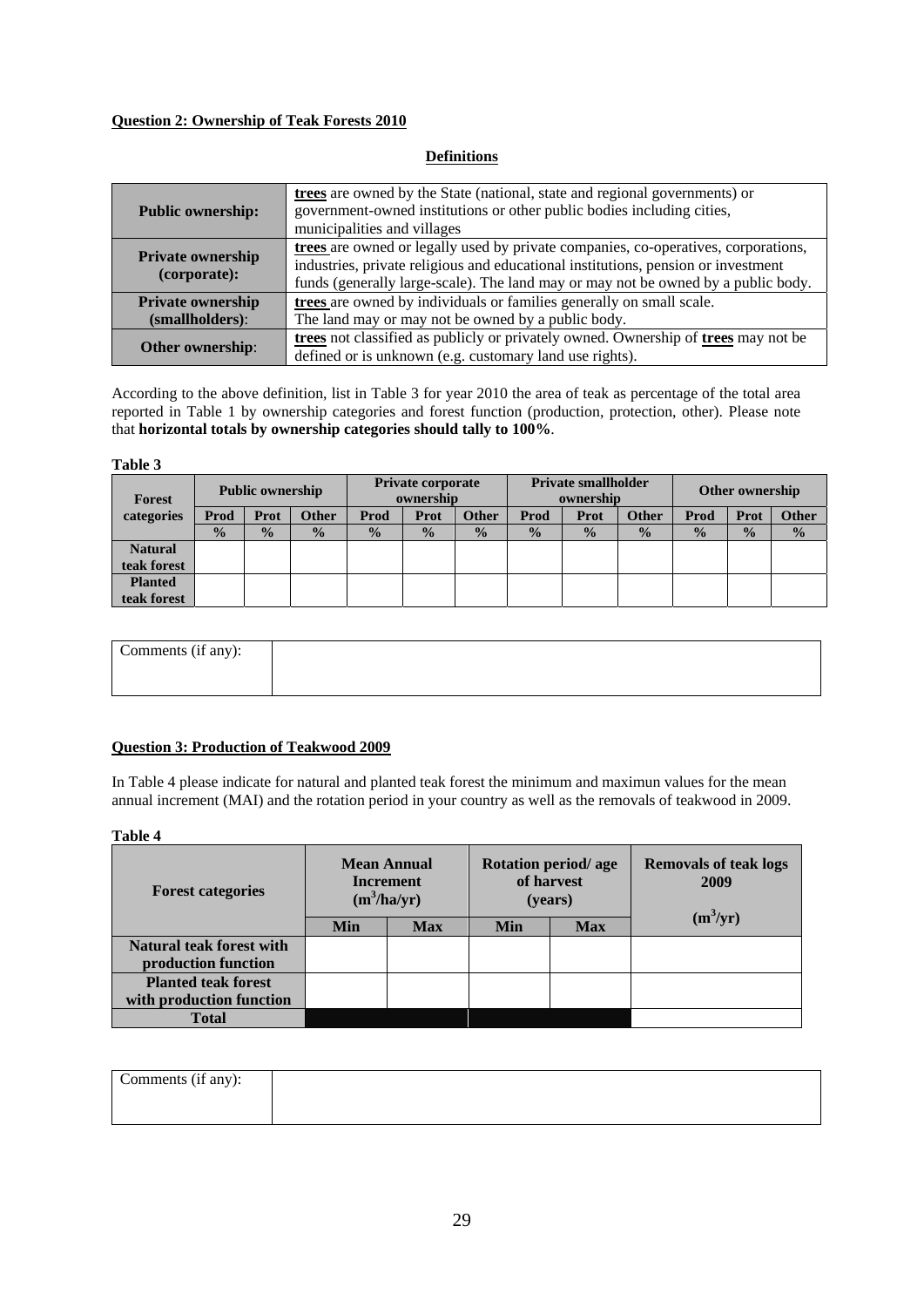#### **Question 4: International Trade of Teakwood 2010**

Please indicate in Tables 5 and 6 the international trade with teak roundwood and teak sawnwood in year 2009, if possible by country of origin and destination.

#### **Table 5**

| <b>Teak-Imports</b> | Volume | Countries of origin (in order of importance) and estimated<br>percentage of trade with this country |
|---------------------|--------|-----------------------------------------------------------------------------------------------------|
|                     |        |                                                                                                     |
| <b>Roundwood</b>    |        |                                                                                                     |
|                     |        |                                                                                                     |
|                     |        |                                                                                                     |
| <b>Sawnwood</b>     |        |                                                                                                     |
|                     |        |                                                                                                     |

#### **Table 6**

| <b>Teak-Exports</b> | Volume | Destination countries (in order of importance) and estimated<br>percentage of trade with this country |  |  |  |
|---------------------|--------|-------------------------------------------------------------------------------------------------------|--|--|--|
|                     |        |                                                                                                       |  |  |  |
| <b>Roundwood</b>    |        |                                                                                                       |  |  |  |
|                     |        |                                                                                                       |  |  |  |
|                     |        |                                                                                                       |  |  |  |
| <b>Sawnwood</b>     |        |                                                                                                       |  |  |  |
|                     |        |                                                                                                       |  |  |  |

#### **Question 5: Price of Teakwood 2009**

#### **Definition of log dimensions**

| <b>Big logs</b>                                                                               | are logs above 48 cm diameter $(>150 \text{ cm} \text{ girth})$ at midpoint under bark |
|-----------------------------------------------------------------------------------------------|----------------------------------------------------------------------------------------|
| are logs from 24 to 48 cm diameter (75 to 150 cm girth) at midpoint under bark<br>Medium logs |                                                                                        |
| <b>Small logs</b>                                                                             | are logs below 24 cm diameter $\left(\frac{5}{5}$ cm girth) at midpoint under bark     |

Please indicate in Table 7 an average teakwood price for the year 2009 by forest categories. If possible differentiate between prices for the domestic and export market.

**Table 7** 

|                                   | <b>Domestic market prices</b> |                  |                  | <b>Export market prices</b> |                  |                  |  |
|-----------------------------------|-------------------------------|------------------|------------------|-----------------------------|------------------|------------------|--|
| <b>Forest categories</b>          | big logs                      | medium<br>logs   | small<br>logs    | big logs                    | medium<br>logs   | small<br>logs    |  |
|                                   | $\text{USD/m}^3$              | $\text{USD/m}^3$ | $\text{USD/m}^3$ | $\text{USD/m}^3$            | $\text{USD/m}^3$ | $\text{USD/m}^3$ |  |
| Logs from natural teak<br>forests |                               |                  |                  |                             |                  |                  |  |
| Logs from planted teak<br>forests |                               |                  |                  |                             |                  |                  |  |

| Comments (if any): |  |
|--------------------|--|
|                    |  |
|                    |  |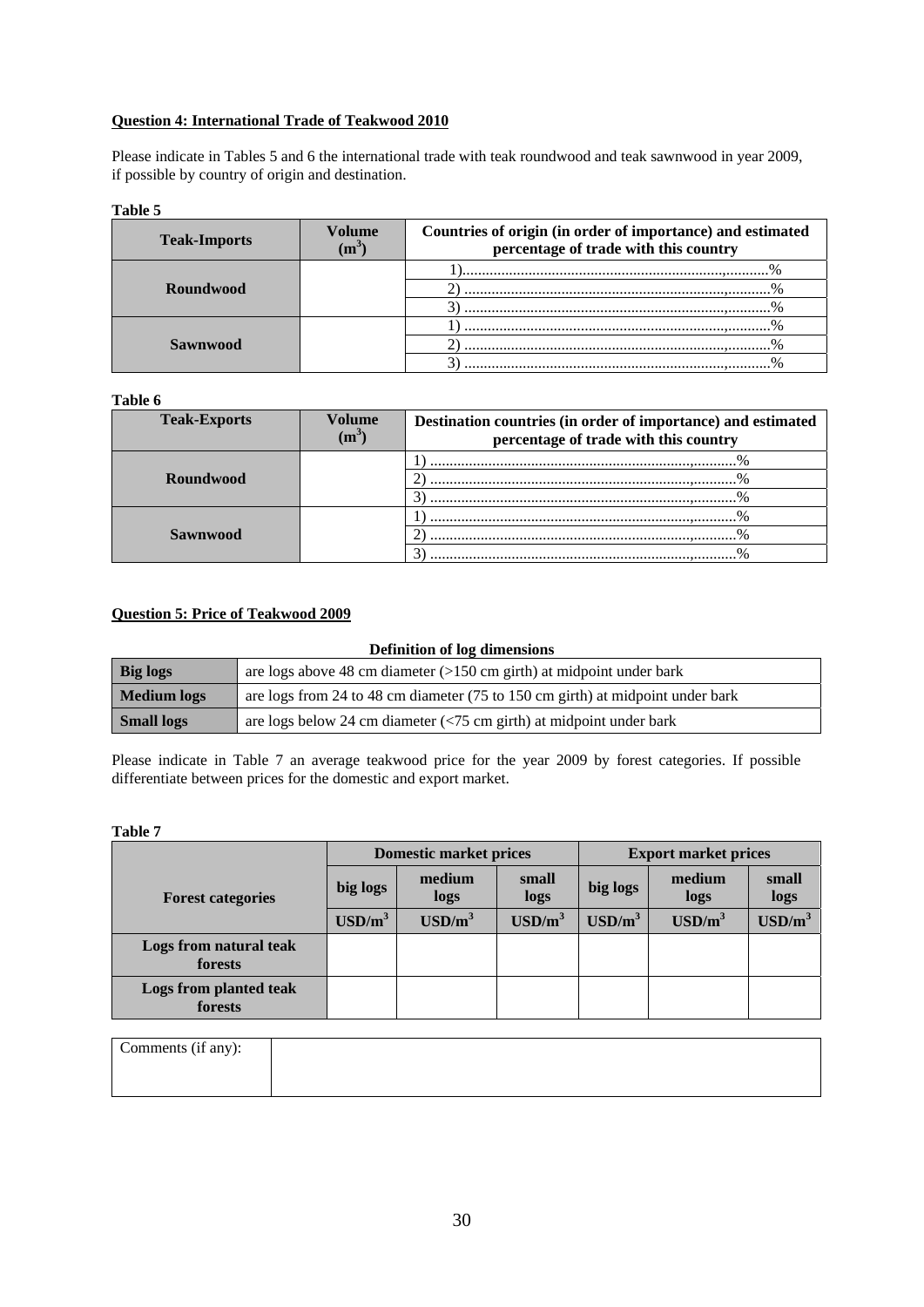Finally we would like to request you to give your contact details in case we may have any queries. **Thank you very much for your cooperation!**  Country Name Contact Person

Email

Telephone

---END OF QUESTIONNAIRE---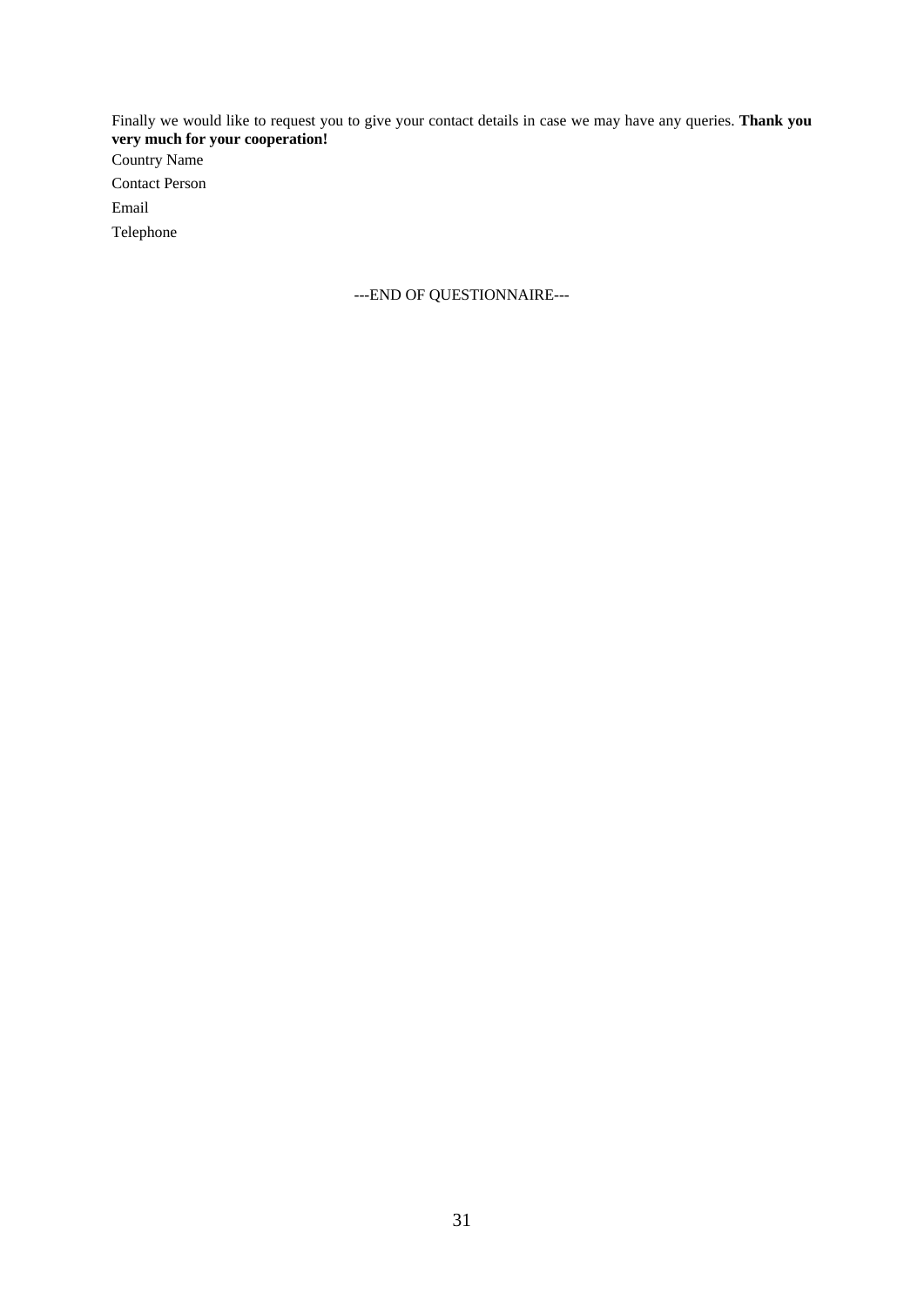# **5.3 Data tables by country**

| <b>Eastern and Southern Africa</b>        | <b>South- and Southeast Asia continued</b> |
|-------------------------------------------|--------------------------------------------|
| 1. Kenya                                  | 35. Malaysia                               |
| 2. Malawi*                                | 36. Myanmar                                |
| 3. Mozambique                             | 37. Nepal                                  |
| 4. South Africa*                          | 38. Pakistan                               |
| 5. Uganda                                 | 39. Philippines                            |
| 6. United Republic of Tanzania (Tanzania) | 40. Sri Lanka                              |
| 7. Zambia*                                | 41. Thailand                               |
| 8. Zimbabwe*                              | 42. Viet Nam                               |
|                                           |                                            |
| <b>Northern Africa</b>                    | <b>Caribbean</b>                           |
| 9. Mauritania*                            | 43. Cuba                                   |
| 10. Sudan                                 | 44. Dominican Republic                     |
|                                           | 45. Haiti                                  |
| <b>Western and Central Africa</b>         | 46. Jamaica                                |
| 11. Benin                                 | 47. Trinidad and Tobago                    |
| 12. Burkina Faso                          |                                            |
| 13. Burundi*                              | <b>Central America</b>                     |
| 14. Cameroon                              | 48. Belize                                 |
| 15. Côte d'Ivoire (Ivory Coast)           | 49. Costa Rica                             |
| 16. Gambia                                | 50. El Salvador                            |
| 17. Ghana                                 | 51. Guatemala                              |
| 18. Guinea                                | 52. Honduras                               |
| 19. Guinea-Bissau                         | 53. Nicaragua                              |
| 20. Liberia                               | 54. Panama                                 |
| 21. Mali                                  |                                            |
| 22. Nigeria                               | <b>Oceania</b>                             |
| 23. Rwanda*                               | 55. Australia                              |
| 24. Senegal                               | 56. Fiji                                   |
| 25. Sierra Leone                          | 57. New Zealand                            |
| 26. Togo                                  | 58. Papua New Guinea                       |
|                                           | 59. Solomon Islands                        |
| <b>East Asia</b>                          |                                            |
| 27. China                                 | <b>South America</b>                       |
| 28. Japan                                 | 60. Argentina                              |
|                                           | 61. Brazil                                 |
| <b>South- and Southeast Asia</b>          | 62. Colombia                               |
| 29. Bangladesh                            | 63. Ecuador                                |
| 30. Bhutan                                | 64. French Guiana*                         |
| 31. Cambodia                              | 65. Guyana*                                |
| 32. India                                 | 66. Paraguay                               |
| 33. Indonesia                             | 67. Peru                                   |
| 34. Lao PDR (Laos)                        | 68. Suriname                               |
|                                           | 69. Venezuela                              |

# **List of countries included in the survey**

\* country does not grow teak (*Tectona grandis*)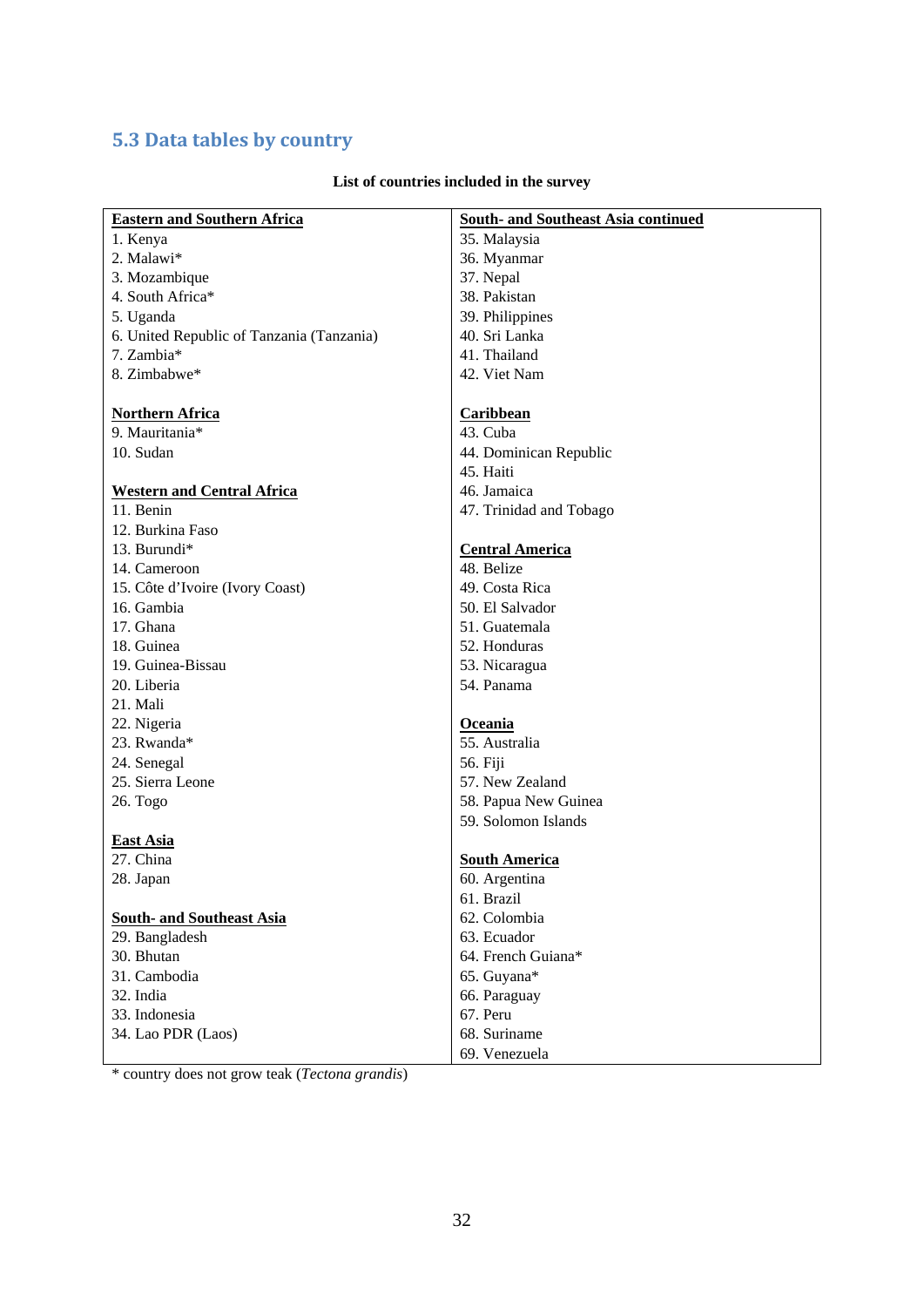# **Planted teak area (1 000 ha) by function**

| teak is reported to grow in this country, but no information is available |
|---------------------------------------------------------------------------|
| no teak ( <i>Tectona grandis</i> ) is reported to grow in this country    |
| response missing, country did not report                                  |
| figures taken from Pandey 1995 to calculate regional totals               |
|                                                                           |

| <b>Country</b>                     | <b>Production</b>    | <b>Protection</b>    | <b>Other</b>              | <b>Total</b>             |   |
|------------------------------------|----------------------|----------------------|---------------------------|--------------------------|---|
| Kenya                              | n.a.                 | n.a.                 | n.a.                      | n.a.                     |   |
| Malawi                             | $\overline{a}$       | $\overline{a}$       | Ξ.                        | $\ddot{\phantom{a}}$     |   |
| Mozambique                         | m                    | m                    | m                         | m                        |   |
| South Africa                       | $\overline{a}$       | $\mathbb{L}^{\perp}$ | Ц.                        | $\mathbb{L}_\mathbb{R}$  |   |
| Uganda                             | 6.34                 | 0.00                 | 0.00                      | 6.34                     |   |
| United Republic of Tanzania        | 12.48                | 0.00                 | 0.00                      | 12.48                    |   |
| Zambia                             | $\overline{a}$       | $\overline{a}$       | Ц.                        | 4                        |   |
| Zimbabwe                           | Ξ.                   | $\overline{a}$       | $\overline{a}$            | $\overline{a}$           |   |
| <b>Eastern and southern Africa</b> | 18.82                | 0.00                 | 0.00                      | 18.82                    |   |
| Mauritania                         | $\mathbb{L}^{\perp}$ | $\mathbb{Z}^2$       | $\mathbb{Z}^{\mathbb{Z}}$ | 4                        |   |
| Sudan                              | 14.85                | 0.00                 | 0.00                      | 14.85                    | m |
| <b>Northern Africa</b>             | 14.85                | 0.00                 | 0.00                      | 14.85                    |   |
| Benin                              | 23.00                | 1.00                 | 2.00                      | 26.00                    |   |
| <b>Burkina Fasso</b>               | 1.00                 | 0.00                 | 0.00                      | 1.00                     | m |
| Burundi                            | $\overline{a}$       | $\mathbb{L}^{\perp}$ | Ц.                        | $\overline{\phantom{a}}$ |   |
| Cameroon                           | n.a                  | n.a                  | n.a                       | n.a                      |   |
| <b>Ivory Coast</b>                 | 29.23                | 0.00                 | 0.00                      | 29.23                    | m |
| Gambia                             | m                    | m                    | m                         | m                        |   |
| Ghana                              | 214.00               | 0.00                 | 0.00                      | 214.00                   |   |
| Guinea (Conakry)                   | 2.00                 | 0.00                 | 0.00                      | 2.00                     |   |
| Guinea-Bissau                      | m                    | m                    | m                         | m                        |   |
| Liberia                            | 1.09                 | 1.64                 | 0.16                      | 2.90                     |   |
| Mali                               | 2.00                 | 1.00                 | 0.00                      | 3.00                     |   |
| Nigeria                            | 146.00               | 0.00                 | 0.00                      | 146.00                   |   |
| Rwanda                             | $\overline{a}$       | $\bar{\mathbb{L}}$   | $\overline{a}$            | $\overline{a}$           |   |
| Senegal                            | 2.00                 | 0.00                 | 0.00                      | 2.00                     |   |
| Sierra Leone                       | m                    | ${\bf m}$            | ${\bf m}$                 | ${\bf m}$                |   |
| Togo                               | 9.00                 | 1.00                 | 0.00                      | 10.00                    |   |
| <b>Western and Central Africa</b>  | 429.32               | 4.64                 | 2.16                      | 436.13                   |   |
| <b>Africa</b>                      | 462.99               | 4.64                 | 2.16                      | 469.80                   |   |
| China                              | n.a.                 | n.a.                 | n.a.                      | n.a.                     |   |
| Japan                              | m                    | m                    | m                         | m                        |   |
| <b>East Asia</b>                   | 0.00                 | 0.00                 | 0.00                      | 0.00                     |   |
| Bangladesh                         | 72.90                | 0.00                 | 0.00                      | 72.90                    | m |
| <b>Bhutan</b>                      | 0.14                 | 0.00                 | 0.00                      | 0.14                     | m |
| Cambodia                           | n.a.                 | n.a.                 | n.a.                      | n.a.                     |   |
| India                              | 1,667.00             | 0.00                 | 0.00                      | 1,667.00                 |   |
| Indonesia                          | 1,269.00             | 0.00                 | 0.00                      | 1,269.00                 |   |
| Lao PDR                            | 33.00                | 0.00                 | 0.00                      | 33.00                    |   |
| Malaysia                           | 6.00                 | 0.00                 | 0.00                      | 6.00                     |   |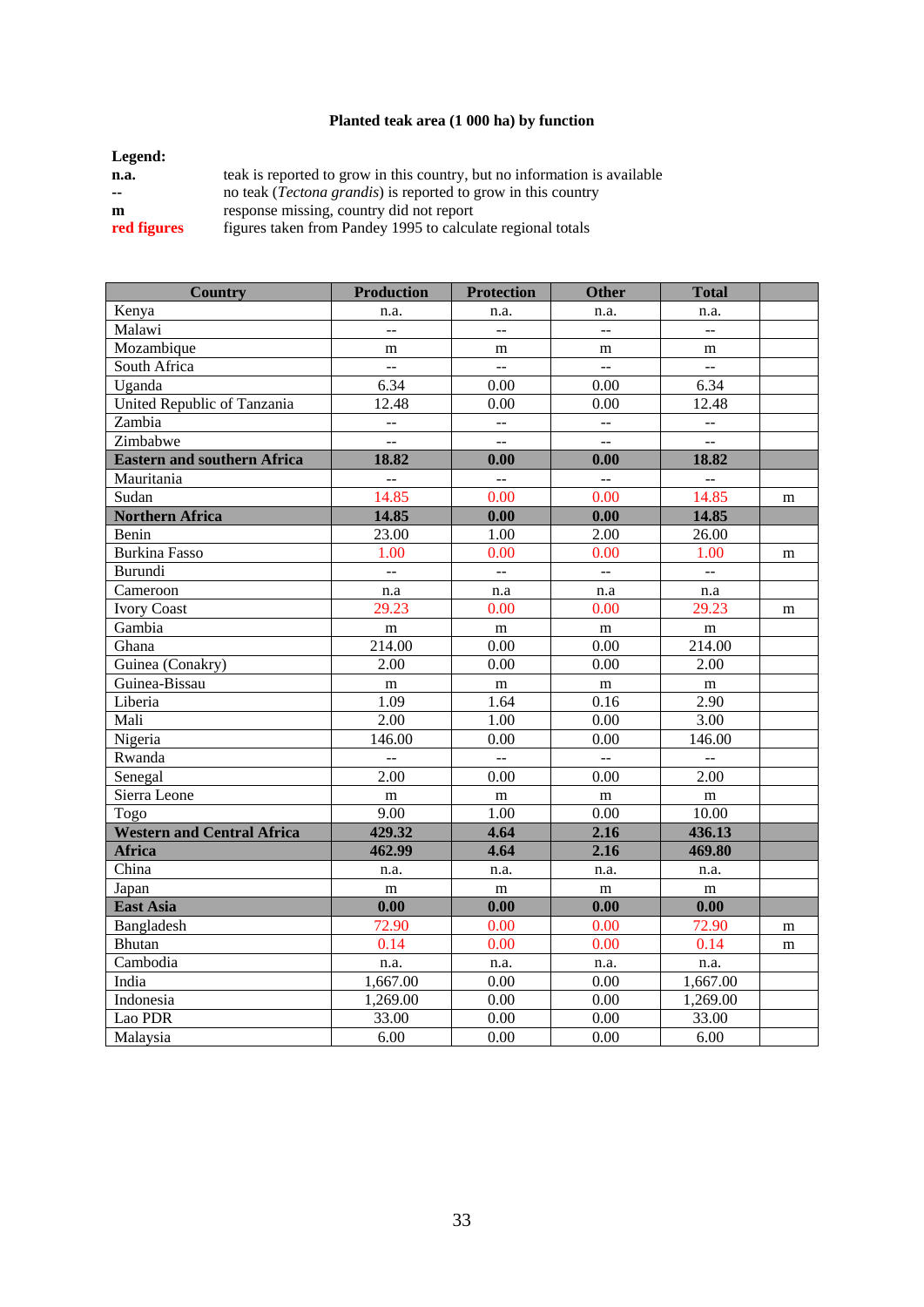| <b>Country</b>                         | <b>Production</b> | <b>Protection</b> | Other                | <b>Total</b>      |   |
|----------------------------------------|-------------------|-------------------|----------------------|-------------------|---|
| Myanmar                                | 390.40            | 0.00              | 0.00                 | 390.40            |   |
| Nepal                                  | 2.00              | 0.00              | 0.00                 | 2.00              |   |
| Pakistan                               | $\mathbf m$       | ${\rm m}$         | ${\bf m}$            | ${\bf m}$         |   |
| Philippines                            | 0.00              | 1.00              | 0.00                 | 1.00              |   |
| Sri Lanka                              | 26.30             | 0.00              | 0.00                 | 26.30             |   |
| Thailand                               | 128.00            | 0.00              | 0.00                 | 128.00            |   |
| Vietnam                                | 0.50              | 1.50              | 0.30                 | 2.30              |   |
| <b>South- and Southeast Asia</b>       | 3,595.24          | 2.50              | 0.30                 | 3,598.04          |   |
| Asia                                   | 3,595.24          | 2.50              | 0.30                 | 3,598.04          |   |
| Cuba                                   | 4.35              | 1.70              | 0.23                 | 6.28              |   |
| Dominican Republic                     | ${\bf m}$         | ${\bf m}$         | ${\bf m}$            | ${\bf m}$         |   |
| Haiti                                  | n.a               | n.a               | n.a                  | n.a               |   |
| Jamaica                                | 0.03              | 0.01              | 0.00                 | 0.04              |   |
| Trinidad and Tobago                    | 9.00              | 0.00              | 0.00                 | 9.00              |   |
| <b>Caribbean</b>                       | 13.38             | 1.71              | 0.23                 | 15.32             |   |
| <b>Belize</b>                          | 0.10              | 0.00              | 0.00                 | 0.10              |   |
| Costa Rica                             | 31.50             | 0.00              | 0.00                 | 31.50             |   |
| El Salvador                            | 9.76              | 0.00              | 0.00                 | 9.76              |   |
| Guatemala                              | 28.00             | 0.00              | 0.00                 | 28.00             |   |
| Honduras                               | 0.45              | 0.00              | 0.00                 | 0.45              |   |
| Nicaragua                              | 7.96              | 0.00              | 0.00                 | 7.96              |   |
| Panama                                 | 55.00             | 0.00              | 0.00                 | 55.00             |   |
| <b>Central America</b>                 | 132.78            | 0.00              | 0.00                 | 132.78            |   |
| <b>Central America &amp; Caribbean</b> | 146.15            | 1.71              | 0.23                 | 148.10            |   |
| Australia                              | 5.00              | 0.00              | 0.00                 | 5.00              |   |
| Fiji                                   | $\overline{0.10}$ | 0.00              | 0.00                 | $\overline{0.10}$ |   |
| New Zealand                            | n.a               | n.a               | n.a                  | n.a               |   |
| Papua New Guinea                       | 2.16              | 0.00              | 0.00                 | 2.16              | m |
| Solomon Islands                        | 0.87              | 0.00              | 0.00                 | 0.87              | m |
| Oceania                                | 8.13              | 0.00              | 0.00                 | 8.13              |   |
| Argentina                              | 10.00             | 0.00              | 0.00                 | 10.00             |   |
| <b>Brazil</b>                          | 65.44             | 0.00              | 0.00                 | 65.44             |   |
| Colombia                               | 1.72              | 0.00              | 0.00                 | 1.72              | m |
| Ecuador                                | 45.00             | 0.00              | 0.00                 | 45.00             |   |
| French Guyana                          | $\overline{a}$    | Щ,                | $\overline{a}$       | $\overline{a}$    |   |
| Guyana                                 | Ξ.                | $\overline{a}$    | $\ddot{\phantom{a}}$ | $\overline{a}$    |   |
| Paraguay                               | n.a.              | n.a.              | n.a.                 | n.a.              |   |
| Peru                                   | 0.05              | 0.00              | 0.10                 | 0.15              |   |
| Suriname                               | m                 | m                 | m                    | m                 |   |
| Venezuela                              | ${\bf m}$         | m                 | ${\bf m}$            | ${\bf m}$         |   |
| <b>South America</b>                   | 122.21            | 0.00              | 0.10                 | 122.31            |   |
| World                                  | 4,334.72          | 8.85              | 2.79                 | 4,346.37          |   |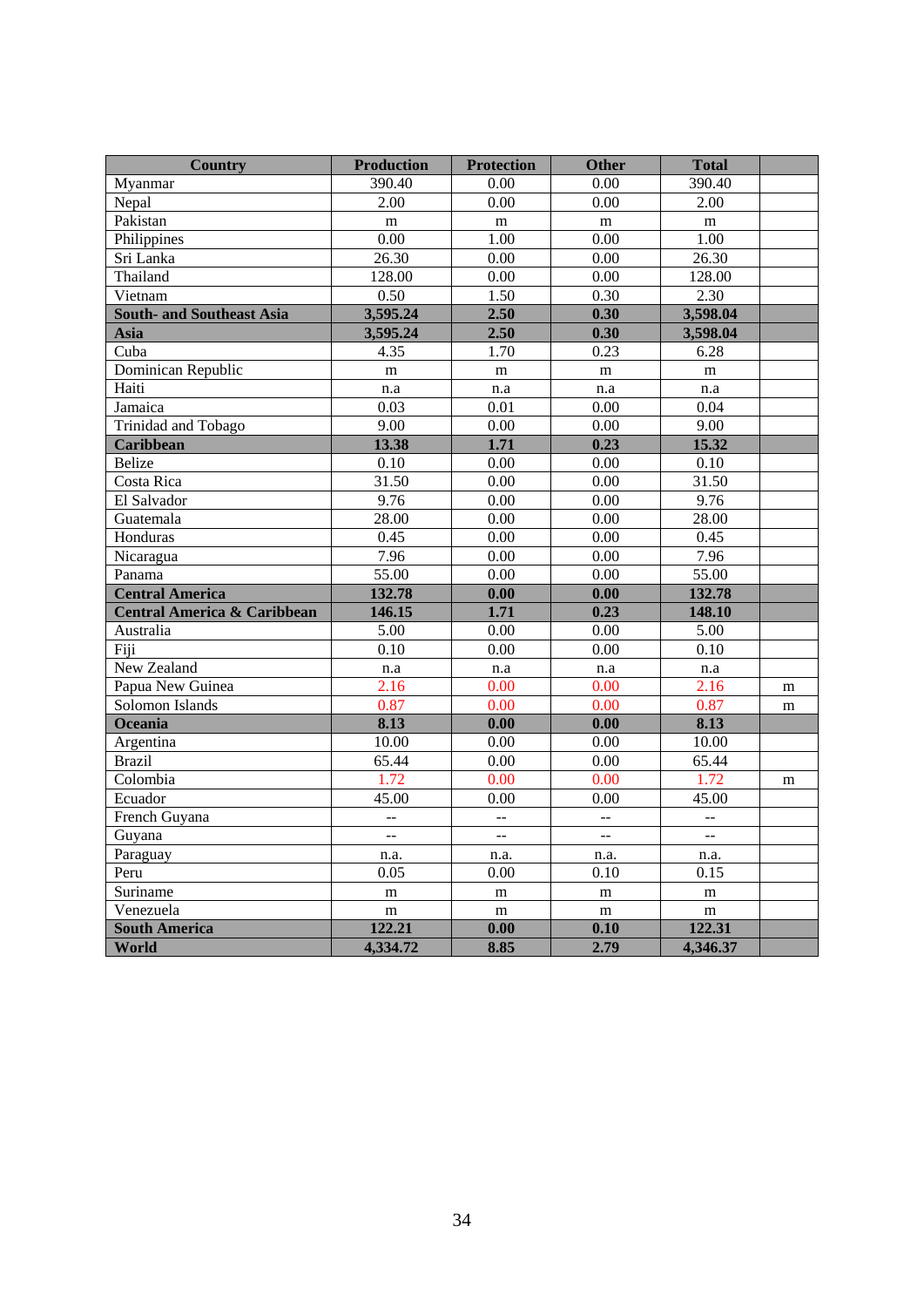# **Age class distribution of production forest (1000 ha)**

| <b>Country</b>              | $0 - 20$ | 21-40  | 41-60 | 61-80    | 81-100       | >100              | <b>TOTAL</b>  |
|-----------------------------|----------|--------|-------|----------|--------------|-------------------|---------------|
| Kenya                       |          |        |       |          |              |                   |               |
| Malawi                      |          |        |       |          |              |                   |               |
| Mozambique                  |          |        |       |          |              |                   |               |
| South Africa                |          |        |       |          |              |                   |               |
| Uganda                      | 6.34     | 0.00   | 0.00  | 0.00     | 0.00         | $0.00\,$          | 6.34          |
| United Republic of Tanzania | 10.36    | 2.12   | 0.00  | 0.00     | 0.00         | 0.00              | 12.48         |
| Zambia                      |          |        |       |          |              |                   |               |
| Zimbabwe                    |          |        |       |          |              |                   |               |
| Mauritania                  |          |        |       |          |              |                   |               |
| Sudan                       |          |        |       |          |              |                   |               |
| Benin                       | 17.11    | 2.23   | 3.66  | 0.00     | 0.00         | 0.00              | 23.00         |
| <b>Burkina Fasso</b>        |          |        |       |          |              |                   |               |
| Burundi                     |          |        |       |          |              |                   |               |
| Cameroon                    |          |        |       |          |              |                   |               |
| <b>Ivory Coast</b>          |          |        |       |          |              |                   |               |
| The Gambia                  |          |        |       |          |              |                   |               |
| Ghana                       | 181.90   | 29.96  | 2.14  | 0.00     | 0.00         | 0.00              | 214.00        |
| Guinea (Conakry)            | 0.40     | 0.30   | 1.30  | 0.00     | 0.00         | 0.00              | 2.00          |
| Guinea-Bissau               |          |        |       |          |              |                   |               |
| Liberia                     | 0.27     | 0.82   | 0.00  | 0.00     | 0.00         | 0.00              | 1.09          |
| Mali                        | 0.00     | 0.20   | 1.40  | 0.40     | 0.00         | 0.00              | 2.00          |
| Nigeria                     | 94.90    | 36.50  | 14.60 | 0.00     | 0.00         | 0.00              | 146.00        |
| Rwanda                      |          |        |       |          |              |                   |               |
| Senegal                     | 0.06     | 0.94   | 0.90  | 0.10     | 0.00         | 0.00              | 2.00          |
| Sierra Leone                |          |        |       |          |              |                   |               |
| Togo                        | 6.43     | 2.07   | 0.46  | 0.05     | 0.00         | 0.00              | 9.00          |
| Africa (10 countries)       | 317.77   | 75.14  | 24.46 | 0.55     | 0.00         | 0.00              | 417.91 1000ha |
|                             | 76       | 18     | 6     | $\bf{0}$ | $\mathbf{0}$ | $\bf{0}$          | 100%          |
|                             |          |        |       |          |              |                   |               |
| China                       |          |        |       |          |              |                   |               |
| Japan                       |          |        |       |          |              |                   |               |
| Bangladesh                  |          |        |       |          |              |                   |               |
| <b>Bhutan</b>               |          |        |       |          |              |                   |               |
| Cambodia                    |          |        |       |          |              |                   |               |
| India                       |          |        |       |          |              |                   |               |
| Indonesia                   | 1000.86  | 162.94 | 75.51 | 13.83    | 15.61        | 0.00              | 1268.75       |
| Lao PDR                     | 29.04    | 3.96   | 0.00  | 0.00     | 0.00         | 0.00              | 33.00         |
| Malaysia                    | 4.80     | 0.60   | 0.60  | $0.00\,$ | 0.00         | $\overline{0.00}$ | 6.00          |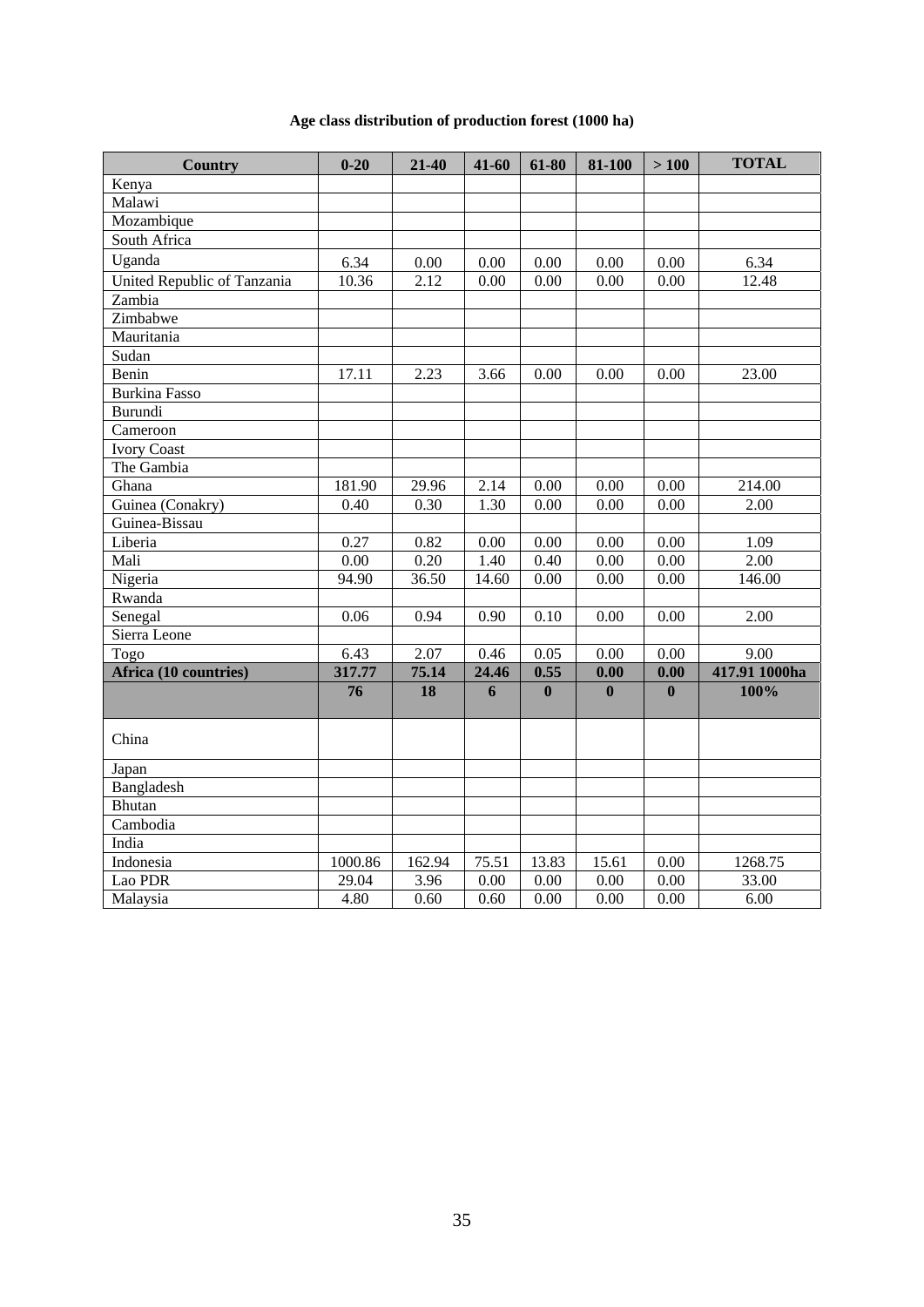| <b>Country</b>                     | $0 - 20$      | 21-40  | 41-60                   | 61-80        | 81-100       | $>100$                   | <b>TOTAL</b>   |
|------------------------------------|---------------|--------|-------------------------|--------------|--------------|--------------------------|----------------|
| Myanmar                            | 274.84        | 115.56 | 0.00                    | 0.00         | 0.00         | 0.00                     | 390.40         |
| Nepal                              | 0.40          | 1.60   | 0.00                    | 0.00         | 0.00         | 0.00                     | 2.00           |
| Pakistan                           |               |        |                         |              |              |                          |                |
| Philippines                        |               |        |                         |              |              |                          |                |
| Sri Lanka                          | 10.05         | 16.25  | 0.00                    | 0.00         | 0.00         | 0.00                     | 26.30          |
| Thailand                           | 49.92         | 78.08  | 0.00                    | 0.00         | $0.00\,$     | $0.00\,$                 | 128.00         |
| Vietnam                            | 0.11          | 0.34   | 0.05                    | $0.00\,$     | 0.00         | 0.00                     | 0.50           |
| Asia (8 Countries)                 |               |        |                         |              |              |                          | 1954.95 1000   |
|                                    | 1448.90       | 392.17 | 82.11                   | 14.92        | 16.84        | 0.00                     | ha             |
|                                    | 74            | 20     | $\overline{\mathbf{4}}$ | $\mathbf{1}$ | $\mathbf{1}$ | $\bf{0}$                 | 100%           |
| Cuba                               | 4.35          | 0.00   | 0.00                    | 0.00         | 0.00         | 0.00                     | 4.35           |
| Dominican Republic                 |               |        |                         |              |              |                          |                |
| Haiti                              |               |        |                         |              |              |                          |                |
| Jamaica                            | 0.03          | 0.00   | 0.00                    | 0.00         | 0.00         | 0.00                     | 0.03           |
| Trinidad and Tobago                | 0.40          | 2.17   | 4.92                    | 1.41         | 0.10         | 0.00                     | 9.00           |
| Belize                             | 0.04          | 0.00   | 0.06                    | 0.00         | 0.00         | 0.00                     | 0.10           |
| Costa Rica                         |               |        |                         |              |              |                          |                |
| El Salvador                        | 0.88          | 8.89   | 0.00                    | 0.00         | 0.00         | 0.00                     | 9.76           |
| Guatemala                          | 28.00         | 0.00   | 0.00                    | 0.00         | 0.00         | 0.00                     | 28.00          |
| Honduras                           | 0.29          | 0.16   | 0.00                    | 0.00         | 0.00         | 0.00                     | 0.45           |
| Nicaragua                          | 7.85          | 0.11   | 0.00                    | 0.00         | 0.00         | 0.00                     | 7.96           |
| Panama                             | 55.00         | 0.00   | 0.00                    | 0.00         | 0.00         | 0.00                     | 55.00          |
| Australia                          | 5.00          | 0.00   | 0.00                    | 0.00         | 0.00         | 0.00                     | 5.00           |
| Fiji                               | 99.00         | 0.00   | 1.00                    |              |              |                          | 100.00         |
| New Zealand                        |               |        |                         |              |              |                          |                |
| Papua New Guinea                   |               |        |                         |              |              |                          |                |
| Solomon Islands                    |               |        |                         |              |              |                          |                |
| Caribbean, Central America,        | 200.84        | 11.32  | 5.98                    | 1.41         | 0.10         | 0.00                     | 219.65 1000ha  |
| Oceania (11 countries)             |               |        |                         |              |              |                          |                |
|                                    | 91            | 5      | $\overline{\mathbf{3}}$ | $\mathbf{1}$ | $\mathbf{0}$ | $\bf{0}$                 | 100.00%        |
| Argentina                          | 10.00         | 0.00   | 0.00                    | 0.00         | 0.00         | 0.00                     | 10.00          |
| <b>Brazil</b>                      | 65.44         | 0.00   | 0.00                    | 0.00         | 0.00         | 0.00                     | 65.44          |
| Colombia                           |               |        |                         |              |              |                          |                |
| Ecuador                            | 44.10         | 0.90   | 0.00                    | 0.00         | 0.00         | 0.00                     | 45.00          |
| French Guyana                      |               |        |                         |              |              |                          |                |
| Guyana                             |               |        |                         |              |              |                          |                |
| Paraguay                           |               |        |                         |              |              |                          |                |
| Peru                               | 0.05          | 0.00   | 0.00                    | 0.00         | 0.00         | 0.00                     | 0.05           |
| Suriname                           |               |        |                         |              |              |                          |                |
| Venezuela                          |               |        |                         |              |              |                          |                |
| <b>South America (4 countries)</b> | 119.59        | 0.90   | 0.00                    | 0.00         | 0.00         | 0.00                     | 120.49 1000ha  |
|                                    | 99            | 1      | $\boldsymbol{0}$        | $\bf{0}$     | $\bf{0}$     | $\bf{0}$                 | 100.00%        |
| Total (33 countries)               | 2087.10<br>77 | 479.53 | 112.55                  | 16.88        | 16.94        | 0.00<br>$\boldsymbol{0}$ | 2713.00 1000ha |
|                                    |               | 18     | $\overline{\mathbf{4}}$ | 1            | $\mathbf{1}$ |                          | 100.00%        |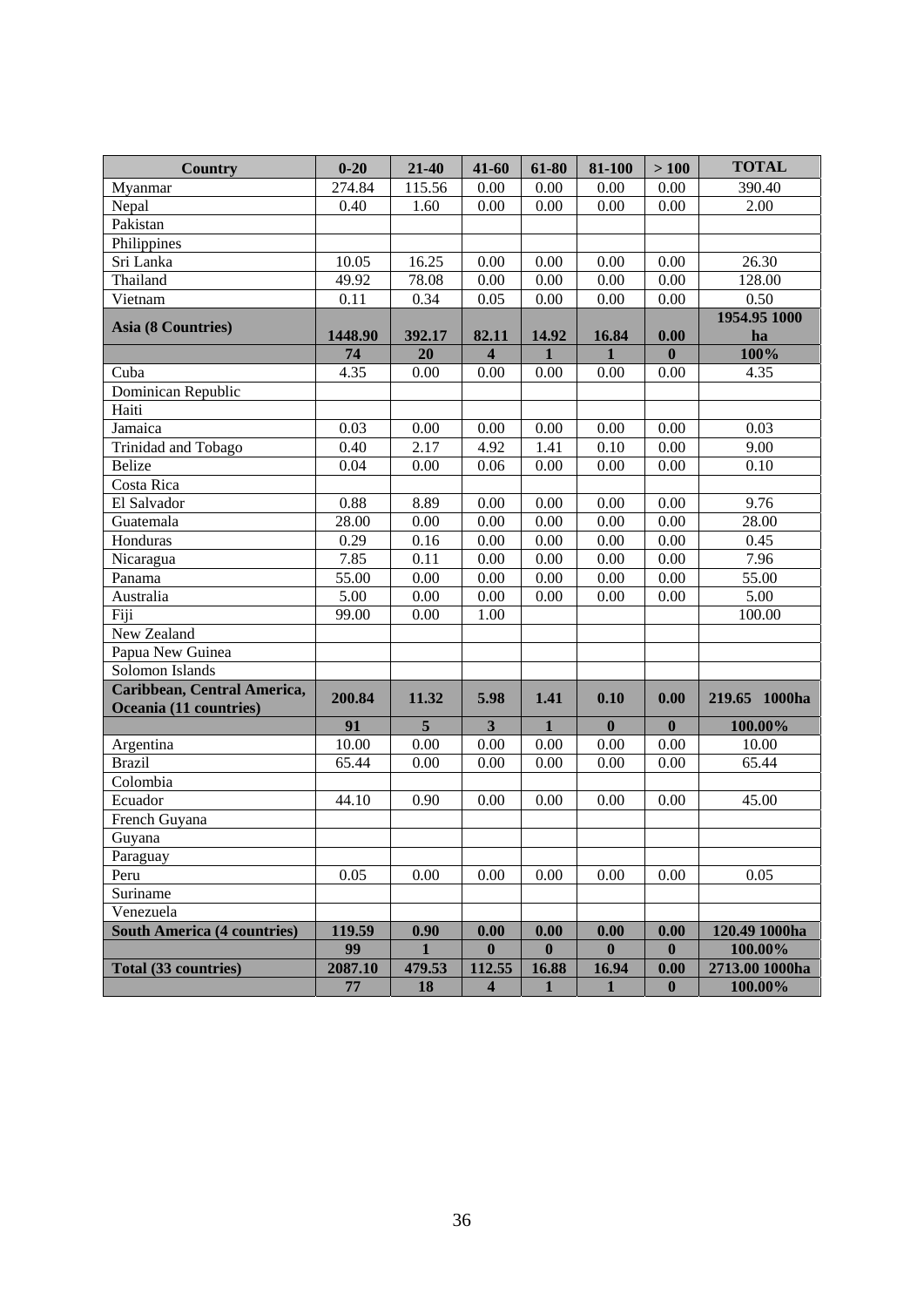# **Ownership of planted teak forests (% of production area)**

|                                    |                            |                                | <b>PRODUCTION</b>                          |                           |  |  |  |
|------------------------------------|----------------------------|--------------------------------|--------------------------------------------|---------------------------|--|--|--|
| <b>Country</b>                     | <b>Public</b><br>ownership | Private corporate<br>ownership | <b>Private</b><br>smallholder<br>ownership | <b>Other</b><br>ownership |  |  |  |
| Kenya                              |                            |                                |                                            |                           |  |  |  |
| Malawi                             |                            |                                |                                            |                           |  |  |  |
| Mozambique                         |                            |                                |                                            |                           |  |  |  |
| South Africa                       |                            |                                |                                            |                           |  |  |  |
| Uganda                             | 1.70                       | 0.00                           | 98.30                                      |                           |  |  |  |
| United Republic of Tanzania        | 30.00                      | 70.00                          | 0.00                                       |                           |  |  |  |
| Zambia                             |                            |                                |                                            |                           |  |  |  |
| Zimbabwe                           |                            |                                |                                            |                           |  |  |  |
| <b>Eastern and southern Africa</b> |                            |                                |                                            |                           |  |  |  |
| Mauritania                         |                            |                                |                                            |                           |  |  |  |
| Sudan                              |                            |                                |                                            |                           |  |  |  |
| <b>Northern Africa</b>             |                            |                                |                                            |                           |  |  |  |
| Benin                              | 62.96                      | 0.72                           | 36.32                                      |                           |  |  |  |
| <b>Burkina Fasso</b>               |                            |                                |                                            |                           |  |  |  |
| Burundi                            |                            |                                |                                            |                           |  |  |  |
| Cameroon                           |                            |                                |                                            |                           |  |  |  |
| <b>Ivory Coast</b>                 |                            |                                |                                            |                           |  |  |  |
| The Gambia                         |                            |                                |                                            |                           |  |  |  |
| Ghana                              | 64.00                      | 11.00                          | 25.00                                      |                           |  |  |  |
| Guinea (Conakry)                   | 95.00                      | 0.00                           | 5.00                                       |                           |  |  |  |
| Guinea-Bissau                      |                            |                                |                                            |                           |  |  |  |
| Liberia                            | 100.00                     | 0.00                           | 0.00                                       |                           |  |  |  |
| Mali                               | 90.00                      | 0.00                           | 10.00                                      |                           |  |  |  |
| Nigeria                            | 70.00                      | 20.00                          | 10.00                                      |                           |  |  |  |
| Rwanda                             |                            |                                |                                            |                           |  |  |  |
| Senegal                            | 93.00                      | 0.00                           | 7.00                                       |                           |  |  |  |
| Sierra Leone                       |                            |                                |                                            |                           |  |  |  |
| Togo                               | 90.00                      | 10.00                          | 0.00                                       |                           |  |  |  |
| <b>Western and Central Africa</b>  |                            |                                |                                            |                           |  |  |  |
| <b>Africa</b>                      | 70                         | 11                             | 19                                         |                           |  |  |  |
| China                              |                            |                                |                                            |                           |  |  |  |
| Japan                              |                            |                                |                                            |                           |  |  |  |
| <b>East Asia</b>                   |                            |                                |                                            |                           |  |  |  |
| Bangladesh                         |                            |                                |                                            |                           |  |  |  |
| Bhutan                             |                            |                                |                                            |                           |  |  |  |
| Cambodia                           |                            |                                |                                            |                           |  |  |  |
| India                              |                            |                                |                                            |                           |  |  |  |
| Indonesia                          | 100.00                     | 0.00                           | 0.00                                       |                           |  |  |  |
| Lao PDR                            | 0.10                       | 2.90                           | 97.00                                      |                           |  |  |  |
| Malaysia                           | 0.00                       | 80.00                          | 20.00                                      |                           |  |  |  |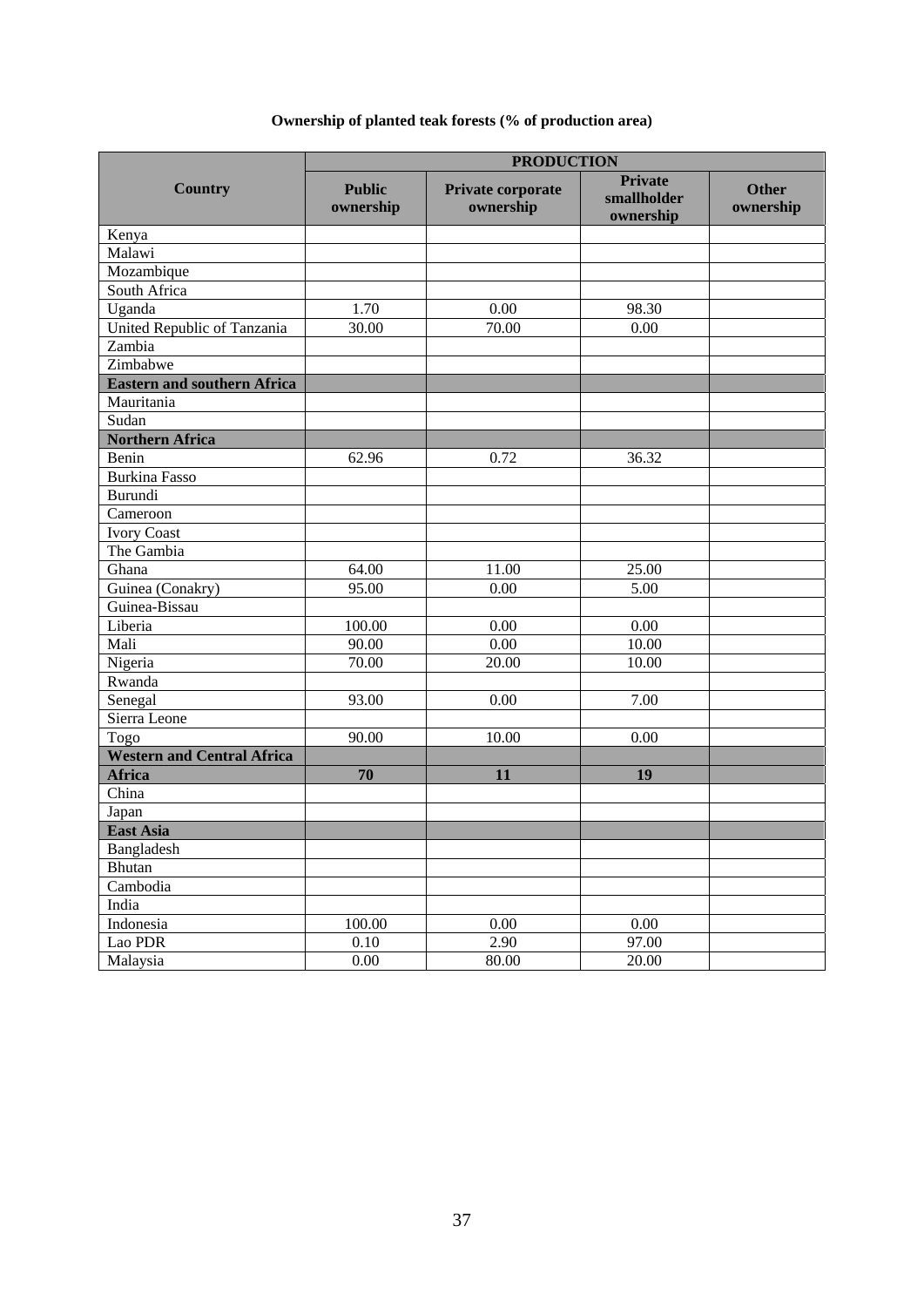|                                           | <b>PRODUCTION</b>       |                                |                                            |                           |  |  |  |
|-------------------------------------------|-------------------------|--------------------------------|--------------------------------------------|---------------------------|--|--|--|
| <b>Country</b>                            | <b>Public ownership</b> | Private corporate<br>ownership | <b>Private</b><br>smallholder<br>ownership | <b>Other</b><br>ownership |  |  |  |
| Myanmar                                   | 94.82                   | 0.00                           | 5.18                                       |                           |  |  |  |
| Nepal                                     | 100.00                  | 0.00                           | 0.00                                       |                           |  |  |  |
| Pakistan                                  |                         |                                |                                            |                           |  |  |  |
| Philippines                               | 100.00                  | 0.00                           | 0.00                                       |                           |  |  |  |
| Sri Lanka                                 | 98.00                   | 2.00                           | 0.00                                       |                           |  |  |  |
| Thailand                                  | 52.30                   | 0.00                           | 47.70                                      |                           |  |  |  |
| Vietnam                                   | 100.00                  | 0.00                           | 0.00                                       |                           |  |  |  |
| <b>South- and Southeast Asia</b>          | 72                      | 9                              | 19                                         |                           |  |  |  |
| <b>Asia</b>                               |                         |                                |                                            |                           |  |  |  |
| Cuba                                      | 100.00                  | 0.00                           | 0.00                                       |                           |  |  |  |
| Dominican Republic                        |                         |                                |                                            |                           |  |  |  |
| Haiti                                     |                         |                                |                                            |                           |  |  |  |
| Jamaica                                   | 0.00                    | 33.00                          | 67.00                                      |                           |  |  |  |
| Trinidad and Tobago                       | 95.00                   | 0.00                           | 5.00                                       |                           |  |  |  |
| <b>Caribbean</b>                          | 65                      | 11                             | 24                                         |                           |  |  |  |
| <b>Belize</b>                             | 60.00                   | 10.00                          | 30.00                                      |                           |  |  |  |
| Costa Rica                                |                         |                                |                                            |                           |  |  |  |
| El Salvador                               | 0.00                    | 0.00                           | 100.00                                     |                           |  |  |  |
| Guatemala                                 | 0.00                    | 93.00                          | 7.00                                       |                           |  |  |  |
| Honduras                                  |                         |                                |                                            |                           |  |  |  |
| Nicaragua                                 | 0.00                    | 85.70                          | 14.30                                      |                           |  |  |  |
| Panama                                    | 0.00                    | 95.00                          | 5.00                                       |                           |  |  |  |
| <b>Central America</b>                    | 12                      | 57                             | 31                                         |                           |  |  |  |
| <b>Central America &amp;</b><br>Caribbean |                         |                                |                                            |                           |  |  |  |
| Australia                                 |                         |                                |                                            |                           |  |  |  |
| Fiji                                      | 1.00                    | 99.00                          | 0.00                                       |                           |  |  |  |
| New Zealand                               |                         |                                |                                            |                           |  |  |  |
| Papua New Guinea                          |                         |                                |                                            |                           |  |  |  |
| Solomon Islands                           |                         |                                |                                            |                           |  |  |  |
| Oceania                                   |                         |                                |                                            |                           |  |  |  |
| Argentina                                 | 0.00                    | 100.00                         | 0.00                                       |                           |  |  |  |
| <b>Brazil</b>                             | 0.00                    | 100.00                         | 0.00                                       |                           |  |  |  |
| Colombia                                  |                         |                                |                                            |                           |  |  |  |
| Ecuador                                   | 0.00                    | 60.00                          | 40.00                                      |                           |  |  |  |
| French Guyana                             |                         |                                |                                            |                           |  |  |  |
| Guyana                                    |                         |                                |                                            |                           |  |  |  |
| Paraguay                                  |                         |                                |                                            |                           |  |  |  |
| Peru                                      | 3.00                    | 0.00                           | 97.00                                      |                           |  |  |  |
| Suriname                                  |                         |                                |                                            |                           |  |  |  |
| Venezuela                                 |                         |                                |                                            |                           |  |  |  |
| <b>South America</b>                      | $\mathbf{1}$            | 65                             | 34                                         |                           |  |  |  |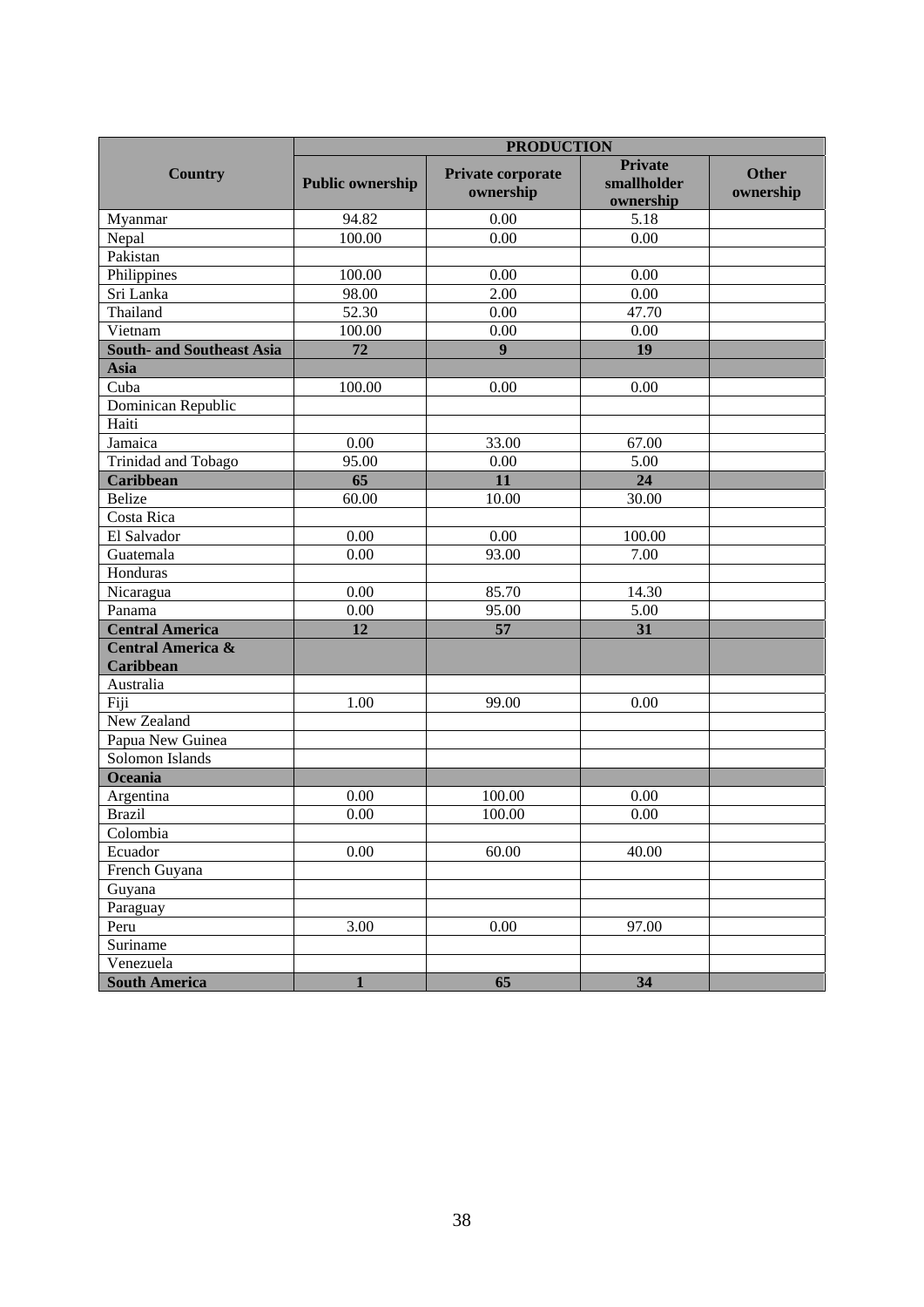|                                    | <b>PLANTED - PRODUCTION FUNCTION</b>                 |            |                                           |                                                 |            |  |  |
|------------------------------------|------------------------------------------------------|------------|-------------------------------------------|-------------------------------------------------|------------|--|--|
| <b>Country</b>                     | <b>Mean Annual</b><br><b>Increment</b><br>(m3/ha/yr) |            | Rotation period/age of harvest<br>(years) | <b>Removals of</b><br>teak logs 2010<br>(m3/yr) |            |  |  |
|                                    | Min                                                  | <b>Max</b> | Min                                       | <b>Max</b>                                      |            |  |  |
| Kenya                              |                                                      |            |                                           |                                                 |            |  |  |
| Malawi                             |                                                      |            |                                           |                                                 |            |  |  |
| Mozambique                         |                                                      |            |                                           |                                                 |            |  |  |
| South Africa                       |                                                      |            |                                           |                                                 |            |  |  |
| Uganda                             |                                                      |            | 30.00                                     | 60.00                                           |            |  |  |
| United Republic of Tanzania        | 6.00                                                 | 15.00      | 20.00                                     | 40.00                                           | 60,000.00  |  |  |
| Zambia                             |                                                      |            |                                           |                                                 |            |  |  |
| Zimbabwe                           |                                                      |            |                                           |                                                 |            |  |  |
| <b>Eastern and southern Africa</b> |                                                      |            |                                           |                                                 |            |  |  |
| Mauritania                         |                                                      |            |                                           |                                                 |            |  |  |
| Sudan                              |                                                      |            |                                           |                                                 |            |  |  |
| <b>Northern Africa</b>             |                                                      |            |                                           |                                                 |            |  |  |
| Benin                              | 5.00                                                 | 12.00      | 4.00                                      | 50.00                                           | 64,460.00  |  |  |
| <b>Burkina Fasso</b>               |                                                      |            |                                           |                                                 |            |  |  |
| <b>Burundi</b>                     |                                                      |            |                                           |                                                 |            |  |  |
| Cameroon                           |                                                      |            |                                           |                                                 |            |  |  |
| <b>Ivory Coast</b>                 |                                                      |            |                                           |                                                 |            |  |  |
| The Gambia                         |                                                      |            |                                           |                                                 |            |  |  |
| Ghana                              | 11.00                                                | 17.00      | 15.00                                     | 30.00                                           |            |  |  |
| Guinea (Conakry)                   |                                                      |            |                                           |                                                 |            |  |  |
| Guinea-Bissau                      |                                                      |            |                                           |                                                 |            |  |  |
| Liberia                            | 2.60                                                 | 15.70      | 25.00                                     | 40.00                                           | 241.12     |  |  |
| Mali                               |                                                      |            |                                           |                                                 |            |  |  |
| Nigeria                            | 10.00                                                | 21.00      | 20.00                                     | 60.00                                           |            |  |  |
| Rwanda                             |                                                      |            |                                           |                                                 |            |  |  |
| Senegal                            |                                                      |            |                                           |                                                 |            |  |  |
| Sierra Leone                       |                                                      |            |                                           |                                                 |            |  |  |
| Togo                               |                                                      |            |                                           |                                                 | 16,444.75  |  |  |
| <b>Western and Central Africa</b>  |                                                      |            |                                           |                                                 |            |  |  |
| <b>Africa</b>                      | 2.60                                                 | 21.00      | 4.00                                      | 60.00                                           | 141,145.87 |  |  |
| China                              |                                                      |            |                                           |                                                 |            |  |  |
| Japan                              |                                                      |            |                                           |                                                 |            |  |  |
| East Asia                          |                                                      |            |                                           |                                                 |            |  |  |
| Bangladesh                         |                                                      |            |                                           |                                                 |            |  |  |
| <b>Bhutan</b>                      |                                                      |            |                                           |                                                 |            |  |  |
| Cambodia                           |                                                      |            |                                           |                                                 |            |  |  |
| India                              |                                                      |            |                                           |                                                 |            |  |  |
| Indonesia                          | 2.00                                                 | 14.00      | 20.00                                     | 80.00                                           | 453,613.00 |  |  |
| Lao PDR                            |                                                      |            |                                           |                                                 |            |  |  |
| Malaysia                           |                                                      |            |                                           |                                                 |            |  |  |

# **Mean Annual Increment, rotation period, removals**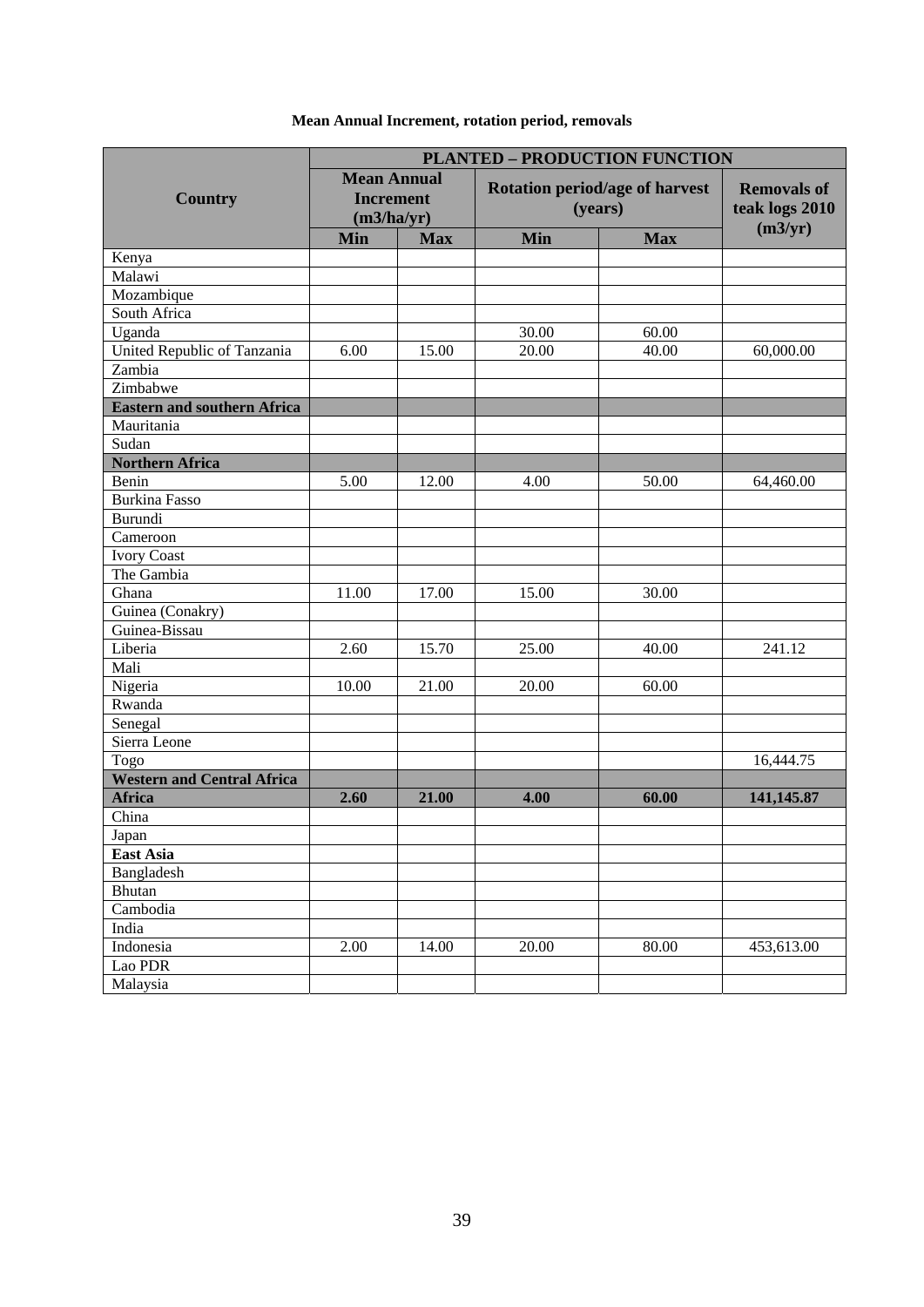|                                           |                   |                                            | <b>PLANTED - PRODUCTION FUNCTION</b>      |                                                 |                         |
|-------------------------------------------|-------------------|--------------------------------------------|-------------------------------------------|-------------------------------------------------|-------------------------|
| <b>Country</b>                            |                   | <b>Mean Annual Increment</b><br>(m3/ha/yr) | Rotation period/age of harvest<br>(years) | <b>Removals of</b><br>teak logs 2010<br>(m3/yr) |                         |
| Myanmar                                   | 7.38              |                                            | 40.00                                     |                                                 | $538,340.00^2$          |
| Nepal                                     | 3.00              | 4.00                                       | 25.00                                     | 40.00                                           | 2,770.00                |
| Pakistan                                  |                   |                                            |                                           |                                                 |                         |
| Philippines                               |                   |                                            |                                           |                                                 |                         |
| Sri Lanka                                 | 4.00              | 8.00                                       | 30.00                                     | 40.00                                           | 14,034.00               |
| Thailand                                  | 4.00              | 5.00                                       | 30.00                                     |                                                 | 52,293.00               |
| Vietnam                                   |                   |                                            |                                           |                                                 |                         |
| Asia                                      | 2.00              | 14.00                                      | 20.00                                     | 80.00                                           | 522,710.00 <sup>3</sup> |
| Cuba                                      | 3.00              | 5.00                                       |                                           |                                                 |                         |
| Dominican Republic                        |                   |                                            |                                           |                                                 |                         |
| Haiti                                     |                   |                                            |                                           |                                                 |                         |
| Jamaica                                   |                   |                                            | 20.00                                     | 30.00                                           |                         |
| Trinidad and Tobago                       | 3.00              | 12.00                                      | 50.00<br>65.00                            |                                                 | 13,367.00               |
| Caribbean                                 | 3.00              | 12.00                                      | 20.00                                     | 65.00                                           | 13,367.00               |
| <b>Belize</b>                             |                   |                                            |                                           |                                                 |                         |
| Costa Rica                                | 12.00             | 18.00                                      | 6.00                                      | 30.00                                           | 74,153                  |
| El Salvador                               | 8.00              | 12.00                                      |                                           |                                                 | 54,259.00               |
| Guatemala                                 | 5.00              | 30.00                                      | 16.00                                     | 30.00                                           |                         |
| Honduras                                  |                   |                                            | 20.00                                     | 25.00                                           | 66.00                   |
| Nicaragua                                 |                   |                                            |                                           |                                                 |                         |
| Panama                                    | 12.00             | 16.00                                      |                                           |                                                 |                         |
| <b>Central America</b>                    | 5.00              | 30.00                                      | 6.00                                      | 30.00                                           | 128,478.00              |
| <b>Central America &amp;</b><br>Caribbean |                   |                                            |                                           |                                                 |                         |
| Australia                                 | 8.00              | 12.00                                      | 20.00                                     | 25.00                                           |                         |
| Fiji                                      | $\overline{5.00}$ | 12.00                                      | 22.00                                     | 30.00                                           |                         |
| New Zealand                               |                   |                                            |                                           |                                                 |                         |
| Papua New Guinea                          |                   |                                            |                                           |                                                 |                         |
| Solomon Islands                           |                   |                                            |                                           |                                                 |                         |
| Oceania                                   | 5.00              | 12.00                                      | 20.00                                     | 30.00                                           |                         |
| Argentina                                 | 11.00             | 13.00                                      | 20.00                                     | 25.00                                           |                         |
| <b>Brazil</b>                             | 10.00             | 27.00                                      | 20.00                                     | 25.00                                           | 67,282.00               |
| Colombia                                  |                   |                                            |                                           |                                                 |                         |
| Ecuador                                   | 12.00             | 24.00                                      | 20.00                                     | 30.00                                           | 73,630.00               |
| French Guyana                             |                   |                                            |                                           |                                                 |                         |
| Guyana                                    |                   |                                            |                                           |                                                 |                         |
| Paraguay                                  |                   |                                            |                                           |                                                 |                         |
| Peru                                      | 10.00             | 15.00                                      | 25.00                                     |                                                 |                         |
| Suriname                                  |                   |                                            |                                           |                                                 |                         |
| Venezuela                                 |                   |                                            |                                           |                                                 |                         |
| <b>South America</b>                      | 10.00             | 27.00                                      | 20.00                                     | 30.00                                           | 140,912.00              |

 <sup>2</sup> Log removals from natural forest

<sup>&</sup>lt;sup>3</sup> Without Myanmar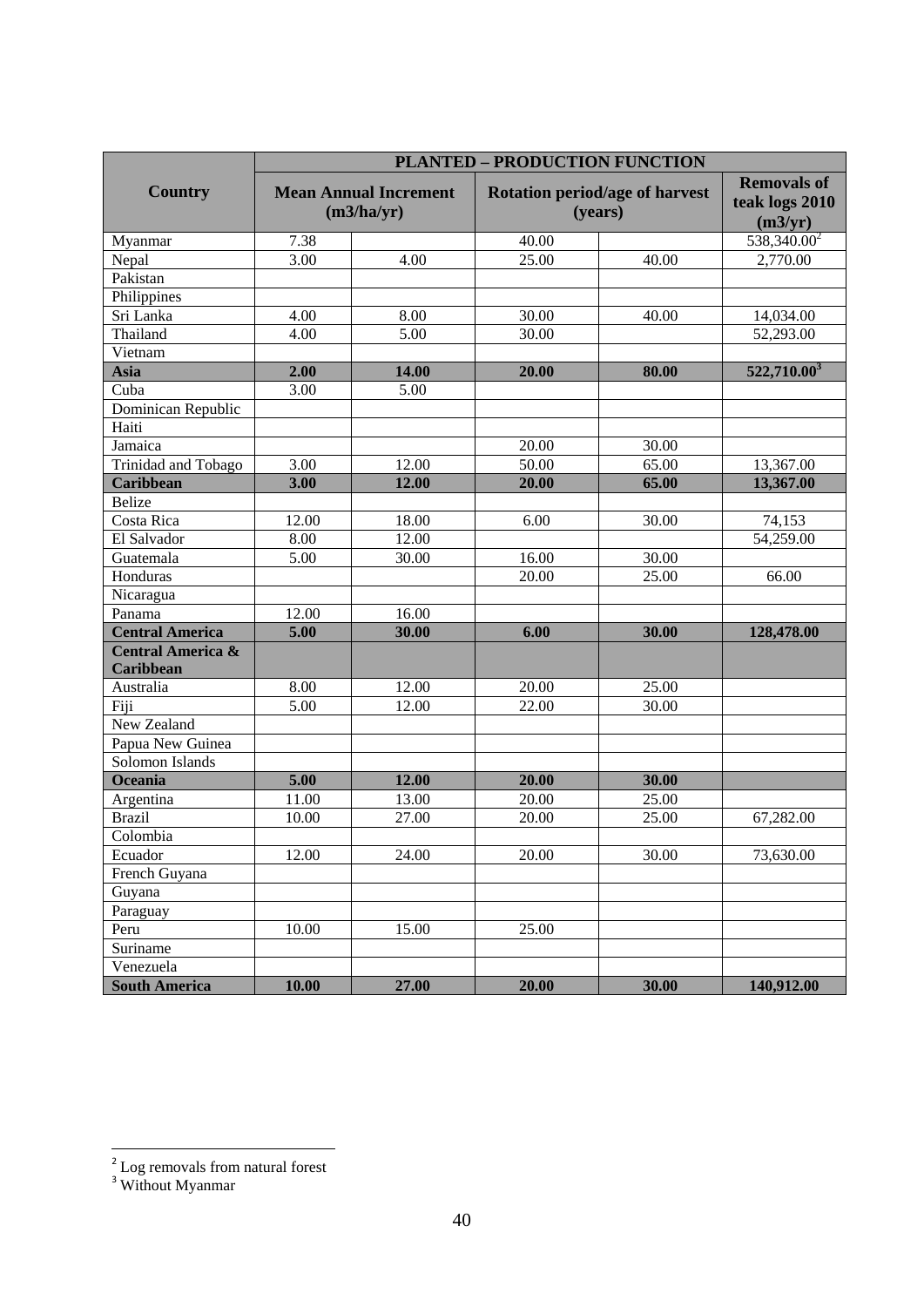#### **Price of teakwood**

|                      | <b>LOGS FROM PLANTED TEAK FORESTS</b> |                               |                             |                             |                             |                             |  |  |
|----------------------|---------------------------------------|-------------------------------|-----------------------------|-----------------------------|-----------------------------|-----------------------------|--|--|
|                      |                                       | <b>Domestic market prices</b> |                             | <b>Export market prices</b> |                             |                             |  |  |
| <b>Country</b>       | <b>Big logs</b>                       | <b>Medium</b> logs            | <b>Small logs</b>           | <b>Big logs</b>             | <b>Medium</b> logs          | <b>Small logs</b>           |  |  |
|                      | $\overline{\text{USD/m}^3}$           | $\overline{\text{USD/m}^3}$   | $\overline{\text{USD/m}^3}$ | $\overline{\text{USD/m}^3}$ | $\overline{\text{USD/m}^3}$ | $\overline{\text{USD/m}^3}$ |  |  |
| Kenya                |                                       |                               |                             |                             |                             |                             |  |  |
| Malawi               |                                       |                               |                             |                             |                             |                             |  |  |
| Mozambique           |                                       |                               |                             |                             |                             |                             |  |  |
| South Africa         |                                       |                               |                             |                             |                             |                             |  |  |
| Uganda               |                                       |                               |                             |                             |                             |                             |  |  |
| United Republic of   |                                       |                               |                             |                             | 503.06                      | 301.62                      |  |  |
| Tanzania             |                                       |                               |                             |                             |                             |                             |  |  |
| Zambia               |                                       |                               |                             |                             |                             |                             |  |  |
| Zimbabwe             |                                       |                               |                             |                             |                             |                             |  |  |
| Mauritania           |                                       |                               |                             |                             |                             |                             |  |  |
| Sudan                |                                       |                               |                             |                             |                             |                             |  |  |
| Benin                | 220.00                                | 150.00                        | 100.00                      | 450.00                      | 300.00                      | 200.00                      |  |  |
| <b>Burkina Fasso</b> |                                       |                               |                             |                             |                             |                             |  |  |
| Burundi              |                                       |                               |                             |                             |                             |                             |  |  |
| Cameroon             |                                       |                               |                             |                             |                             |                             |  |  |
| <b>Ivory Coast</b>   |                                       |                               |                             |                             |                             |                             |  |  |
| The Gambia           |                                       |                               |                             |                             |                             |                             |  |  |
| Ghana                |                                       |                               |                             | 550.00                      | 350.00                      | 250.00                      |  |  |
| Guinea (Conakry)     |                                       |                               |                             |                             |                             |                             |  |  |
| Guinea-Bissau        |                                       |                               |                             |                             |                             |                             |  |  |
| Liberia              |                                       |                               |                             | 300.00                      | 200.00                      | 150.00                      |  |  |
| Mali                 |                                       |                               |                             |                             |                             |                             |  |  |
| Nigeria              | 300.00                                | 250.00                        | 150.00                      |                             |                             |                             |  |  |
| Rwanda               |                                       |                               |                             |                             |                             |                             |  |  |
| Senegal              |                                       |                               |                             |                             |                             |                             |  |  |
| Sierra Leone         |                                       |                               |                             |                             |                             |                             |  |  |
| Togo                 | 292.00                                | 208.00                        | 123.00                      | 667.00                      | 542.00                      | 323.00                      |  |  |
| <b>Africa</b>        | 270.67                                | 202.67                        | 124.33                      | 491.75                      | 379.01                      | 244.92                      |  |  |
| China                |                                       |                               |                             |                             |                             |                             |  |  |
| Japan                |                                       |                               |                             |                             |                             |                             |  |  |
| Bangladesh           |                                       |                               |                             |                             |                             |                             |  |  |
| <b>Bhutan</b>        |                                       |                               |                             |                             |                             |                             |  |  |
| Cambodia             |                                       |                               |                             |                             |                             |                             |  |  |
| India                |                                       |                               |                             |                             |                             |                             |  |  |
| Indonesia            | 337.10                                | 279.70                        | 164.69                      |                             |                             |                             |  |  |
| Indonesia            | 554.00                                | 289.00                        | 141.00                      |                             |                             |                             |  |  |
| (Perhutani)          |                                       |                               |                             |                             |                             |                             |  |  |
| Lao PDR              | 106.00                                | 95.00                         | 71.00                       |                             |                             |                             |  |  |
| Malaysia             |                                       |                               |                             |                             |                             |                             |  |  |